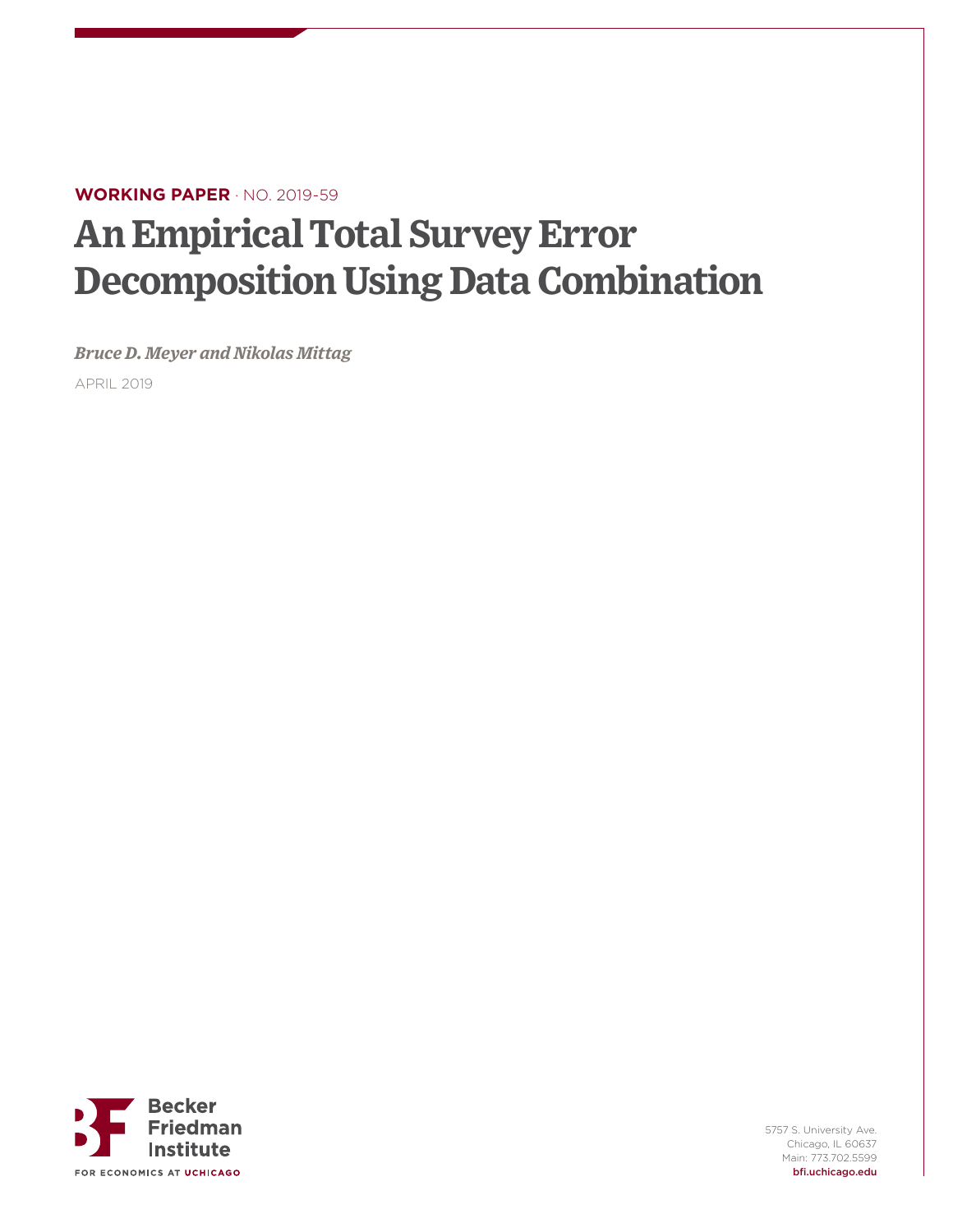An Empirical Total Survey Error Decomposition Using Data Combination Bruce D. Meyer and Nikolas Mittag April 2019 JEL No. C81,D31,I32,I38

# **ABSTRACT**

Survey error is known to be pervasive and to bias even simple, but important estimates of means, rates, and totals, such as the poverty and the unemployment rate. To summarize and analyze the extent, sources, and consequences of survey error, we define empirical counterparts of key components of the Total Survey Error Framework that can be estimated using data combination. Specifically, we estimate total survey error and decompose it into three high level sources of error: generalized coverage error, item non-response error and measurement error. We further decompose these sources into lower level sources such as a failure to report a positive amount and errors in amounts conditional on reporting a positive value. For error in dollars paid by two large government transfer programs, we use administrative records on the universe of program payments in New York State linked to three major household surveys to estimate the error components we define. We find that total survey error is large and varies in its size and composition, but measurement error is always by far the largest source of error. Our application shows that data combination makes it possible to routinely measure total survey error and its components. The results allow survey producers to assess error reduction strategies and survey users to mitigate the consequences of survey errors or gauge the reliability of their conclusions.

Bruce D. Meyer Harris School of Public Policy University of Chicago 1307 E 60th Street Chicago, IL 60637 and NBER bdmeyer@uchicago.edu

Nikolas Mittag Economics Institute of the Academy of Sciences of the Czech Republic (CERGE-EI) Politických vězňů 7 Praha Czech Republic and Charles University in Prague nikolas.mittag@cerge-ei.cz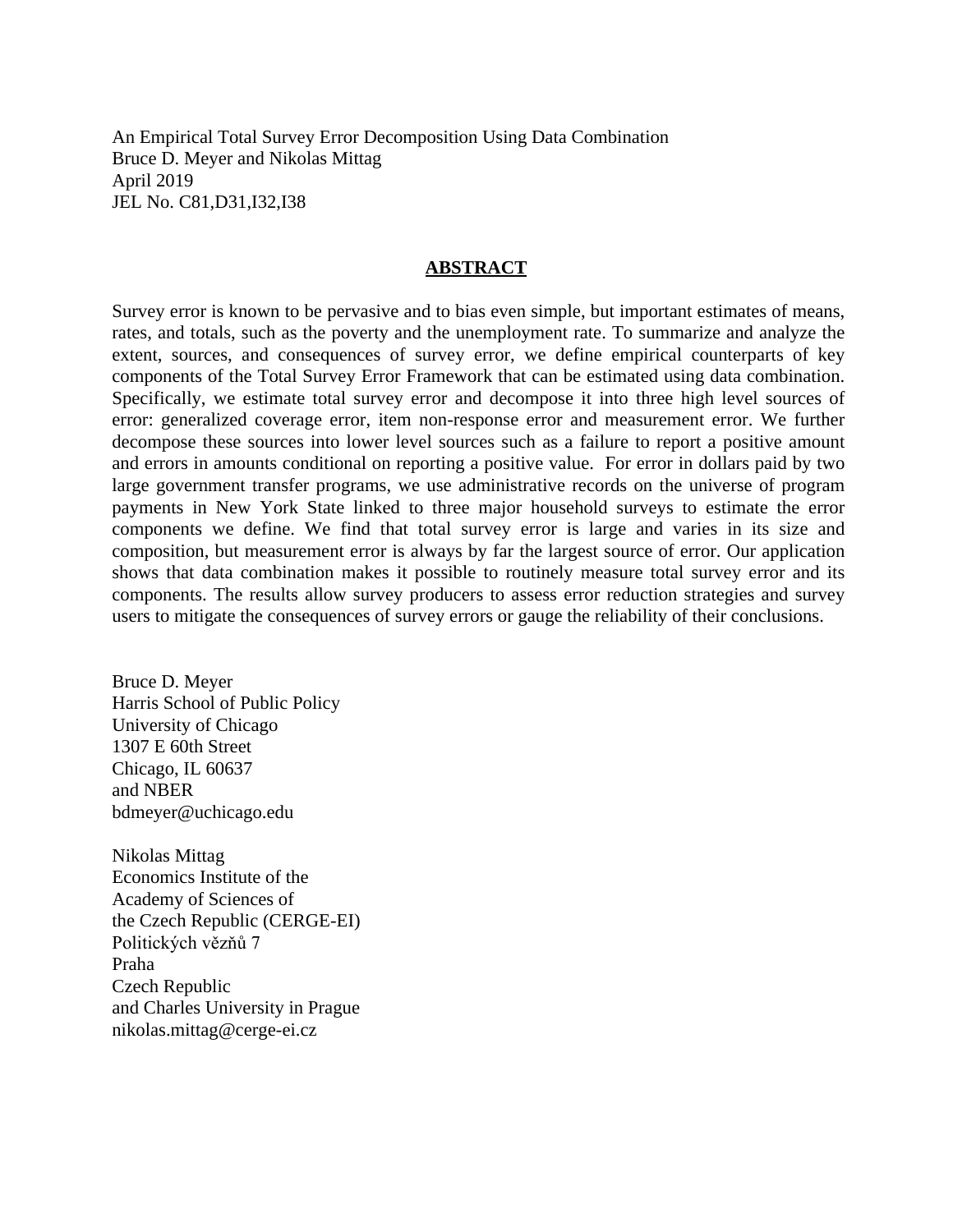#### **1. Introduction**

Surveys are a key source of information for policy as well as academic research. Survey estimates of means and totals, such as average income, the unemployment rate, as well as the population size of geographic areas or demographic groups, form the basis of key policy decisions. These statistics are also important descriptive information and are used as outcomes or explanatory variables in academic research. Recent studies demonstrate that key household surveys suffer from sizeable, systematic, and growing survey error (Meyer, Mok and Sullivan, 2015). Non-sampling error from sources such as survey coverage, item non-response, and measurement error are often far larger than sampling error. Yet, most studies using survey data only consider how sampling error affects their estimates and fail to account for non-sampling error. One reason for this situation may be the lack of information on error from non-sampling sources and its statistical properties. Survey producers routinely provide users with information on sampling error, but data users are usually left in the dark when it comes to non-sampling error. To understand and address the problem of survey error, we need a framework to measure its extent, its sources, and its likely impact. Once the extent of errors is known, it is possible to devise methods to account for them.

In this paper, we propose to use population data from administrative records or similar sources linked to the survey data to implement a framework to measure non-sampling error systematically and routinely. We define measures of survey error and its components based on the Total Survey Error Framework (Groves and Lyberg, 2010). The total survey error (TSE) of an estimate includes error arising both from sampling and other error sources. It is commonly used at the design stage of surveys to choose between different survey design options. Nevertheless, as Groves and Lyberg (2010) and Biemer (2010) point out in their reviews, TSE is rarely estimated. Similarly, in his discussion of communicating uncertainty in statistics, Manski (2015) concludes that non-sampling error is rarely estimated. The existing estimates often do not provide a general assessment of the multiple sources of error. We argue that data combination, i.e. using information from multiple samples or linking them (see Ridder and Moffitt, 2007),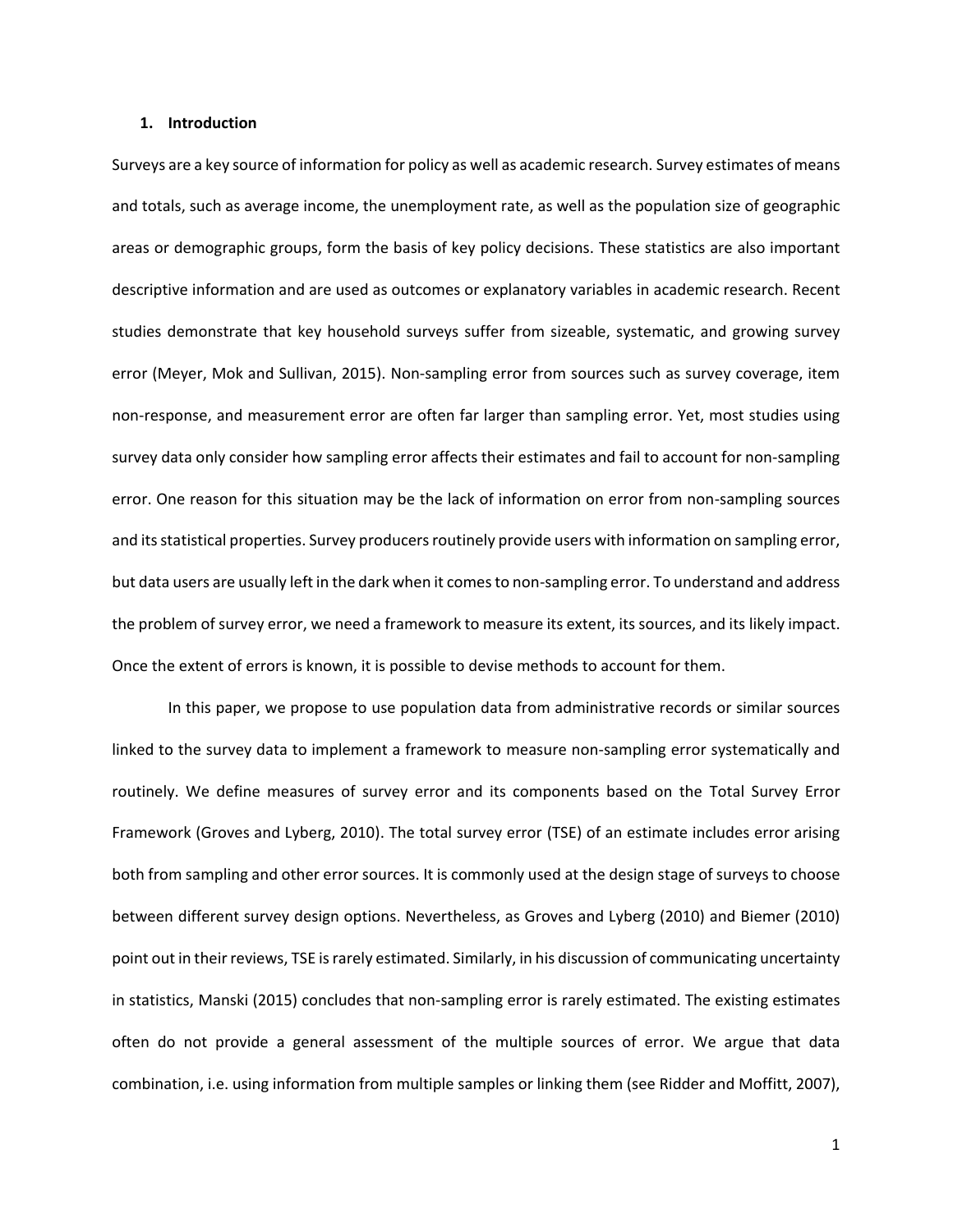can be used to estimate TSE and to decompose it into components such as generalized coverage error (which combines frame error, unit non-response error and weight adjustments), item non-response error and measurement error. Thereby, data linkage provides a powerful and inexpensive way to analyze and summarize survey error in key statistics such as estimated means and population sizes. Such estimates of TSE can serve as a measure of survey accuracy that helps survey users gauge the reliability of survey estimates. Our decomposition of TSE provides a joint assessment of multiple sources of error in the same survey. The importance of key error components varies between surveys, so that jointly measuring them for each survey is crucial for survey producers to cost-effectively reduce error. The estimated error components can also provide data users with advice on practical questions, such as which survey to use, which variables are reliable, which data problems are most in need of correction, or whether they should use imputed values or not.

Our approach is based on the idea that accurate records on the entire population linked to the survey data can provide the measures of truth required to estimate TSE and its components. We build on results in Meyer, Mok and Sullivan (2015), who compare survey estimates to known population totals to estimate average error in estimated survey means and totals. They also briefly use linked data to decompose aggregate error into components due to item non-response and measurement error as well as a residual component, that combines intentional differences in survey coverage with error arising from sources such as the survey frame and unit non-response. We greatly expand and refine this decomposition by making the known population totals match the population that the survey intends to cover, by introducing corrections for linkage issues, and further decomposing the errors. This reformulation allows us to isolate the survey error in their residual error component, so that it can be interpreted as a measure of generalized coverage error that combines lack of coverage due to survey frame and unit non-response error as well as the effect of weight adjustments. By linking accurate records on the entire population to the survey, we can estimate item non-response error as the difference between survey imputations and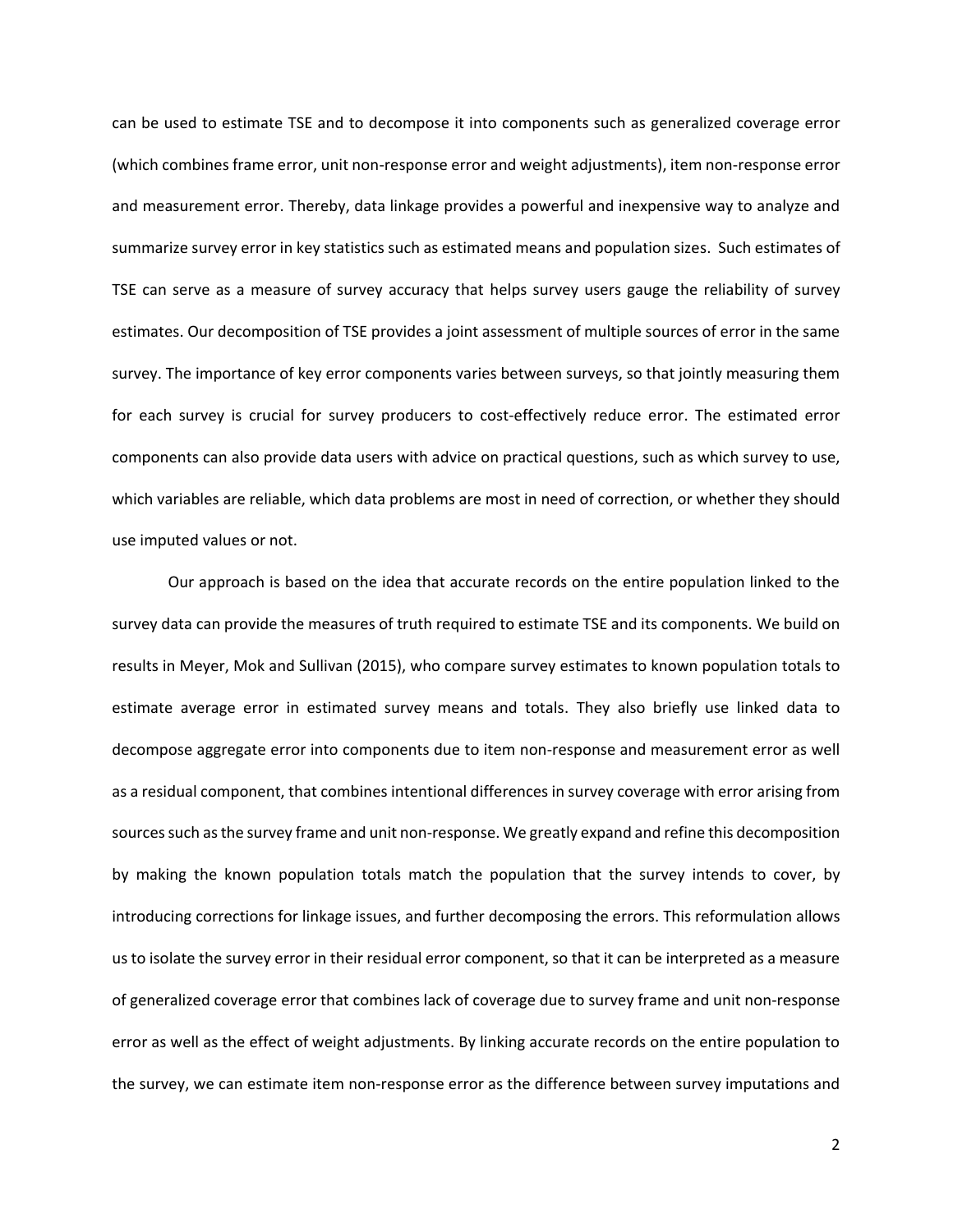the linked, accurate measure, and measurement error as the difference between survey reports and the accurate measure. We split both item non-response and measurement error into two components due to misclassification (i.e. errors in whether the respondent reports zero or not) and a third component due to errors in the continuous part of the variable (i.e. errors in the reported amount if it is not zero). This division is useful for the many important variables that combine a continuous part with a mass point at zero, such as income or expenditures and their components.

We apply this decomposition to average dollars received per household from two government transfer programs, the Supplemental Nutrition Assistance Program (SNAP, formerly the Food Stamp Program) and public assistance (PA), which combines Temporary Assistance for Needy Families and General Assistance. Survey estimates of program participation and dollars received are known to fall short of true receipt (Marquis and Moore, 1990; Taeuber et al., 2004; Lynch et al. 2007; Nicholas and Wiseman, 2009; Kirlin and Wiseman, 2014; Gathright and Crabb, 2015; Meyer, Mok and Sullivan, 2015; Celhay, Meyer and Mittag 2017b; Meyer, Mittag, and Goerge 2018) and this difference is known to affect statistics of importance in policy and academic analyses, such as the income distribution, poverty rates and the effectiveness of the safety net (Bee and Mitchell, 2017; Meyer and Mittag, forthcoming). Therefore, understanding survey error in reported dollars received from government transfers is crucial to assess and improve a key tool of the government to combat poverty and reduce inequality. To implement our decomposition, we use administrative records on the universe of payments from SNAP and PA in New York State (NY) and link them to three large household surveys: the American Community Survey (ACS), the Current Population Survey (CPS) and the Survey of Income and Program Participation (SIPP). These three surveys are the origin of many government statistics and are among the most used household surveys in academic research. Hence, understanding their reliability is important.

We find that TSE is large in all three surveys, ranging from 4 to 60 percent of actual dollars paid. Its size and composition varies both across surveys and across questions within each survey.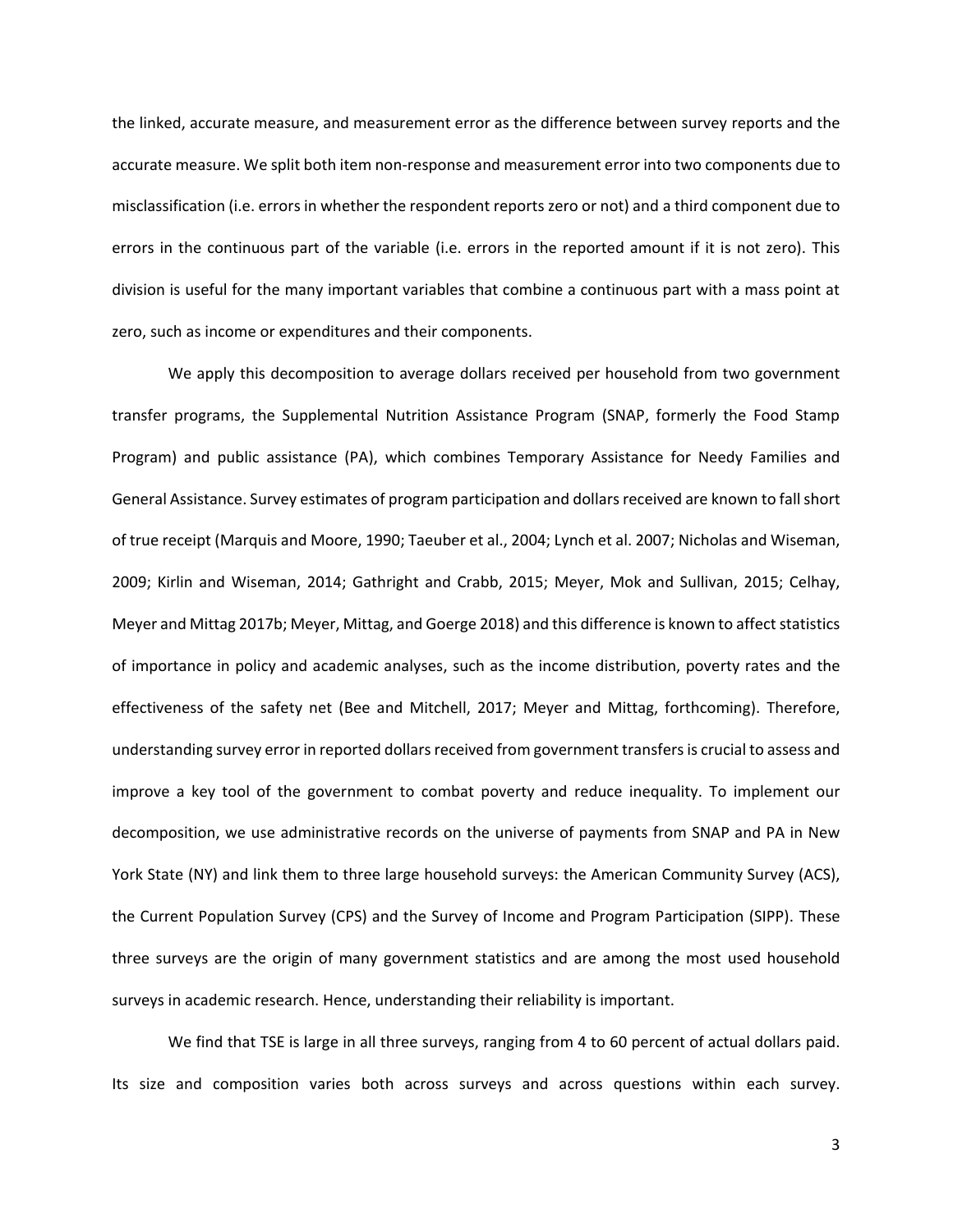Measurement error is by far the largest source of average error and severely understates dollars received from transfer programs. Generalized coverage error and item non-response error are much smaller. They sometimes offset each other, so that without measurement error, TSE would be less than 10 percent of dollars paid in all surveys. Our application shows that TSE could be routinely estimated for major household surveys.

The next section briefly introduces the Total Survey Error Framework and how we define TSE components that can be estimated using data combination. Section [3](#page-14-0) introduces our data and describes how we estimate average error and its components for the case of transfer dollars paid. Section [4](#page-22-0) presents the results. Section [5](#page-29-0) discusses extensions of our data-combination based approach to measure and decompose survey error. Section [6](#page-31-0) summarizes our conclusions.

## **2. Total Survey Error**

The Total Survey Error Framework is the dominant paradigm in survey methodology to describe error properties of survey statistics. A common criterion to choose survey design features is to minimize TSE subject to cost considerations (Groves 2004). The TSE of an estimate provides an indicator of survey data quality that goes beyond sampling error by incorporating a variety of error sources. We study average non-sampling error here, because survey users often fail to account for non-sampling error despite the growing evidence that it is a substantial source of error in survey estimates. Numerous theoretical classifications of the sources of non-sampling error exist in the TSE literature, ranging from broad categories such as specification error, frame error, nonresponse error, measurement error and processing error (Biemer and Lyberg, 2003) to detailed classifications including non-statistical measures such as relevance (e.g. Brackstone, 1999; Eurostat 2000; OECD 2003). Groves and Lyberg (2010) provide a detailed discussion of the Total Survey Error Framework and its importance.

As Groves and Lyberg (2010) argue, the success of the Total Survey Error Framework as a theoretical taxonomy to conceptualize the trade-offs in survey design is in stark contrast to the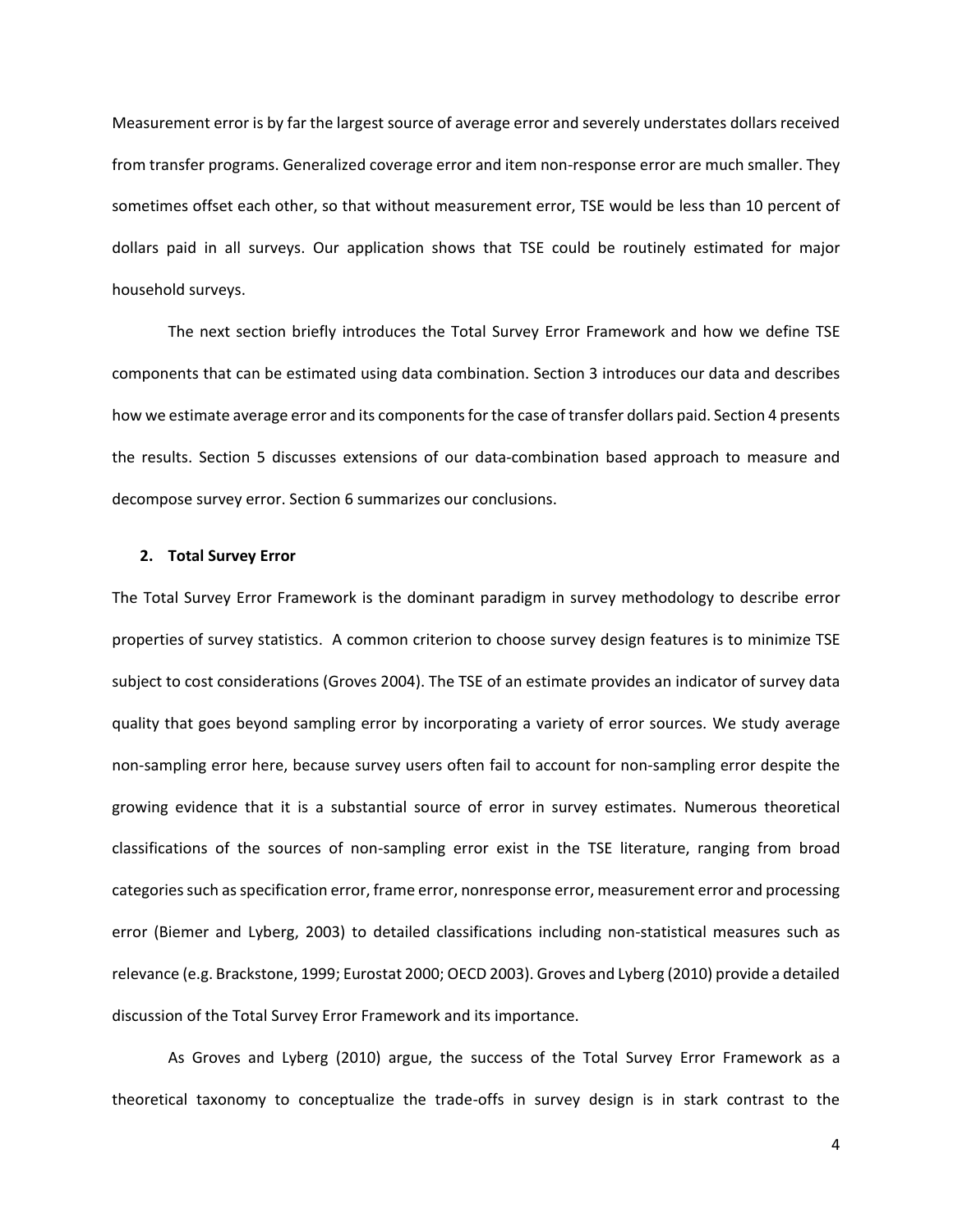predominant practice of measuring sampling error only. They call the lack of a routine measurement of the full error properties of survey estimates "the great disappointment regarding the total survey error perspective" (Groves and Lyberg, 2010 p. 864). The studies that measure non-sampling error often focus on a specific error source affecting a specific variable in a specific survey, likely due to costs and data availability (Groves and Magilavy, 1986). A few notable exceptions estimate and decompose measures of total error in estimates (Mulry and Spencer 1988, 1991, 1993) and forecasts (Alho and Spencer, 1985) of population sizes. Non-sampling errors in population size can only arise from individuals not being captured by the survey irrespective of their responses to specific questions, so total error in these studies coincides with one of our error components, generalized coverage error.<sup>1</sup> Survey errors vary across surveys and questions (Alwin 2007, Biemer 2009), so it is hard to assess to what extent the available empirical findings generalize. Therefore, it is desirable to develop methods that allow us to jointly study the most important sources of survey error. These methods should be inexpensive, so that they can be routinely implemented.

We argue that data combination can be used to estimate TSE and its key components at a low cost. Databases that contain the entire population of interest are increasingly becoming available from administrative records, private companies, or public sources such as the internet.<sup>2</sup> If these databases can be reliably linked to the survey data, they can provide us with measures of truth for survey concepts, such as the population covered and measures of true responses for key variables. These measures allow us to estimate and decompose TSE. We start with a simple decomposition that loosely follows the approach of Groves et al. (2004) in defining error components corresponding to specific parts of the survey design: generalized coverage error, item non-response error and measurement error. The decomposition could

 $1$  Another important difference is that these papers decompose error into components arising from different steps and adjustments of complex estimates, whereas our error components capture how different sources of data errors affect (in our case simple) estimates.

<sup>&</sup>lt;sup>2</sup> We use the terms "population data" and "administrative records" interchangeably for these data below, because we use administrative records in our application.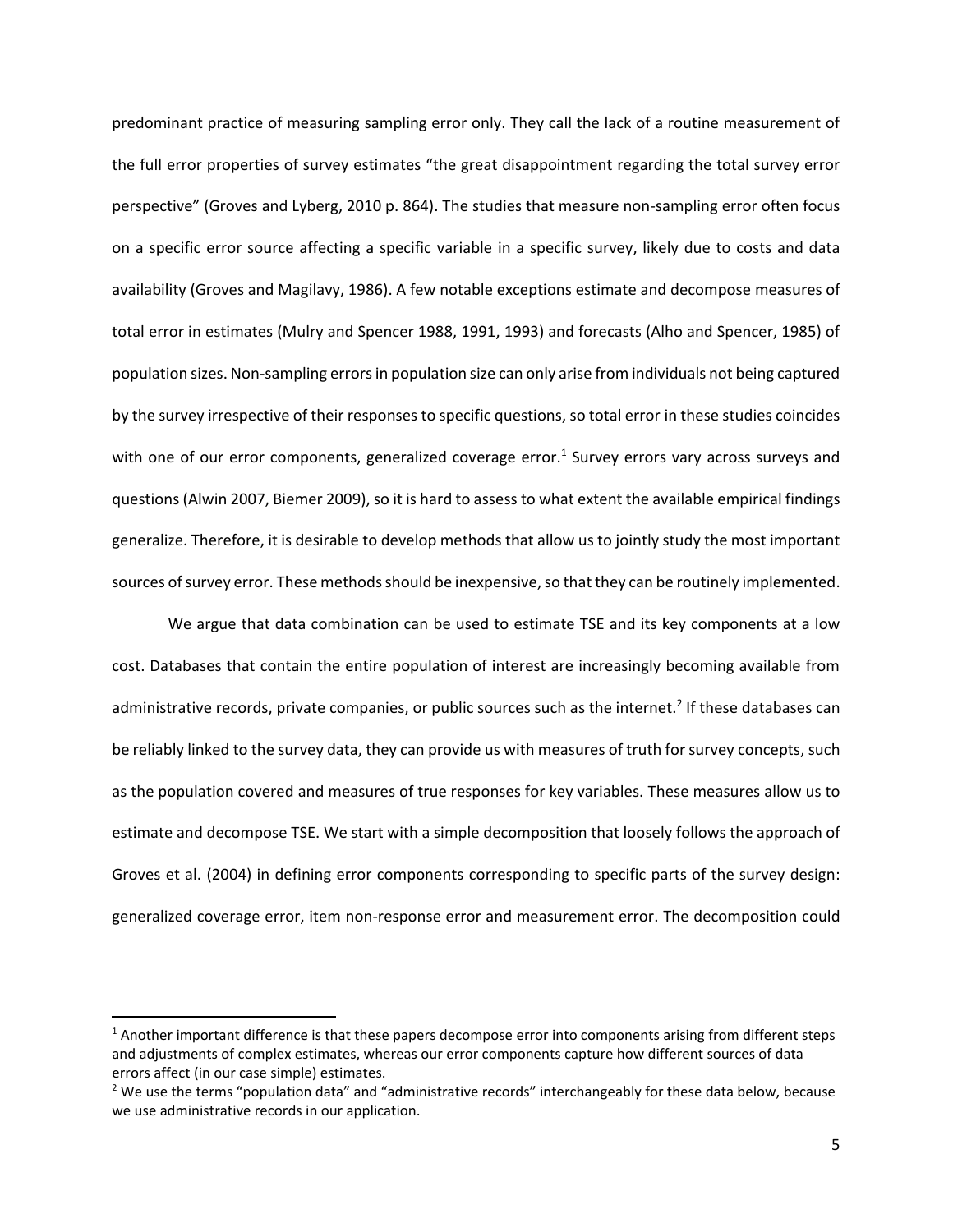be extended to other TSE components such as processing error and other measures of TSE, such as mean squared error, as we discuss in section [5.](#page-29-0)

In particular, we define measures of total non-sampling survey error in the mean of a variable as well as components of this error due to survey coverage, item non-response and measurement error. Our measure of generalized coverage error includes error arising from an incorrect survey frame, unit nonresponse error and the possibly offsetting effect of any adjustments for these error sources. Survey coverage is of key importance for the estimation of population statistics, the analysis of subpopulations and the allocation of government funds. See de Leeuw and de Heer (2002) and Mulry and Spencer (2001) for surveys of the extent of error and methods to address it. The consequences of (generalized) coverage error in the decennial census of 2000 provide a good example of the importance of understanding and improving survey coverage (Mulry 2007). Item non-response error is the most studied of the three components. Recent validation studies have shown that the common approach to mitigate the consequences of item non-response by imputation leads to high error rates at the household level (Hokayem, Bollinger and Ziliak, 2015; Bollinger et al. 2015; Meyer, Mittag, and Goerge 2018; Celhay, Meyer and Mittag 2017b). These validation studies also provide evidence that measurement error, i.e. respondents providing an inaccurate answer, in variables such as income and education is substantial and pervasive. Bound, Brown and Mathiowetz (2001) provide an extensive review of measurement error in survey data. It is often systematic both in its direction (e.g. underreporting of transfer income in Meyer, Mittag, and Goerge, 2018) and in its relation to other survey variables, which violates the assumptions of common error models and corrections. Past work has not put these errors in a single framework and compared their magnitudes in the same data.

# **a. Defining a Data Combination Based Measure of Total Survey Error**

<span id="page-7-0"></span>Formally, we are interested in estimating a parameter  $\mu$  of a (vector of) random variable(s) X. Let  $x_i$ denote the realization of  $X$  for unit  $i$ . In our application, we estimate TSE in the mean of dollars received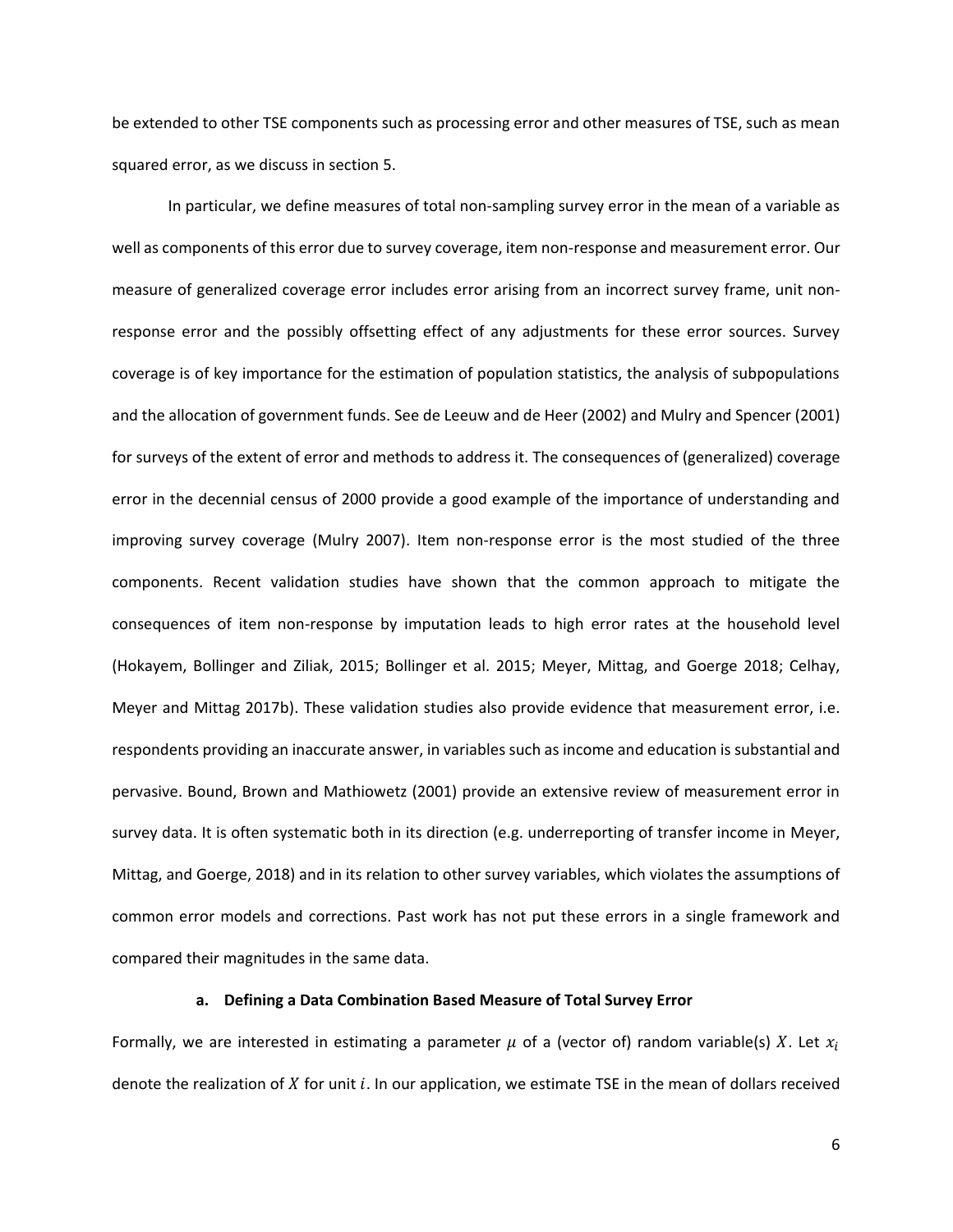from two transfer programs below, so  $x_i$  is dollars received by household i and  $\mu$  is the mean of X. The same formalization can also be used to study TSE in subpopulation means or other parameter. For example, to study survey error in the size of a specific group,  $x_i$  would be an indicator of individual *i* being a member of the subpopulation of interest and  $\mu$  would be the size of the subpopulation from which  $x_i$  is drawn. There are two measures of  $x_i$ :  $x_i^A$  from the population data, such as our administrative records, which we consider to be accurate and  $x_i^S$  from the survey data. Superscripts  $A$  and  $S$  analogously define the source of other quantities, e.g.  $\mu^A$  is the population average of  $x_t^A.$ <sup>3</sup> Let  ${\cal P}$  denote the population the survey intends to represent.  $S$  is the population that the actual survey respondents represent, which may differ from  $\mathcal P$  due to frame error and unit non-response.  $\mathcal L$  is the set of survey observations that can be linked to the administrative records, which we refer to as the linked data. We assume below that  $L$  can be re-weighted so that it is representative of S. Let  $P=|\mathcal{P}|$  be the actual size of the population and  $P^S$ the population size assumed by the survey, which may differ from  $P$  due to frame error, for example.<sup>4</sup> The survey uses sample or base weights  $w_i^b$  that are the inverse of the sampling probability. To account for unit non-response, the survey data may also contain adjusted final weights  $w_i^f$  that sum to  $P^S$  in the sample of survey respondents. Finally, let  $r_i$  indicate whether unit  $i$  responded to the relevant survey question.

TSE is the difference between the survey estimate of the parameter of interest and the true value of the parameter for the population the survey intends to cover,  $\mu$ . We refer to  $\mu$  as the survey target below. We estimate the TSE as:

<span id="page-8-0"></span>
$$
\hat{\varepsilon}_{TSE} = \frac{1}{\sum_{i \in \mathcal{L}} \hat{w}_i^{IPW} w_i^f} \left[ \sum_{i \in \mathcal{L}} \hat{w}_i^{IPW} w_i^f x_i^S \right] - \hat{\mu}^A, \tag{1}
$$

l

<sup>&</sup>lt;sup>3</sup> We define both  $\mu^A$  and  $\mu$  to allow for the possibility of error in the population data, even though we consider them to be accurate in our application. In some cases,  $\mu^A$  has to be estimated or, as in our case, adjustments have to be estimated. To allow for such cases when the survey target contains an estimated component, we refer to it as  $\hat{\mu}^{A}$  in the formulas below.

 $4$  We have implicitly simplified the setting to one where  $P$  is known rather than estimated and the weights indeed sum to  $P^S$ , but generalization to allow for error in the population size or the sum of the weights is straightforward.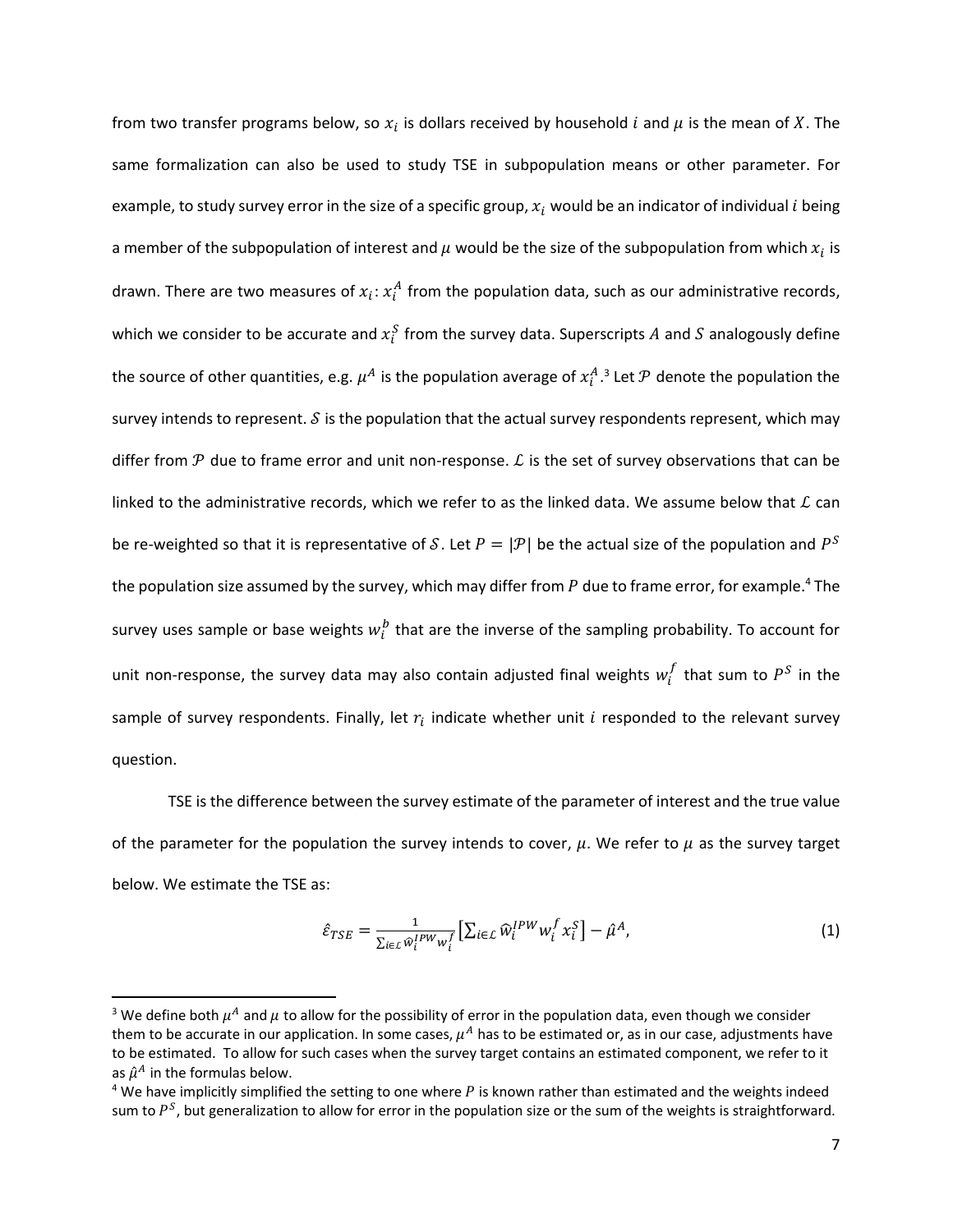where the first term is an estimate of the population mean obtained by weighting the survey reports  $x^s$ and the second term is an estimate of the population mean in the administrative data. We estimate the first term from the linked data, using the final weights  $w_i^f$  adjusted for incomplete linkage.  $\widehat{w}_i^{IPW}$ is the inverse probability weight adjustment for incomplete linkage in the survey data discussed in detail below.

If the administrative records cover the same population as the survey and linkage is error free, then it is straightforward to calculate the survey target as the total of  $x_i^A$  from the administrative microdata, divided by the population size  $P$ . Yet, some of the administrative records may be out of scope for the survey due to intentional differences in coverage (such as the exclusion of long-term care facilities or prisons). In addition, some administrative records may be unlinkable (if, for example, the linking variable is missing), so the linked data cannot cover them. Ideally, we would exclude all records not covered or linkable from the administrative data when calculating the survey target, but the administrative data may not contain the required information to identify and exclude all of these records. If another linkable survey sample covers the subpopulations that are not covered by the linked data, but cannot be excluded from the administrative data, the total of  $x_i^A$  for these subpopulations can be estimated and subtracted from the total of  $x_i^A$ . Carefully constructing an accurate measure of the survey target is one of the key challenges of measuring TSE. The required subtractions to obtain the survey target as well as the ideal sources of these numbers likely differ between applications. We discuss our case of transfer dollars received in section [3.c.](#page-19-0) For example, our administrative records include payments to individuals in group quarters that the survey does not intend to cover, as well as payments that are unlinkable, because they were not assigned a PIK. We cannot identify whether a recipient is in group quarters in the administrative data, so we estimate total payments to them using the ACS group quarters sample linked to our administrative records. Our records indicate which observations could not be assigned a PIK, so we subtract total payments on these unlinkable records from total payments in the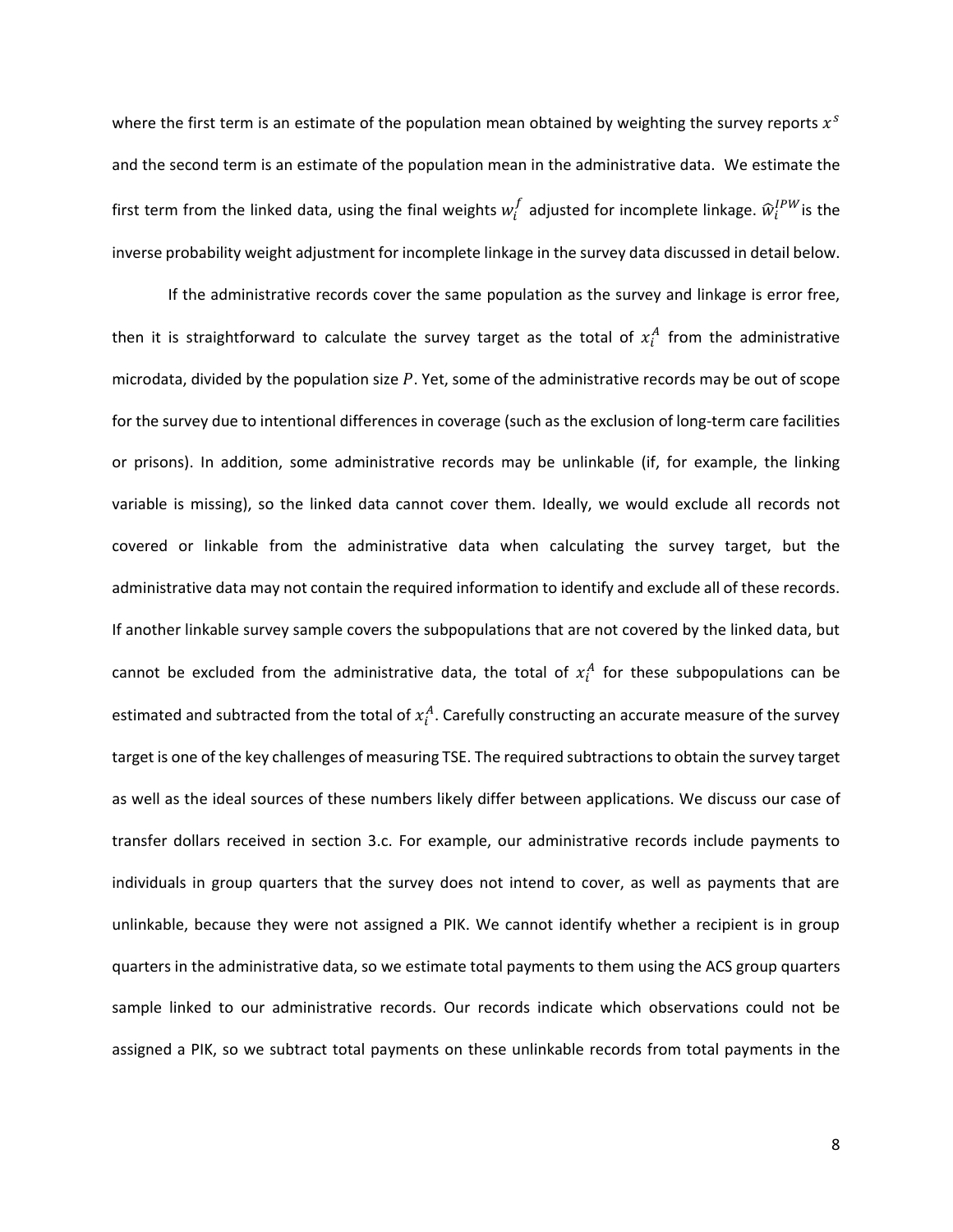administrative data. Our application is likely typical in that the subtraction contains both components that we calculate from the administrative data and components that we estimate.

#### **b. Defining Empirical Total Survey Error Components**

<span id="page-10-2"></span>We first decompose estimated TSE into generalized coverage, item non-response and measurement error. We decompose each of these parts further below. To derive the first decomposition, consider our definition of TSE in equation [\(1\)](#page-8-0) and replace  $x_i^S$  with the equivalent expression  $x_i^A + ((1-r_i) +$  $(r_i\ ) \bigl(\ x_i^S-\ x_i^A\bigr).$  Multiplying out the parentheses yields the three terms of our decomposition:

$$
\hat{\varepsilon}_{TSE} = \frac{1}{\sum_{i\in\mathcal{L}} \hat{w}_i^{IPW} w_i^f} \left[ \sum_{i\in\mathcal{L}} \hat{w}_i^{IPW} w_i^f x_i^S \right] - \hat{\mu}^A
$$
\n
$$
= \frac{1}{\sum_{i\in\mathcal{L}} \hat{w}_i^{IPW} w_i^f} \left[ \sum_{i\in\mathcal{L}} \hat{w}_i^{IPW} w_i^f x_i^A \right] - \hat{\mu}^A + \frac{1}{\sum_{i\in\mathcal{L}} \hat{w}_i^{IPW} w_i^f} \sum_{i\in\mathcal{L}} (1 - r_i) \hat{w}_i^{IPW} w_i^f (x_i^S - x_i^A) + \frac{1}{\sum_{i\in\mathcal{L}} \hat{w}_i^{IPW} w_i^f} \sum_{i\in\mathcal{L}} r_i \hat{w}_i^{IPW} w_i^f (x_i^S - x_i^A)
$$
\n
$$
= \hat{\varepsilon}_{GCE} + \hat{\varepsilon}_{INR} + \hat{\varepsilon}_{ME}.
$$
\n(2)

The first term is generalized coverage error, which is the difference between the error-free estimate of the parameter of interest for the population that the survey actually covers and the survey target:

<span id="page-10-1"></span><span id="page-10-0"></span>
$$
\hat{\varepsilon}_{GCE} = \frac{1}{\sum_{i \in \mathcal{L}} \hat{w}_i^{IPW} w_i^f} \left[ \sum_{i \in \mathcal{L}} \hat{w}_i^{IPW} w_i^f x_i^A \right] - \hat{\mu}^A \,. \tag{3}
$$

If the weights of the survey sample are adjusted to address the problem that the survey sample represents S rather than  $P$ , then this adjustment is included in this term by virtue of using the final weights. Thereby, our estimate of generalized coverage error combines frame error, unit non-response error and the effects of any weight adjustments. It also includes the sampling error of the survey estimate of  $\mu$ .<sup>5</sup> We discuss more detailed decompositions that further isolate these error sources below.

<sup>&</sup>lt;sup>5</sup> Adding sampling error in TSE and its components to this framework is conceptually straightforward, but complicates notation. We abstract from sampling variation throughout for two reasons: First, in our large samples this error source is small relative to the bias. Second, sampling variation has already received considerably more attention than the other error components in the prior literature, see e.g. Alwin (1991, 2007) for discussions.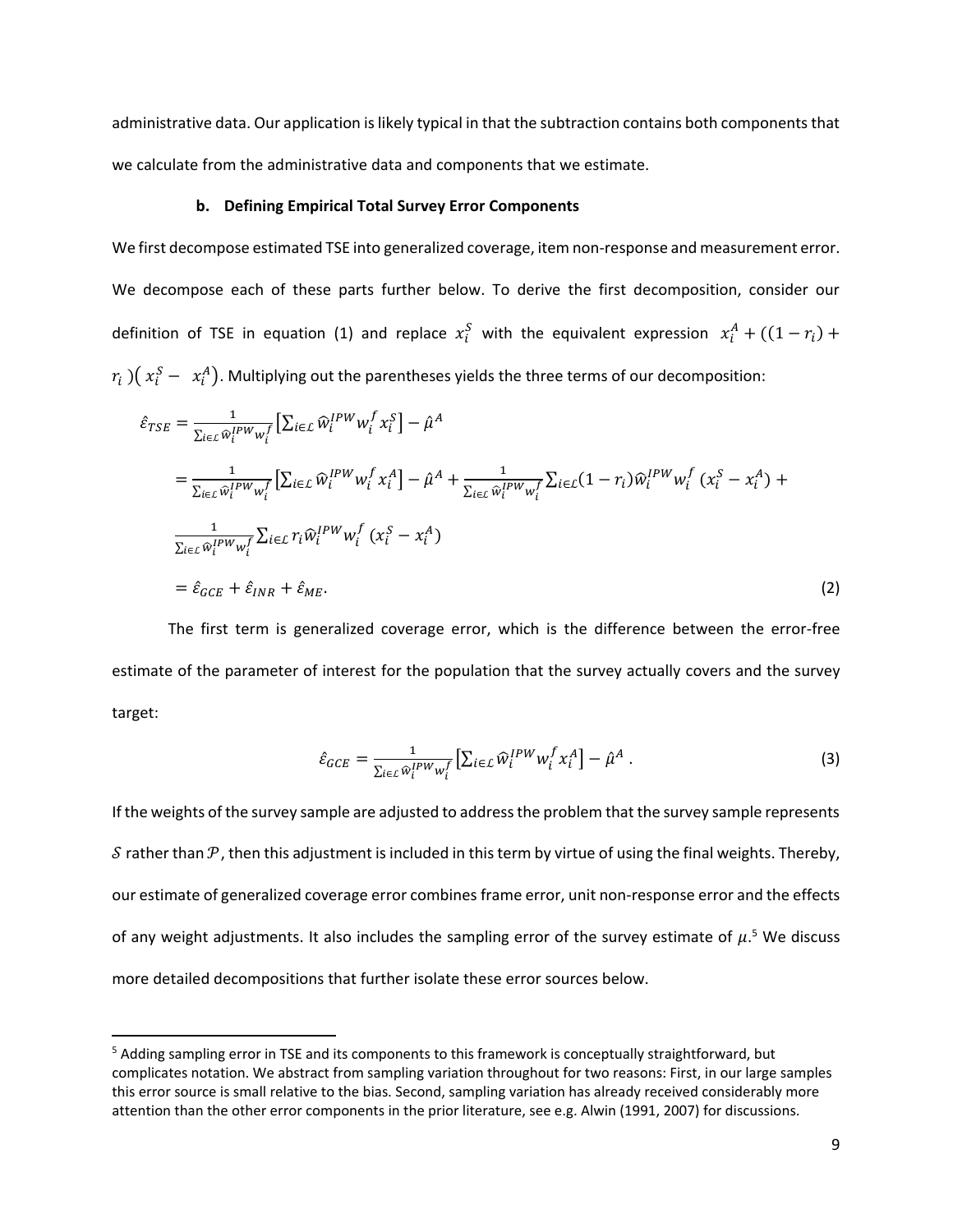As long as the linked data are representative of the population of interest, data linkage enables us to observe the same variable,  $x^A$  for the population and the survey sample. Consequently, we can directly compare (features of) the weighted survey distribution of  $x^A$  to its population distribution without any concerns for comparability of the measures in the two data sources. Thereby, data linkage provides us with a simple, but powerful tool to analyze survey coverage. As we discuss in section [5,](#page-29-0) we do not need  $x^A$  to be an accurate measure. Unit non-response can still be analyzed by linking a noisy proxy to both respondents and non-respondents. Survey representativeness can even be analyzed in the case of an uninformative proxy that only indicates whether a unit is present in one or both data sources. We focus on representativeness of the entire survey population, but the same idea can be applied to subpopulations of interest, such as single parent households or the elderly.

Item non-response error is the difference between the statistic of interest calculated using imputed and actual values of  $x_i$  for item non-respondents. We estimate item non-response error as:

$$
\hat{\varepsilon}_{INR} = \frac{1}{\sum_{i \in \mathcal{L}} \hat{w}_i^{IPW} w_i^f} \sum_{i \in \mathcal{L}} (1 - r_i) \cdot \hat{w}_i^{IPW} w_i^f \left( x_i^S - x_i^A \right) \tag{4}
$$

We further decompose item non-response error into two parts due to misclassification, false positives (non-recipients who receive benefits according to the survey) and false negatives (recipients not receiving benefits according to the survey), and a part due to errors in amounts among those correctly classified:

$$
\hat{\varepsilon}_{INR} = \hat{\varepsilon}_{INR}^{FP} + \hat{\varepsilon}_{INR}^{FN} + \hat{\varepsilon}_{INR}^{Amount}
$$
\n(5)

We estimate the three components from the linked data as:

$$
\hat{\varepsilon}_{INR}^{FP} = \frac{1}{\sum_{i \in \mathcal{L}} \hat{w}_i^{IPW} w_i^f} \sum_{i \in \mathcal{L} \text{ s.t } x_i^S > 0} \, \& \, x_i^A = 0} (1 - r_i) \cdot \hat{w}_i^{IPW} w_i^f \, x_i^S \tag{6}
$$

$$
\hat{\varepsilon}_{INR}^{FN} = -\frac{1}{\sum_{i\in\mathcal{L}}\widehat{w}_i^{IPW}w_i^f} \sum_{i\in\mathcal{L}} \sum_{s,t} \sum_{x_i^S=0} \sum_{\alpha} \sum_{i'} (1-r_i) \cdot \widehat{w}_i^{IPW}w_i^f x_i^A \tag{7}
$$

$$
\hat{\varepsilon}_{INR}^{Amount} = \frac{1}{\sum_{i \in \mathcal{L}} \hat{w}_i^{IPW} w_i^f} \sum_{i \in \mathcal{L} \text{ s.t. } x_i^S > 0} \hat{\varepsilon}_{X_i^A > 0} (1 - r_i) \cdot \hat{w}_i^{IPW} w_i^f (x_i^S - x_i^A)
$$
(8)

Note that here in the case of decomposing a mean the terms for false positives and false negatives will at least partially offset each other. In the case of other statistics such as mean squared error, they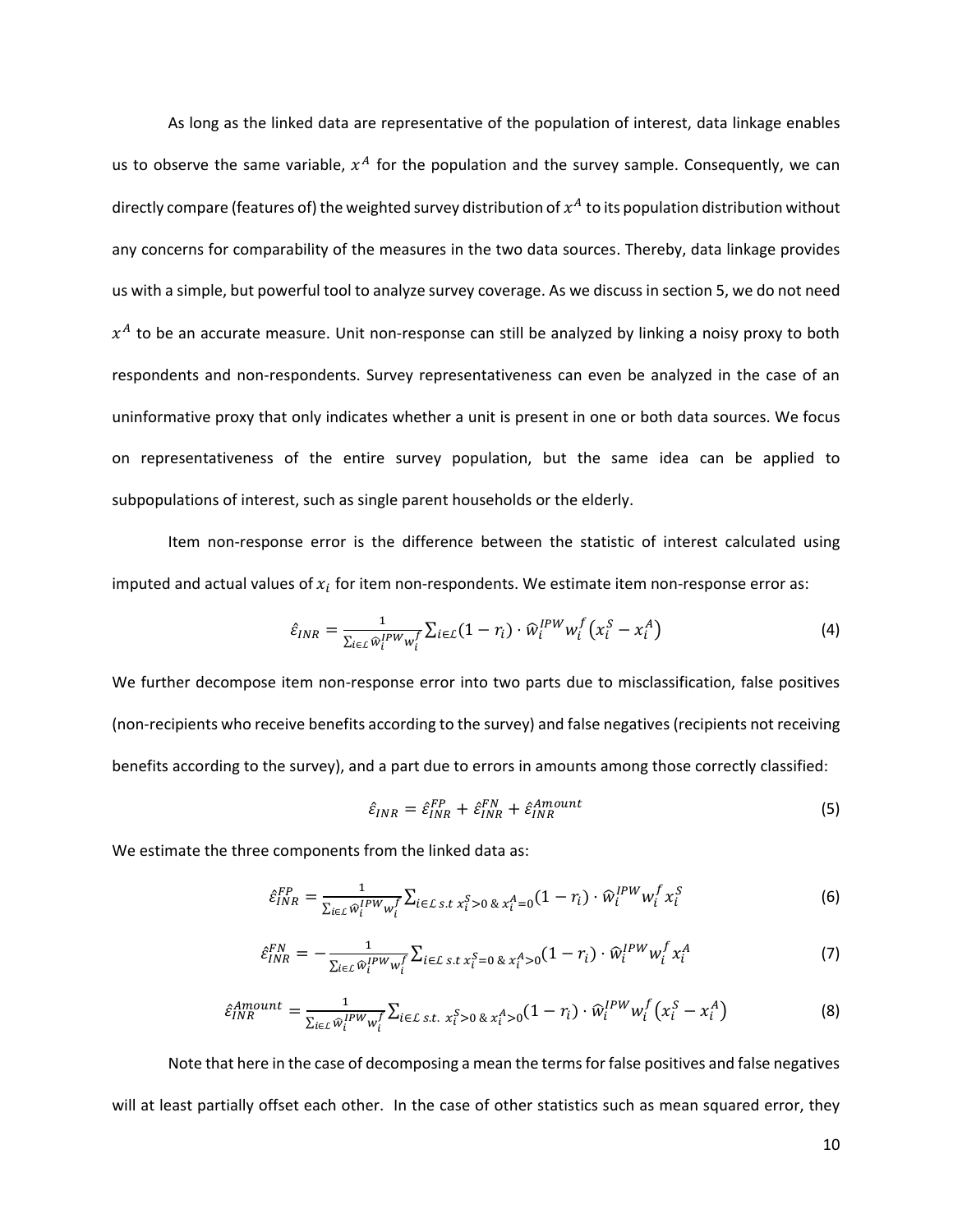would generally not offset. Finally, measurement error is the difference between the statistic of interest calculated using reported and actual values of  $x_i$  for respondents. Estimating this component from the linked data is a straightforward modification of how we estimate item non-response error:

$$
\hat{\varepsilon}_{ME} = \frac{1}{\sum_{i \in \mathcal{L}} \hat{w}_i^{IPW} w_i^f} \sum_{i \in \mathcal{L}} r_i \cdot \hat{w}_i^{IPW} w_i^f (x_i^S - x_i^A)
$$
(9)

As above, we decompose measurement error into parts due to false positives, false negatives and errors in amounts:

$$
\hat{\varepsilon}_{ME}^{FP} = \frac{1}{\sum_{i \in \mathcal{L}} \hat{w}_i^{IPW} w_i^f} \sum_{i \in \mathcal{L}} \sum_{s.t.} x_i^S > 0 \& x_i^A = 0} r_i \cdot \hat{w}_i^{IPW} w_i^f x_i^S
$$
(10)

$$
\hat{\varepsilon}_{ME}^{FN} = -\frac{1}{\sum_{i \in \mathcal{L}} \hat{w}_i^{IPW} w_i^f} \sum_{i \in \mathcal{L}} \sum_{s.t.} x_i^S = 0 \& x_i^A > 0 \, \tilde{r}_i \cdot \hat{w}_i^{IPW} w_i^f x_i^A \tag{11}
$$

$$
\hat{\varepsilon}_{ME}^{Amount} = \frac{1}{\sum_{i \in \mathcal{L}} \hat{w}_i^{IPW} w_i^f} \sum_{i \in \mathcal{L}} \sum_{s.t.} x_i^S > 0 \& x_i^A > 0} r_i \cdot \hat{w}_i^{IPW} w_i^f (x_i^S - x_i^A)
$$
(12)

With additional information, more detailed decompositions can be implemented. For example, if the base weights (i.e. weights before any nonresponse correction),  $w^b$ , are available, one can first replace  $w^f$  in equation [\(1\)](#page-8-0) by  $w^b + (w^f - w^b)$ :

$$
\hat{\varepsilon}_{TSE} = \frac{1}{\sum_{i \in \mathcal{L}} \hat{w}_i^{IPW} w_i^f} \left[ \sum_{i \in \mathcal{L}} \hat{w}_i^{IPW} w_i^b x_i^S + \sum_{i \in \mathcal{L}} \hat{w}_i^{IPW} (w^f - w^b) x_i^S \right] - \hat{\mu}^A
$$
(13)

Replacing  $x_i^S$  in the first term with  $x_i^A + ((1-r_i) + r_i)(x_i^S - x_i^A)$  as in equation [\(2\)](#page-10-0) yields a decomposition that additionally isolates the effect of weight adjustments on survey error:

$$
\hat{\varepsilon}_{TSE} = \frac{1}{\sum_{i \in \mathcal{L}} \widehat{w}_i^{IPW} w_i^f} \left[ \sum_{i \in \mathcal{L}} \widehat{w}_i^{IPW} w_i^b x_i^A + \sum_{i \in \mathcal{L}} \widehat{w}_i^{IPW} (w^f - w^b) x_i^S \right] - \widehat{\mu}^A
$$

$$
+ \frac{1}{\sum_{i \in \mathcal{L}} \widehat{w}_i^{IPW} w_i^f} \left[ \sum_{i \in \mathcal{L}} (1 - r_i) \widehat{w}_i^{IPW} w_i^b (x_i^S - x_i^A) + \sum_{i \in \mathcal{L}} r_i \widehat{w}_i^{IPW} w_i^b (x_i^S - x_i^A) \right]
$$

$$
= \widehat{\varepsilon}_{GCE}' + \widehat{\varepsilon}_{INR}' + \widehat{\varepsilon}_{ME}'. \tag{14}
$$

The main difference from equation [\(3\)](#page-10-1) is that generalized coverage error now includes an additional term:

<span id="page-12-0"></span>
$$
\hat{\varepsilon}_{GCE}' = \frac{1}{\sum_{i \in \mathcal{L}} \hat{w}_i^{IPW} w_i^f} \left[ \sum_{i \in \mathcal{L}} \hat{w}_i^{IPW} w_i^b x_i^A + \sum_{i \in \mathcal{L}} \hat{w}_i^{IPW} (w_i^f - w_i^b) x_i^S \right] - \hat{\mu}^A
$$
(15)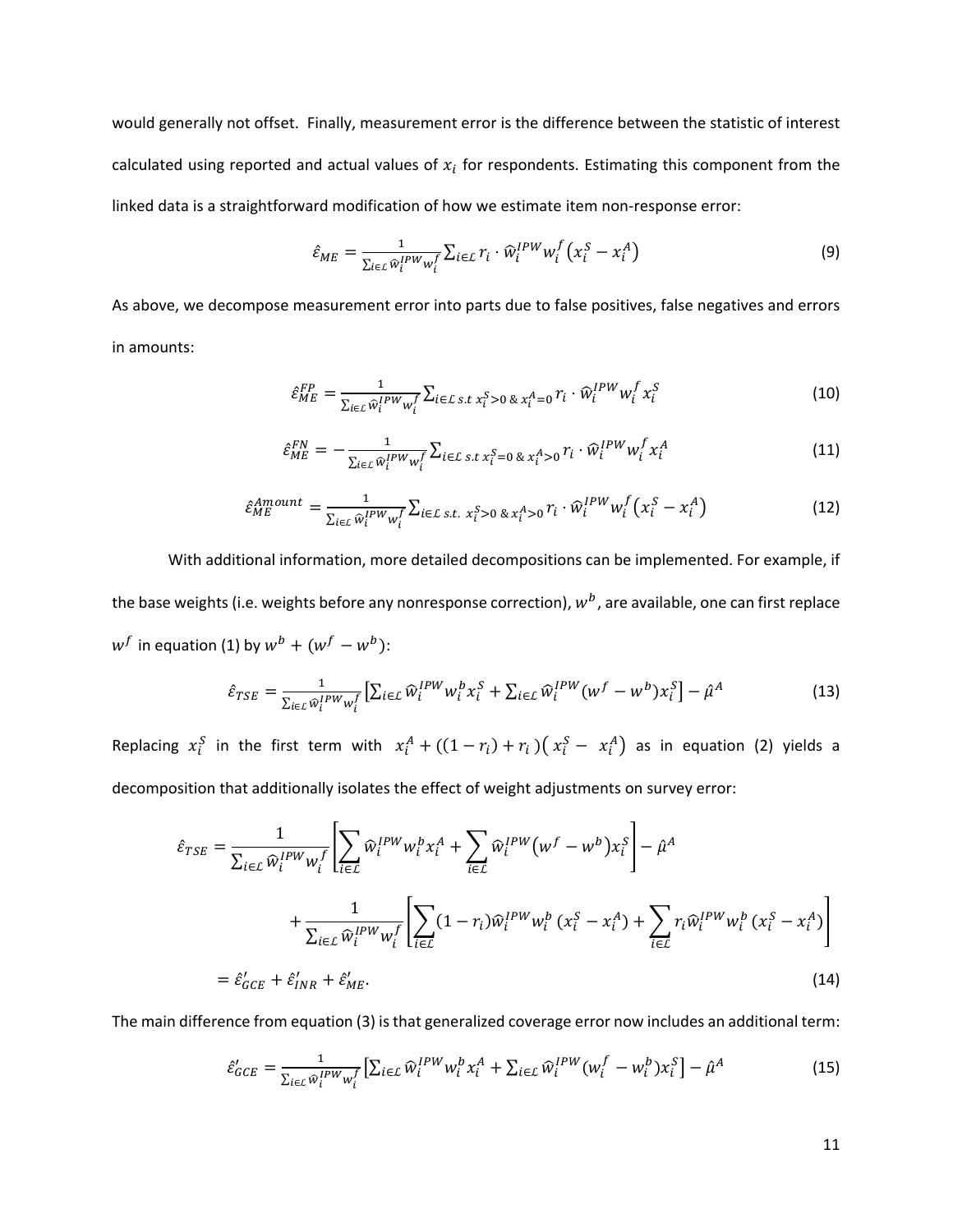The first sum in the brackets is the weighted total of the administrative variable in the linked data. It uses the base weights, so that it provides an estimate of the total of  $x^A$  among the population of survey respondents,  $\delta$ . The second sum in brackets is the effect of the weight adjustment.<sup>6</sup>

In this alternate decomposition, generalized coverage error includes the actual weight adjustment using survey reports  $x_i^S$  rather than the adjustment using  $x_i^A$ , which is implicitly included in  $\hat{\varepsilon}_{GCE}$  above in the earlier version of the decomposition. The difference,  $\frac{1}{\sum_{i\in\mathcal{L}}\widehat{w}_i^{IPW}w_i^f}\sum_{i\in\mathcal{L}}\widehat{w}_i^{IPW}(w_i^f-w_i^b)(x_i^S-x^A)$ , arises from both coverage and measurement issues. Thus, one can include the parts of this interaction term arising from item non-response and measurement error in their respective components instead, as we did in the original decomposition. For item non-response and measurement error, subtracting this interaction term is the only difference between our two decompositions. Therefore, the expressions for these two error components use the base weights in equation [\(14\)](#page-12-0) instead of the final weights as in equation [\(2\)](#page-10-0). An advantage of making this interaction term part of generalized coverage error is that any error in the actual coverage adjustment is attributed to coverage error. At the same time, it makes our weighted sample of those with item non-response error and measurement error representative of the population of item non-respondents and respondents. Thus, statistics such as average dollars received from our weighted sample are unbiased estimates of the corresponding parameters for the population of item non-respondents and respondents.

These components can be decomposed further. The effect of the weight adjustment is straightforward to estimate if both final and base weights are available. One can split the remainder of generalized coverage error,  $\frac{1}{\Sigma - \alpha l}$  $\frac{1}{\sum_{i\in\mathcal{L}}\hat{w}_i^{IPW}w_i^f}\sum_{i\in\mathcal{L}}\hat{w}_i^{IPW}w_i^bx_i^A-\hat{\mu}^A$  into frame error and unit non-response

 $^6$  Thus, one can also decompose TSE into four components by separating error due to weight adjustments from  $\varepsilon'_{GCE}$ , i.e. by defining  $\hat{\varepsilon}''_{GCE} = \frac{1}{\Sigma - \varepsilon^2}$  $\frac{1}{\sum_{i\in\mathcal{L}}\widehat{w}_i^{IPW}w_i^f}\sum_{i\in\mathcal{L}}\widehat{w}_i^{IPW}w_i^bx_i^A-\hat{\mu}^A$  and  $\varepsilon''_{WGT}=\frac{1}{\sum_{i\in\mathcal{L}}\widehat{w}_i^I}$  $\frac{1}{\sum_{i\in L}\widehat{w}_i^{IPW}w_i^f}\sum_{i\in L}\widehat{w}_i^{IPW}(w_i^f-w_i^b)x_i^S.$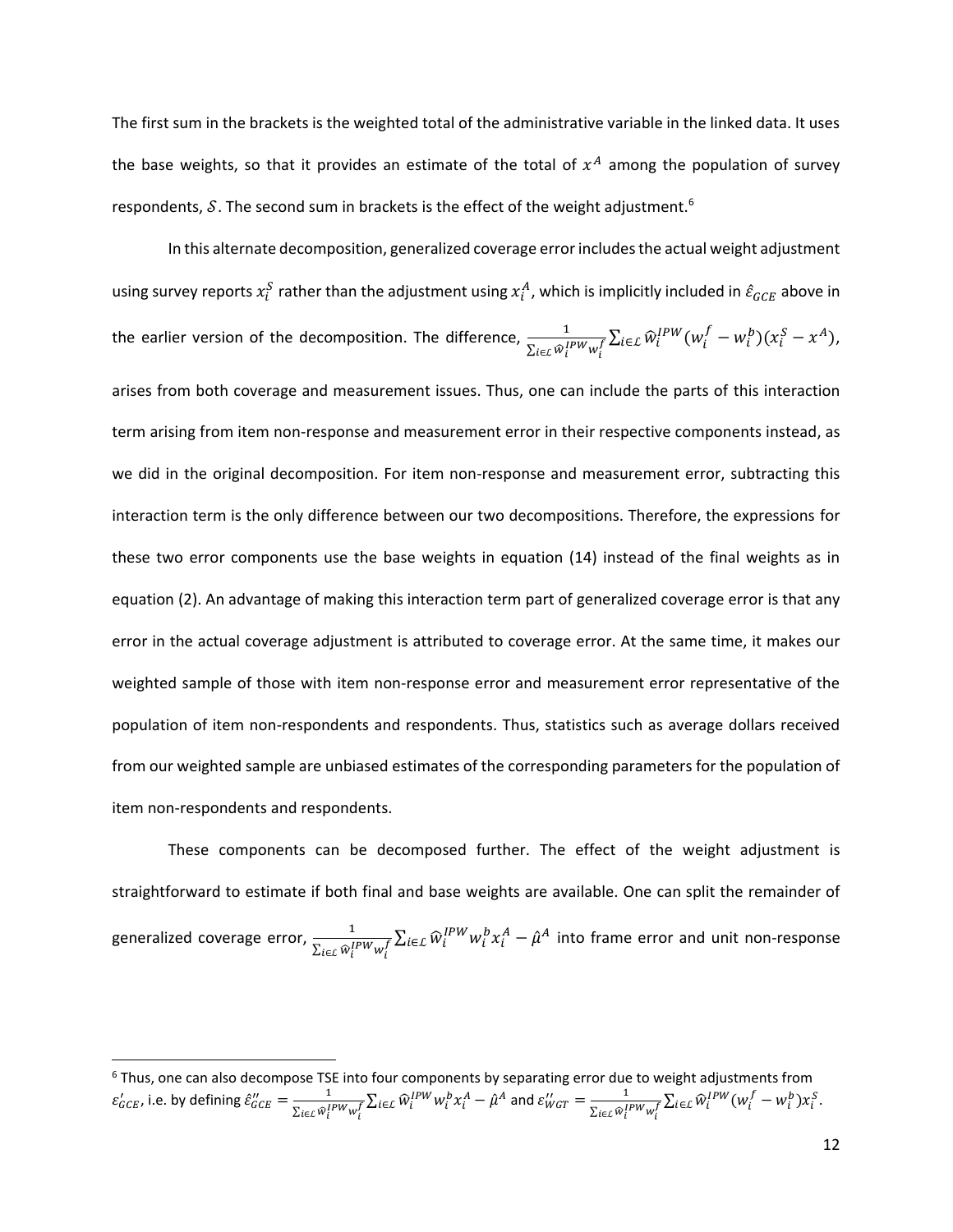<span id="page-14-0"></span>error by linking population data to the sampling frame rather than only sampled units as we discuss in Section [5.](#page-29-0)

## **c. Assumptions**

 $\overline{\phantom{a}}$ 

We assume throughout that using the linked sample with weights adjusted for survey households that cannot be linked is (asymptotically) equivalent to using the full survey sample. To adjust the survey weights, we multiply them by  $\widehat w_i^{IPW} = \widehat{\Pr}(PIK_i=1|Z_i)^{-1}$  where  $PIK_i$  is an indicator for whether an identifier for linkage (a PIK) was obtained for survey unit *i*, i.e. whether the unit can be linked, and  $Z_i$  is survey variables used in a model of the probability that survey household  $i$  can be linked.<sup>7</sup> If missing PIKs are independent of  $X$  conditional on  $Z$ , this reweighting makes the linked data representative of the survey population. Alternatively, one could estimate the survey mean from the entire survey sample that includes the unlinked observations. Using the linked data average is natural, as it allows us to keep the sample fixed in the decomposition, thus making the error components sum to  $\hat{\varepsilon}_{TSE}$ . Under the (testable) assumption that linkage status does not affect the conditional expectation of  $x_i^S$  given  $Z_i$ , i.e.  $\mathbb{E}(x_i^S|PIK_i=1,Z_i)=\mathbb{E}(x_i^S|Z_i)$ , both estimates from the entire survey sample and the linked sample consistently estimate the mean of  $x^s$ . We neither reject this assumption in our data nor do the two estimates differ by meaningful amounts. In applications with lower match rates or larger differences between the estimates, the survey mean is likely preferable to the mean from the linked sample.

A related result is that our estimate of generalized goverage error is consistent as long as conditional on  $Z$ , the expectation of  $x^A$  does not depend on linkage status, i.e.  $\mathbb{E}\big(x_i^A\big|PIK_i=1,Z_i\big)=$  $\mathbb{E}(x_i^A|Z_i).$ <sup>8</sup> Consistency of  $\hat{\varepsilon}_{INR}$  and  $\hat{\varepsilon}_{ME}$  require this assumption to hold among item non-respondents and respondents, i.e.  $\mathbb{E}\big(x_i^A\big|PIK_i=1,Z_i,r_i=0\big)=\mathbb{E}\big(x_i^A\big|Z_i,r_i=0\big)$  and  $\mathbb{E}\big(x_i^A\big|PIK_i=1,Z_i,r_i=1\big)=$ 

<sup>&</sup>lt;sup>7</sup> See section [3.b](#page-17-0) and Appendix 2 for descriptions of how we implement this adjustment in our application.

 $^8$  Contrary to the analogous assumption on  $\mathbb{E}(x_i^S\big|Z_i)$  above, we do not observe  $x^A$  for observations that cannot be linked. Some information on its validity can be obtained by examining whether linkage status predicts related variables, such as survey reports  $x^{S}$ .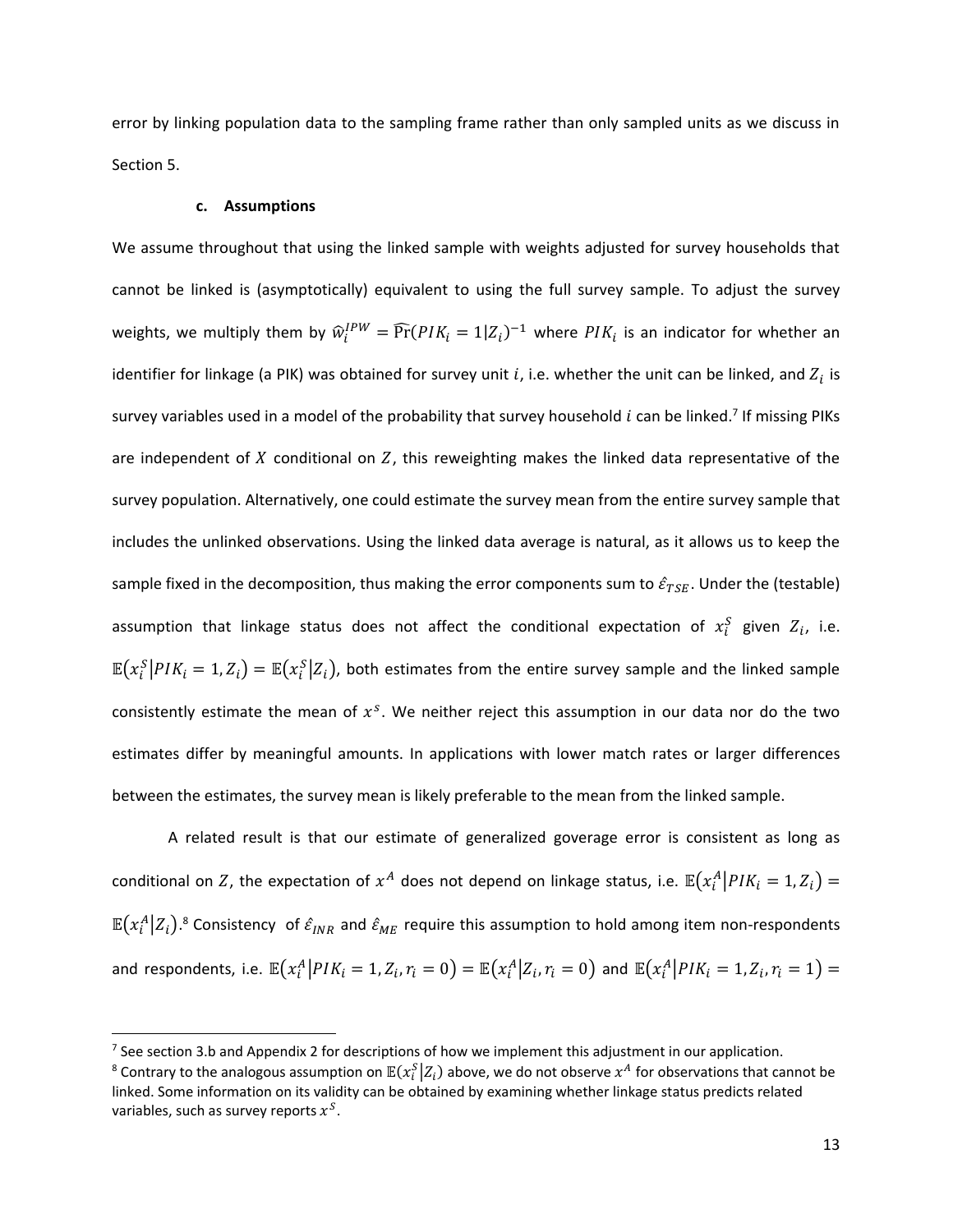$\mathbb{E}\big(x_i^A\big|Z_i,r_i=1\big).$  Similarly, the decomposition into error due to false positives, false negatives and errors in amounts requires the assumption to hold among each of the three subpopulations.

#### **3. Application: Using Linked Data to Decompose Total Survey Error in Program Receipt**

We decompose the error in mean dollars received per household from two government transfer programs, the Supplemental Nutrition Assistance Program (SNAP, formerly the Food Stamp Program) and public assistance (PA), which combines Temporary Assistance for Needy Families and General Assistance. Understanding survey error in reported dollars received from these government transfers is crucial when assessing government efforts to combat poverty and reduce inequality.

#### **a. Data Sources**

 $\overline{\phantom{a}}$ 

<span id="page-15-0"></span>Our population data are administrative records from the New York State Office of Temporary and Disability Assistance (OTDA) for all SNAP and PA recipients in the state. The records include monthly payment amounts and dates from 2007 through 2012, as well as basic demographic information and addresses. The accuracy of the individual identifiers and amounts paid is crucial to the validity of our estimates and they appear to be of high quality. As part of eligibility determination, applicant information is checked by OTDA against social security records. The data are from actual payments and are audited. The overall total from our administrative records matches official aggregate reports by OTDA almost exactly.<sup>9</sup> This agreement provides evidence of the accuracy of our administrative microdata and justifies our use of total amounts from our administrative microdata to estimate the survey target below.

We study TSE in dollars received from SNAP and PA in the ACS, the CPS, and the SIPP. Appendix 1 and the survey documentation (U.S. Census Bureau 2006, 2008, 2014) provide detailed information on the surveys and their design. The ACS is the largest household survey in the U.S., with more than 290,000 households selected each month to participate. The CPS is one of the most important economic surveys

<sup>9</sup> We are only able to make this comparison for the SNAP records as published aggregates comparable to our PA administrative data are not available.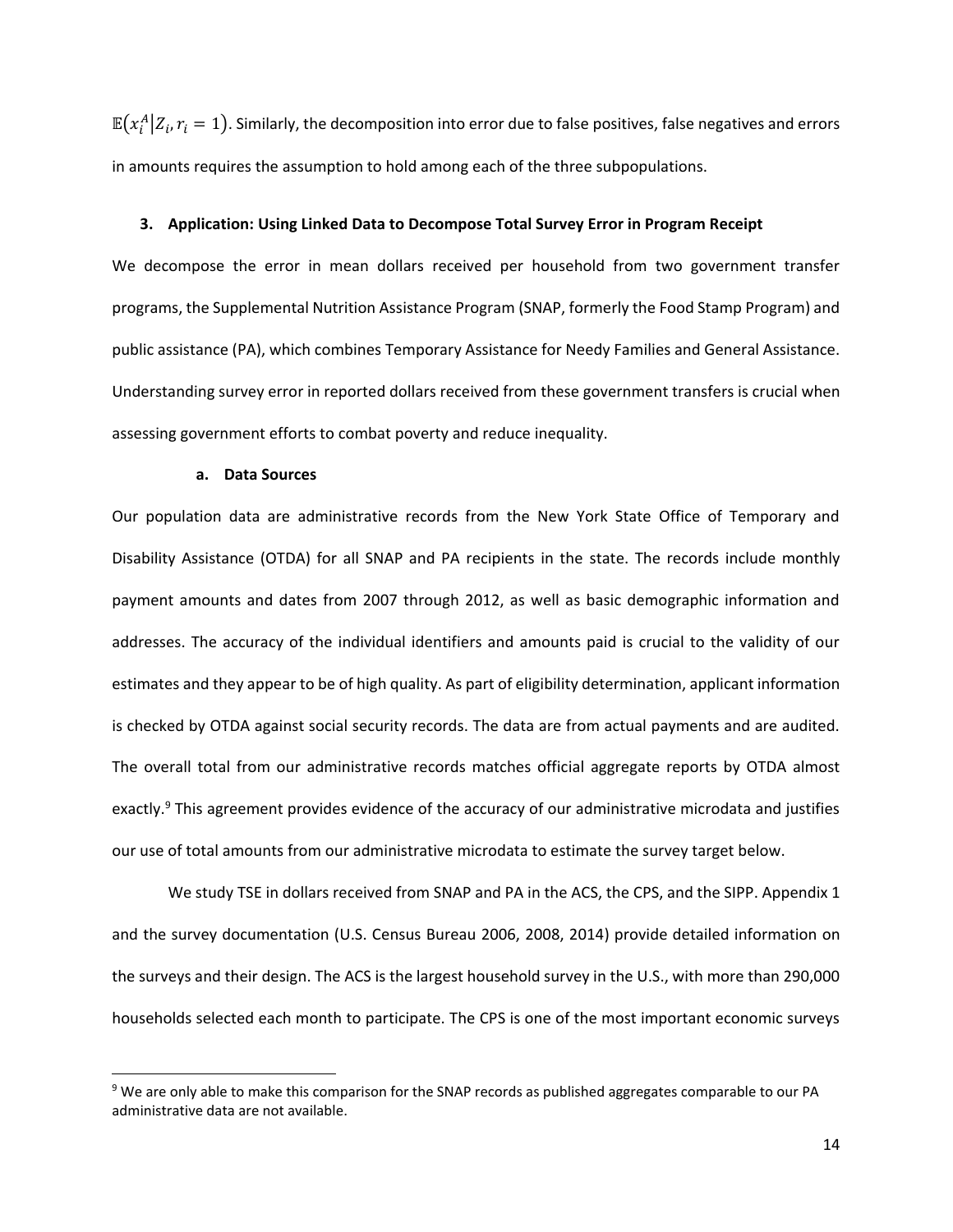in the U.S. with 60,000 households participating in the survey each month of the year. It is the official source of labor force statistics. We use the Annual Social and Economic Supplement (ASEC) of the CPS, which also is the official source of income and poverty statistics in the U.S. Finally, the SIPP is the highest quality source of information on low income households and the receipt of government transfers. The 2004 and 2008 SIPP panels that we use initially sampled approximately 50,000 households and intended to follow them for a period of 4 years.

We use the sample of households in NY State from all three surveys. The ACS and the CPS are representative at the state level. The SIPP is representative at the national level, but not claimed to be representative at the state level.<sup>10</sup> All surveys cover the entire population residing in households, which is our population of interest. The ACS also includes a group quarterssample that is described in U.S. Census Bureau (2014, chapter 8). It covers the population living in residential structures that are not households, which includes those living in college residence halls, residential treatment centers, group homes, military barracks, correctional facilities, and dormitories, among others. Thereby, the ACS is representative of the entire residential population in the US, so that only individuals who do not live in residential structures are neither included in our samples of interest, nor in the ACS group quarters sample.

The three surveys are large-scale, general interest surveys, which makes them similar in survey design. Still, there are also pronounced differences in survey design features known to be related to both non-response and measurement error, see Celhay, Meyer and, Mittag (2017a) for a discussion. All three surveys use similar sample frames based on (augmented) extracts from a master address file. The surveys take unit non-response into account by assigning weights based on the household sampling probabilities to all individuals in the household and then adjust these individual base weights to make demographic

<sup>&</sup>lt;sup>10</sup> Thus, our estimate of  $\varepsilon_{REP}$  for the SIPP is an estimate of coverage differences for NY State that may not arise from coverage error. Our estimates of item non-response and measurement error are based on household level errors, so they still provide estimates of the respective error for the population covered by the NY SIPP sample.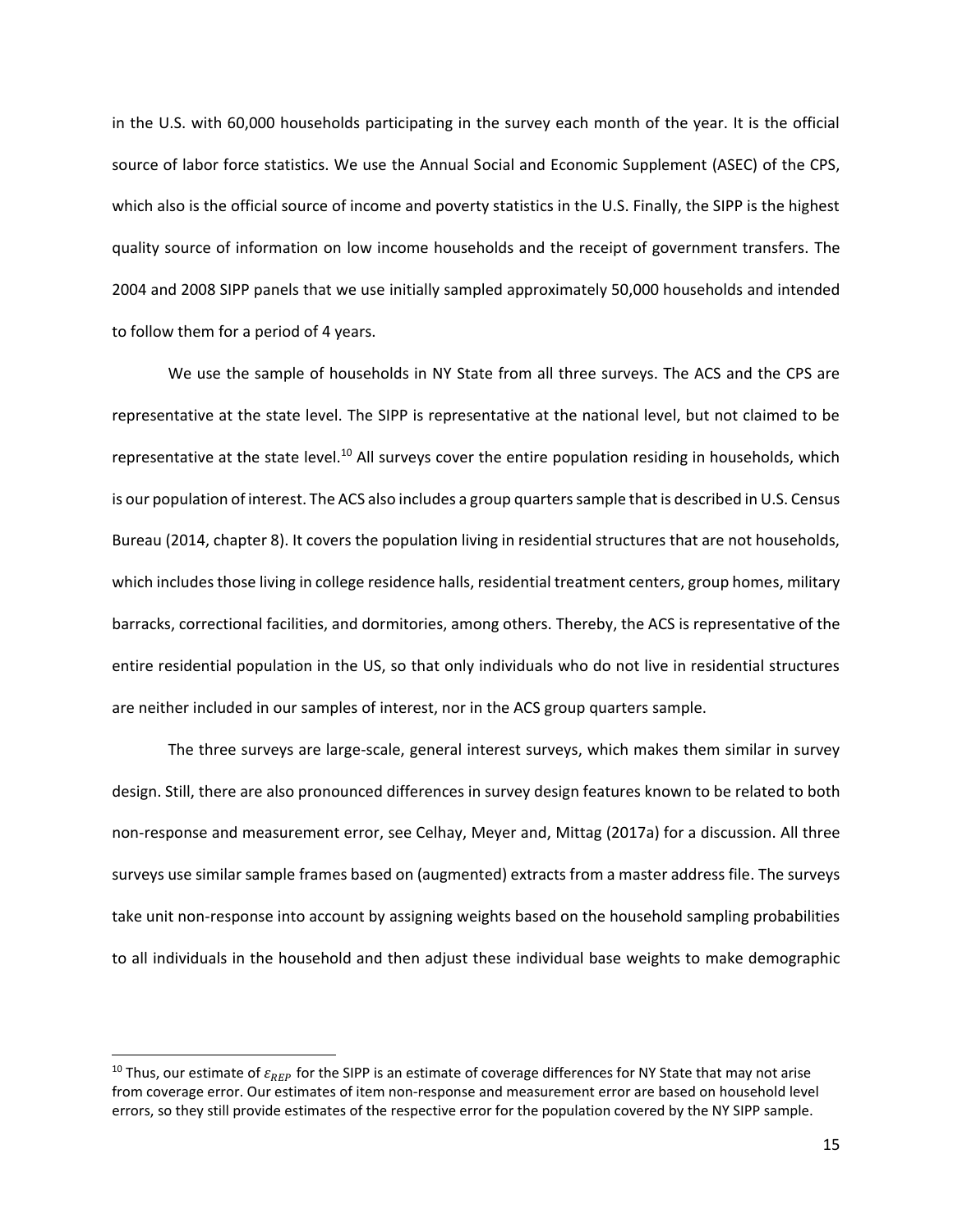<span id="page-17-0"></span>characteristics of the sample match population statistics. Due to the complex nature of the weights, $11$  we use the final weights and do not implement the more detailed decomposition in equation [\(14\)](#page-12-0).

The ACS and CPS only interview one household member, but the SIPP strives to conduct in-person interviews with every member of the household over age 15 every four months. In terms of information on government transfers, all three surveys ask for receipt of SNAP and PA. The surveys also collect information on amounts received, but the ACS does not ask for amounts received from SNAP. Consequently, for SNAP in the ACS we are only able to estimate generalized coverage error. For both programs, the questions in the ACS refer to the 12 months prior to the interview date. The CPS asks about the previous calendar year and the SIPP asks for monthly information in the four months before the interview month. Thus, the time periods covered by our three survey samples differ. Our ACS sample covers 2008-2012, the CPS sample covers calendar years 2007-2012 and the SIPP sample covers 2007 (wave 10-12 of the 2004 SIPP panel) and August 2008 to December 2012 (wave 1-14 of the 2008 SIPP panel). For comparability, we report annual averages throughout.<sup>12</sup>

All three surveys impute missing values due to item non-response using a hot deck procedure. The CPS and SIPP also impute multiple items or entire records from a single donor in some cases.<sup>13</sup> See U.S. Census Bureau (2006, 2008, 2014) for detail and Meyer, Mittag, and Goerge (2018) for a summary. Our imputed sample includes both cases where only the program receipt or amount question is imputed and cases where multiple items were imputed from a single donor. For the SIPP, we consider a (monthly)

 $11$  See Appendix 1 for an overview of the weight adjustments in the three surveys we examine.

<sup>&</sup>lt;sup>12</sup> Reference periods differ between households in the ACS, which makes estimates for each of our five survey years a weighted average of a 24-month period. See Chapter 7 in U.S. Census Bureau (2014) for details, we account for this sampling scheme by calculating all payments based on weighted monthly or annual numbers. Using the intended, the actual or a uniform distribution of interviews across months to weight monthly numbers does not affect our results in a meaningful way. The annual SIPP estimates in our analysis are estimated using monthly total payments and then aggregated to the annual level as suggested by the SIPP documentation. Imputation and error rates are in terms of the unit of observation, i.e. household-months for the SIPP and household-years for the CPS and ACS.

<sup>&</sup>lt;sup>13</sup> The CPS imputes the entire record for those who answer the CPS, but not the ASEC (the so-called whole imputes). The SIPP mainly imputes entire records for non-interviewed persons within interviewed households.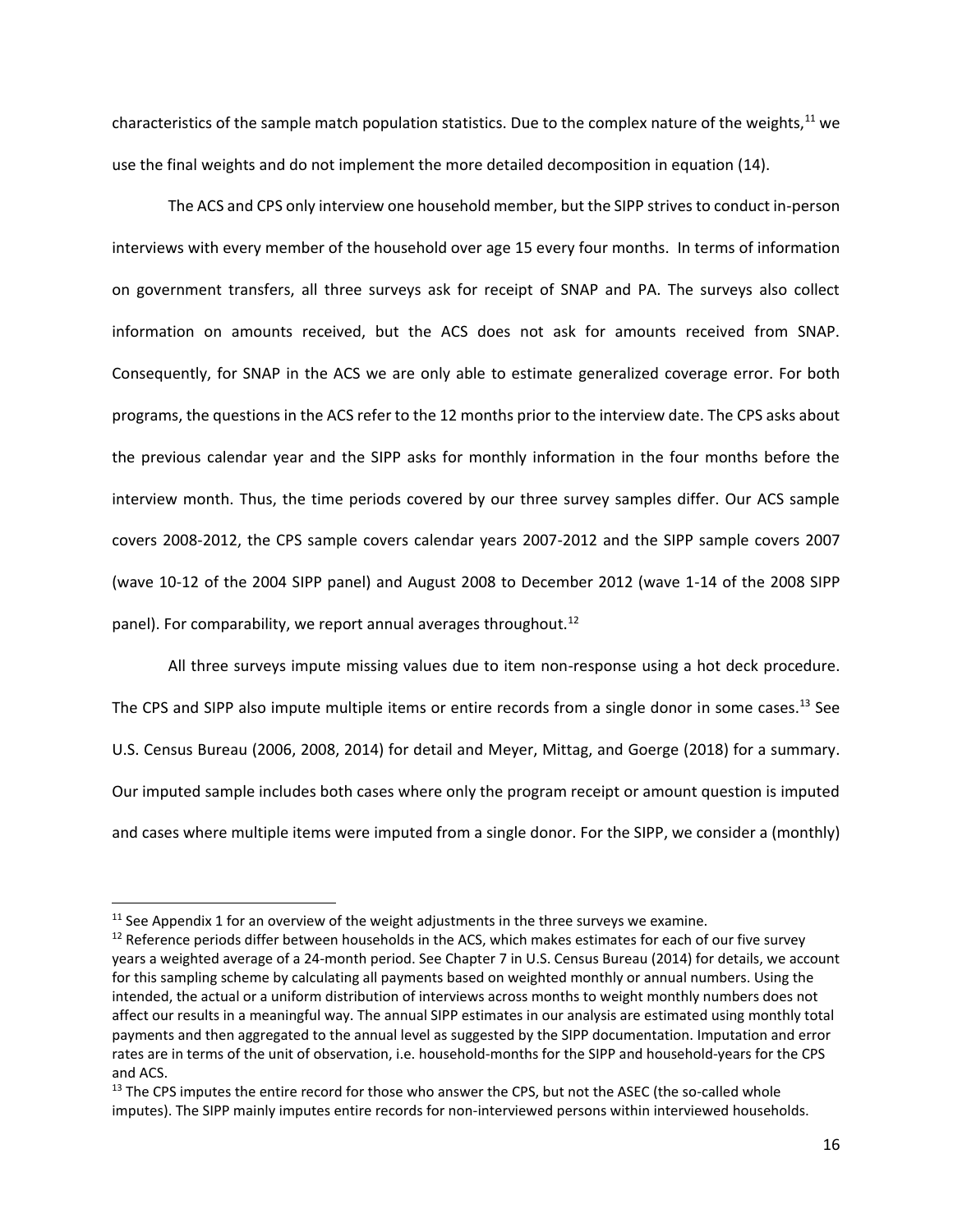response to be imputed if it was imputed for any household member. The resulting imputation rates differ substantially between surveys and questions. For SNAP, our imputed sample accounts for 9.0 percent of the population in the CPS, and 7.8 percent in the SIPP. For PA, it accounts for 6.1 percent of the population in the ACS, 3.2 percent in the CPS, and 7.6 percent in the SIPP.

# **b. Data Linkage**

We link the administrative data to the three surveys at the household level using person identifiers created by the Person Identification Validation System (PVS) of the U.S. Census Bureau.<sup>14</sup> Celhay, Meyer and Mittag (2017a,b) and Meyer, Mok, and Sullivan (2015) use the same linked data and further discuss data linkage and accuracy. The PVS was applied to make the administrative data and the entire U.S. survey samples linkable, including the ACS group quarters sample. In short, the PVS uses the person data (such as address, name, gender, and date of birth) from the administrative records and survey data to search for a matching record in a reference file that contains all transactions recorded against a social security number. If a matching record is found, the social security number of the record from the reference file is transformed into a protected identification key  $(PIK)^{15}$  and attached to the corresponding records in our data. For the administrative records, a PIK is obtained for over 99 percent of the records from each program. We can link the information from a program case to the correct survey household if any true recipient member is assigned a PIK.<sup>16</sup> Therefore, we consider a household to have a PIK if a PIK was obtained for someone in the household. The PIK rates at the household level are 93, 91, and 95 percent in the ACS, CPS and SIPP, respectively.

<sup>&</sup>lt;sup>14</sup> NORC (2011) and Wagner and Layne (2014) discuss the PVS in detail.

<sup>&</sup>lt;sup>15</sup> PIKs are anonymized social security numbers and used to protect the identity of individuals in the data.

<sup>&</sup>lt;sup>16</sup> The administrative records contain every individual on the case, so one PIKed household member is sufficient for us to match receipt correctly except for households in which all PIKed members are true non-recipients, but there are true recipients among the non-PIKed members. Usually only a few PIKs are missing per household (89 percent of individuals are PIKed in the ACS and 86 percent in the CPS and SIPP) and few non-recipients cohabit with recipients, so these exceptions should be uncommon.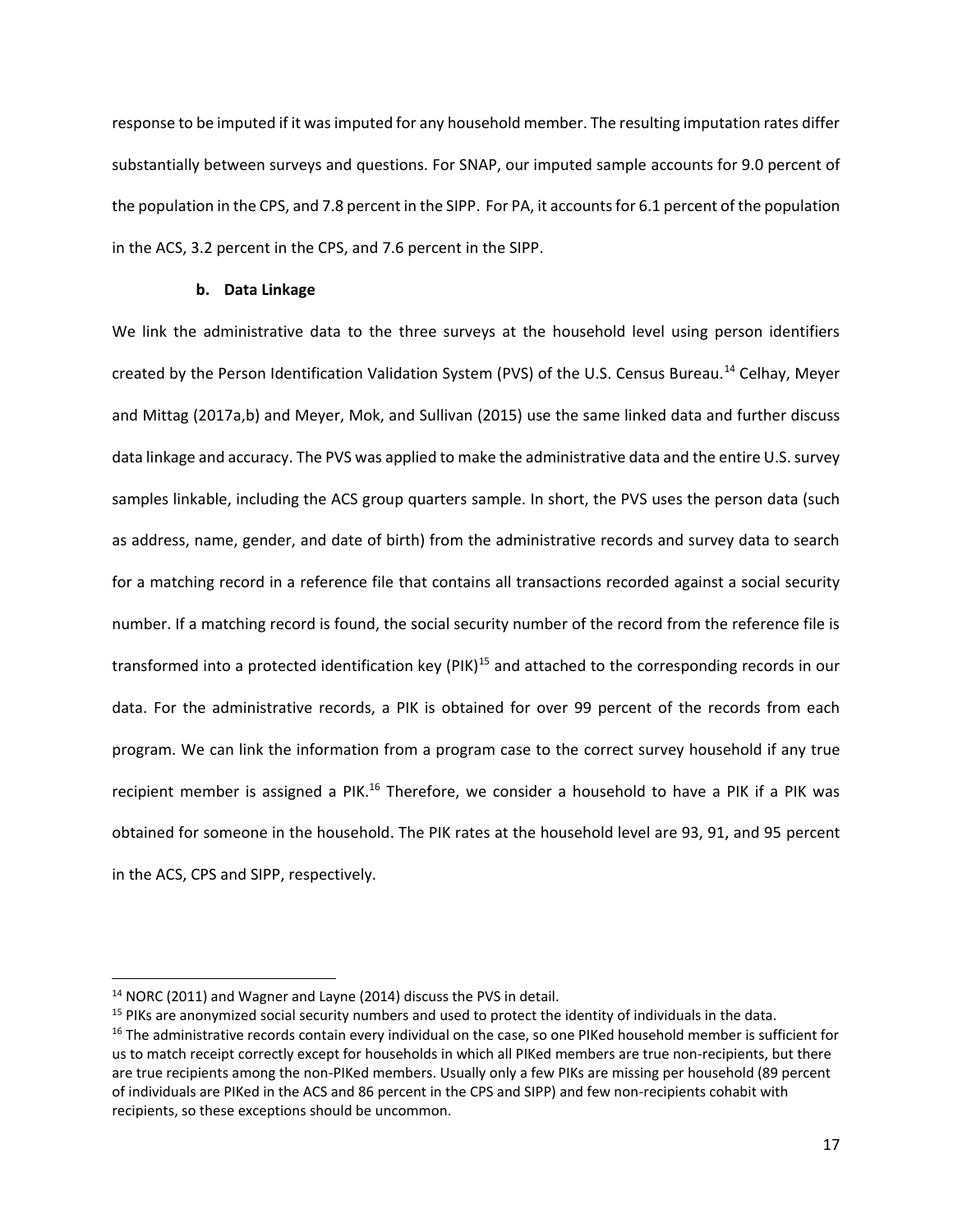Matching both the survey and the administrative data to a third data source has the advantage that we can distinguish between unlinkable records and linkable records that are not in the other data source, because the former do not have a PIK. This setting allows us to adjust for incomplete linkage in both data sources. We account for unlinkable administrative records by subtracting total payments without a PIK from the survey target as discussed below. We cannot validate receipt information for survey households without a PIK, so our analyses are based on the PIKed survey sample (the "linked data"). Despite the low rate of missing PIKs, they are not missing completely at random in the survey data. To restore representativeness of the linked data for the NY household population, we use inverse probability weighting (IPW, see Wooldridge 2007). To do so, we estimate Probit models to predict the probability that a household has a PIK and multiply the survey weights by the inverse of this predicted probability.<sup>17</sup> This adjustment relies on the assumption that conditional on the covariates in the Probit model, whether a household has a PIK or not does not predict transfer dollars paid or reported. For dollars reported, this assumption is testable. In our samples, it holds for both SNAP and PA. For PA, it holds unconditionally. Even before reweighting, the difference between the sample with PIKs and the entire survey sample is less than 5 dollars per household in all cases. As the high rate of PIK-linking suggests, our results do not appreciably change when using the unadjusted household weights. To assess survey coverage of subpopulations, one needs to make sure to include subpopulation status as a covariate in these Probit models. Otherwise the re-weighted data may be representative of the overall population, but not the subpopulation of interest.

## **c. Estimating Empirical Survey Error Components**

 $\overline{\phantom{a}}$ 

<span id="page-19-0"></span>A key challenge in measuring TSE is estimating the survey target,  $\hat{\mu}^A$  as discussed in section [2.a.](#page-7-0) We first calculate total program dollars paid to the entire population from our administrative microdata. The

<sup>&</sup>lt;sup>17</sup> We estimate separate Probit models to adjust weights in the group quarters file and for households outside of NY. See Appendix 2 for further detail.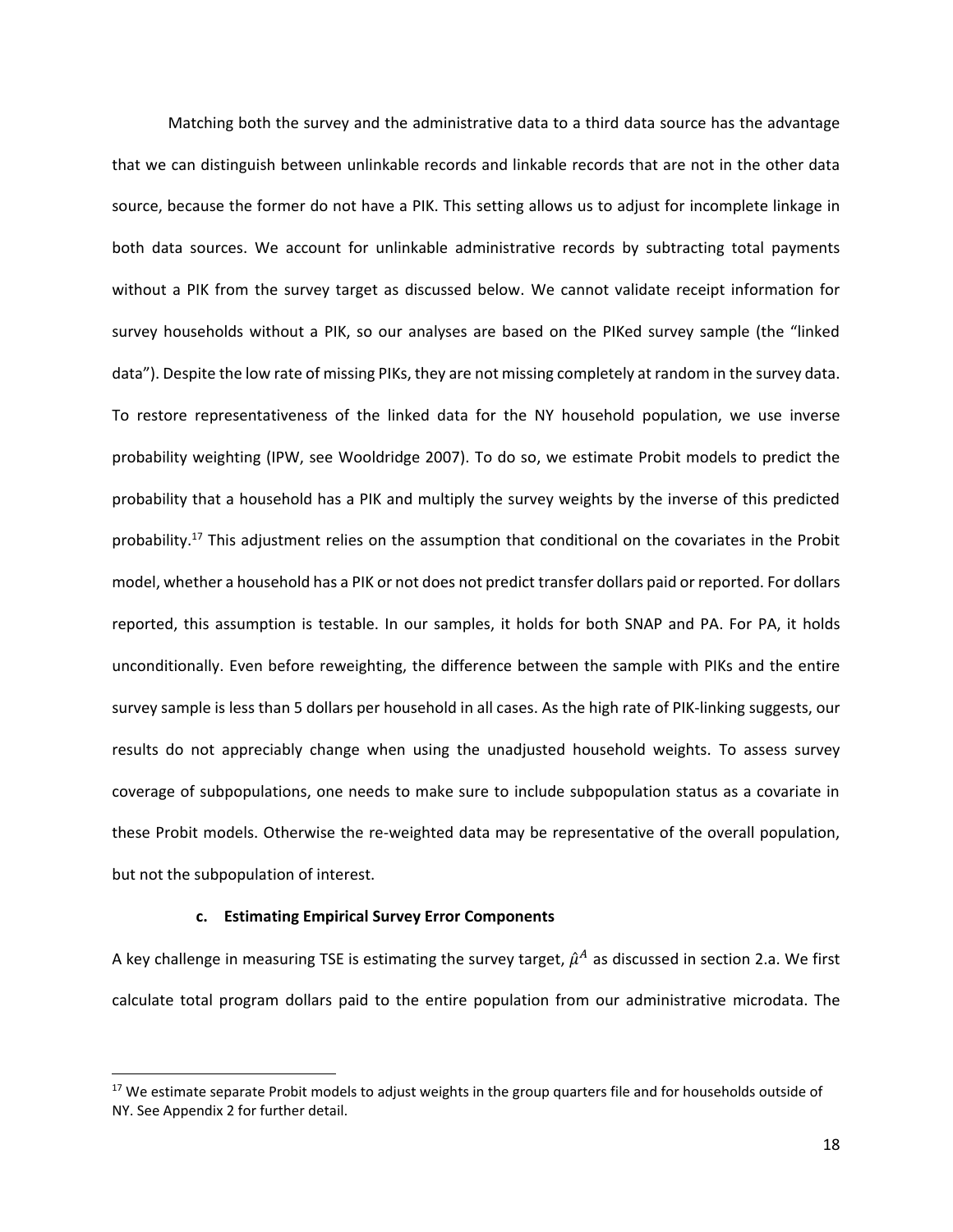records indicate the day of the payment, so we can exactly match the time period of each survey sample. The administrative microdata include both payments that the survey data do not intend to cover and payments that cannot be linked at all or cannot be linked to our NY sample. To make our survey target comparable to the linked data, we need to subtract these payments from the total according to the entire administrative microdata.

In terms of intentional differences in coverage, the survey samples we use cover the U.S. household population, but do not include those living in group quarters and non-residential structures. Consequently, to make the administrative total comparable to the population our survey samples intend to cover, we need to estimate total dollars paid to these two groups. Our administrative records include the street address of the recipient, so we can identify payments to individuals without a residential address.<sup>18</sup> This information allows us to calculate total payments to the population in non-residential structures from the administrative records. Whether a recipient lives in group quarters is not recorded in the administrative microdata, so subtracting these payments from the survey target requires estimating them from another source. We estimate total amounts paid to individuals in group quarters from the  $2008-2010^{19}$  ACS group quarters file linked to our NY administrative records. Subtracting these two estimates from total dollars paid according to the administrative recordsleaves us with a measure of total SNAP and PA amounts paid to the New York population residing in households.

Differences between the population data and the linked data may also arise from the linkage process. We account for two differences arising from data linkage: total dollars according to unlinkable

<sup>&</sup>lt;sup>18</sup> We use a string match of the address field with common terms for "undomiciled" and "homeless" to identify additional non-residential individuals, most of whom are street homeless. For some of them, the address field may be missing or contain an address for mail only, so our approach likely slightly underestimates payments to nonresidential individuals.

<sup>&</sup>lt;sup>19</sup> The change in the group quarters sample in 2011 (U.S. Census Bureau, 2012) makes estimating comparable state-level totals difficult. Thus, we only use the data for 2008-2010 and extrapolate to match the time periods covered by our surveys based on the assumption that the fraction of total program dollars paid to group quarters is constant over time. This assumption fits the data over 2008-2010 better than an assumption of a constant dollar amount paid to those in group quarters.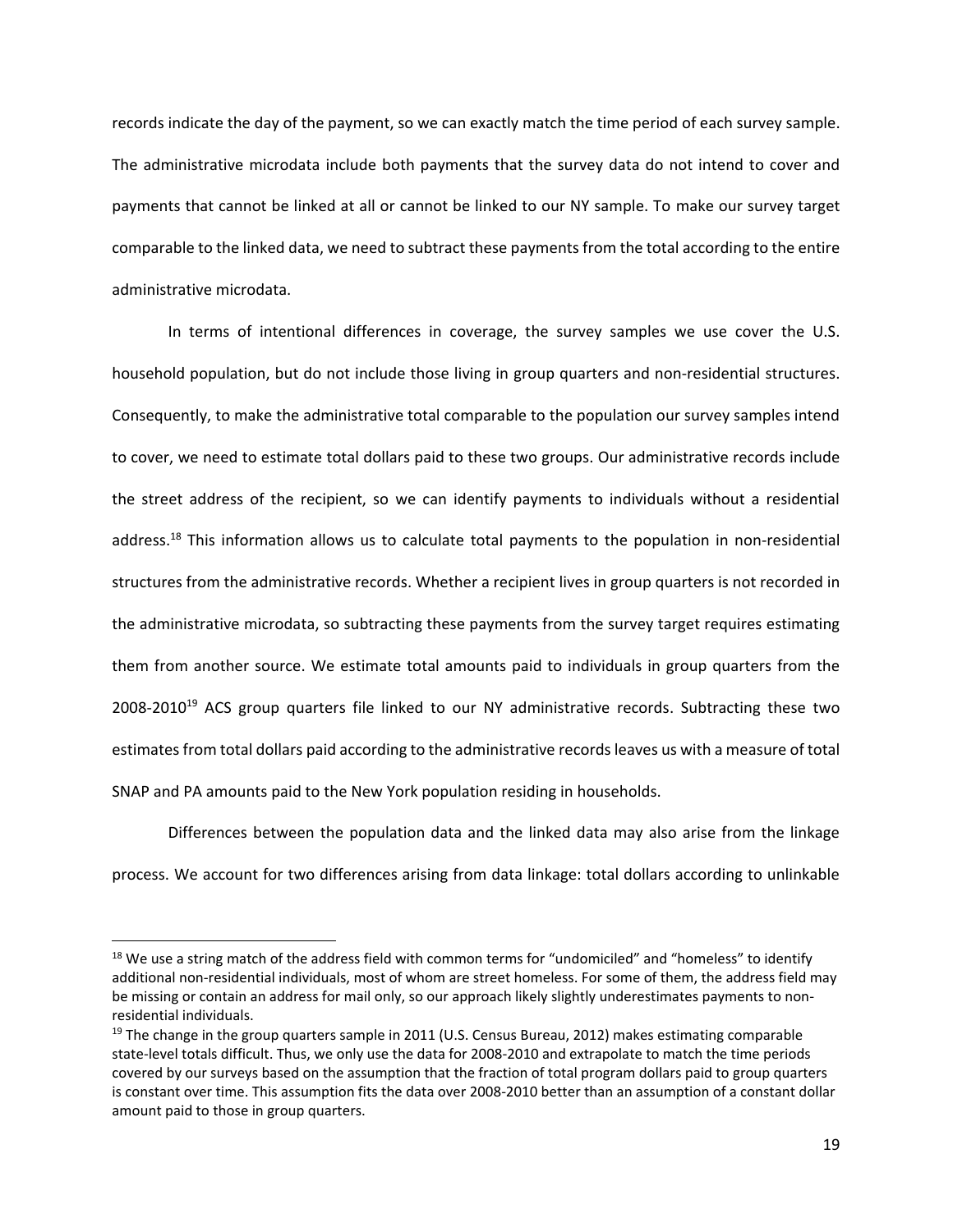administrative records, and links to households outside of NY State. Under the assumption given earlier, the inverse probability weight adjustment corrects for survey units that cannot be linked. There are often also administrative records that are unlinkable, because no PIK was obtained for them, so they are not covered by the linked data. We combine the administrative data and the survey data by linking each data set to a third data source, so we can distinguish unlinkable administrative records from those that did not receive the program, because the former do not have a PIK. This information allows us to calculate the total amount paid to unlinkable records as the total amount according to records without PIKs in the administrative data and account for this difference when calculating the survey target.<sup>20</sup>

In addition, some of our administrative records are linked to households that are in the survey, but excluded from our analysis. We only study NY state here, so our linked data do not capture payments from NY OTDA to individuals residing outside of NY at the time of the survey. Individuals are only allowed to receive SNAP and PA in the state they reside in, but this occurrence may be due to mobility during the reference period of the survey, having a second residence or temporarily working or serving in the army in another state.<sup>21</sup> We link the administrative records from NY to the entire U.S. survey samples, so we can estimate total NY SNAP and PA payments to individuals residing in other states at the time of the survey and subtract it from the administrative total.

Consequently, our final estimate of the target for each survey is total dollars paid according to the administrative records minus dollars paid to the population in non-residential structures, estimated

<sup>&</sup>lt;sup>20</sup> While the administrative records without a PIK cannot be captured by  $x^A$ , they may be reported and thus included in  $x^S$ . This situation would make our approach slightly understate the extent of underreporting. Alternatively, one could add the amounts to the estimated survey total. The alternative relies on the assumption that the survey would capture these missing payments if it could. This approach amounts to adding the same small number to the numerator and denominator of our estimates and would only have a negligible effect in our application.

<sup>&</sup>lt;sup>21</sup> Payments to households in other states may also arise from linking records to the wrong PIK. For the analyses here, it is not important whether these payments are linkage errors or true receipt by residents of other state: in both cases, we should not expect the linked NY sample to capture them. Further analyses of these records suggest that linkage errors are likely at most infrequent: For example, almost 70 percent of PIKs linked to non-NY households report either moving or serving in the military. It is also re-assuring that most of these households include multiple recipients of NY payments, which would be unlikely with random linkage errors.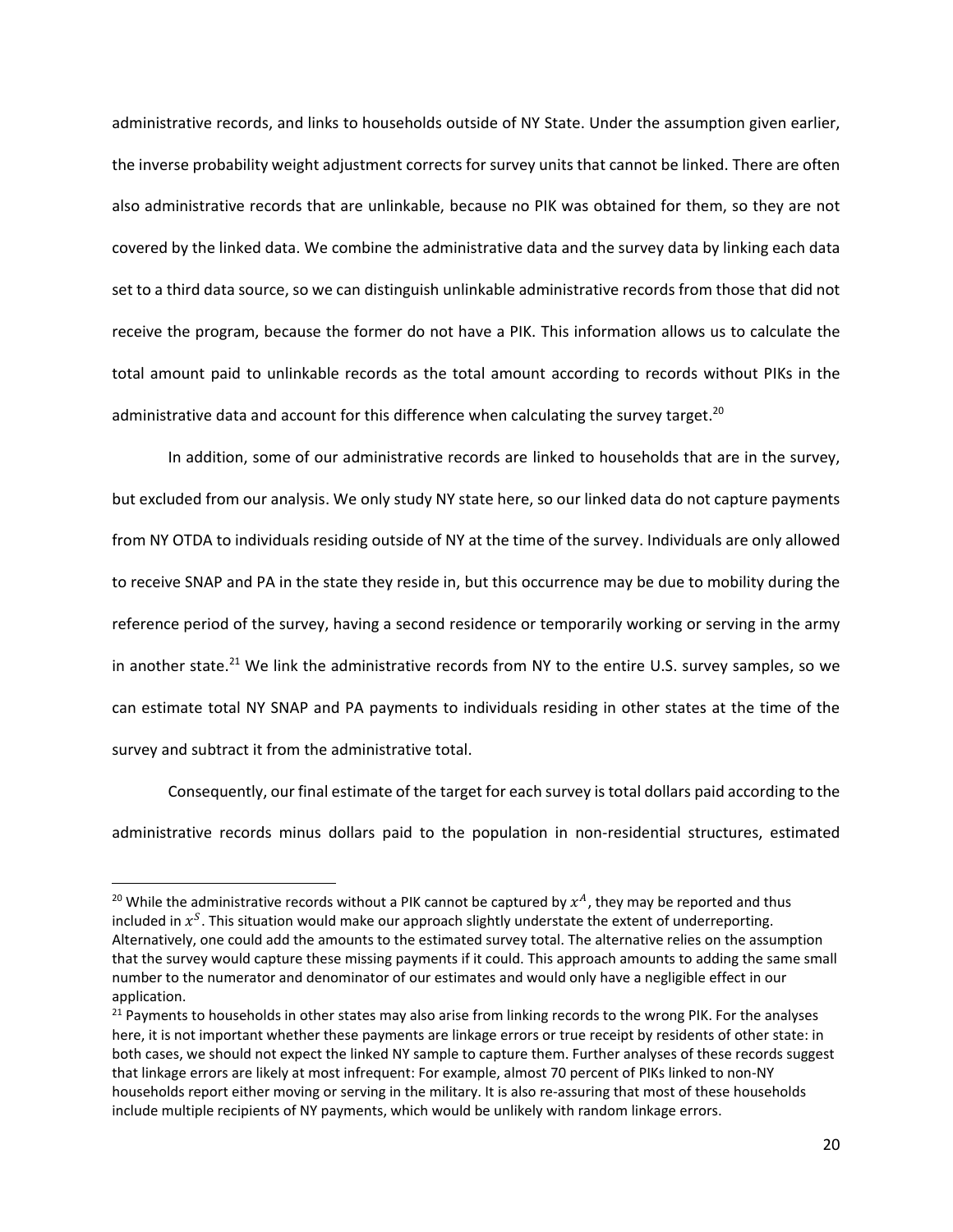<span id="page-22-0"></span>dollars paid to those in group quarters, dollars paid according to unlinkable administrative records, and estimated dollars paid to those residing outside of NY state, divided by the number of households in NY.<sup>22</sup> As defined above, our estimate of TSE is the difference between average reported dollars estimated from the re-weighted linked data, and this survey target.

We decompose estimated TSE into three components as defined by equation [\(2\)](#page-10-0): generalized coverage error, item non-response error and measurement error.<sup>23</sup> We estimate generalized coverage error as the survey estimate of average dollars paid according to the linked administrative variable minus the estimated survey target  $\hat{\mu}^{A}.$  To estimate item non-response and measurement error, we calculate survey error for each linked household. For item non-respondents, the error is the difference between their imputed amount and the linked amount from the administrative records. For respondents, household level survey error is the difference between the reported amount and the linked administrative amount. As defined in section [2.a,](#page-7-0) we estimate item non-response error  $\hat{\varepsilon}_{IRN}$  and measurement error,  $\hat{\epsilon}_{ME}$ , as the estimated population total of this difference among item non-respondents and respondents divided by the number of households  $P$ . We further decompose our estimates of item non-response and measurement error into two parts due to misclassification and a part due to errors in amounts. We estimate net misclassification error as the difference between error due to false positives (total dollars reported by non-recipients according to the linked data) and error due to false negatives (total dollars received by those who do not report receipt according to the administrative variable) divided by  $P$ . Our

<sup>&</sup>lt;sup>22</sup> Constructing an independent estimate of the size of the household population based on Census figures does not make a meaningful difference to our estimates for the ACS and SIPP, so we use the population size implied by the survey weights, i.e.  $P=P^S=\sum_{i\in\mathcal{L}}\widehat{w}_i^{IPW}w_i^f$  . The CPS weights overstate the number of households as discussed in sectio[n 3.a.](#page-15-0) Thus, instead of using  $P^S$  as implied by the weights, we use the population size implied by the ACS for the corresponding time period as  $P$ . Yet, we do not include the difference due to the higher aggregate weights,  $\left[\left(\sum_{i\in\mathcal{L}}\widehat{w}_i^{IPW}w_i^f\right)^{-1}-P^{-1}\right]\left[\sum_{i\in\mathcal{L}}\widehat{w}_i^{IPW}w_i^f x_i^S\right]$ , in our estimate of TSE. Doing so would increase our estimate of TSE, but this error component is not present in individual level statistics and seems simple for survey users to address. Note that this convention only affects the estimates reported in terms of dollars i[n Table 2.](#page-23-0) The population size cancels when reporting error components as a share of TSE, which we do throughout.

 $23$  As discussed in sectio[n 3.a,](#page-15-0) the weight adjustments are complex, and the base weights are not available in our data. Therefore, we do not implement the more detailed decomposition defined by equation [\(14\)](#page-12-0).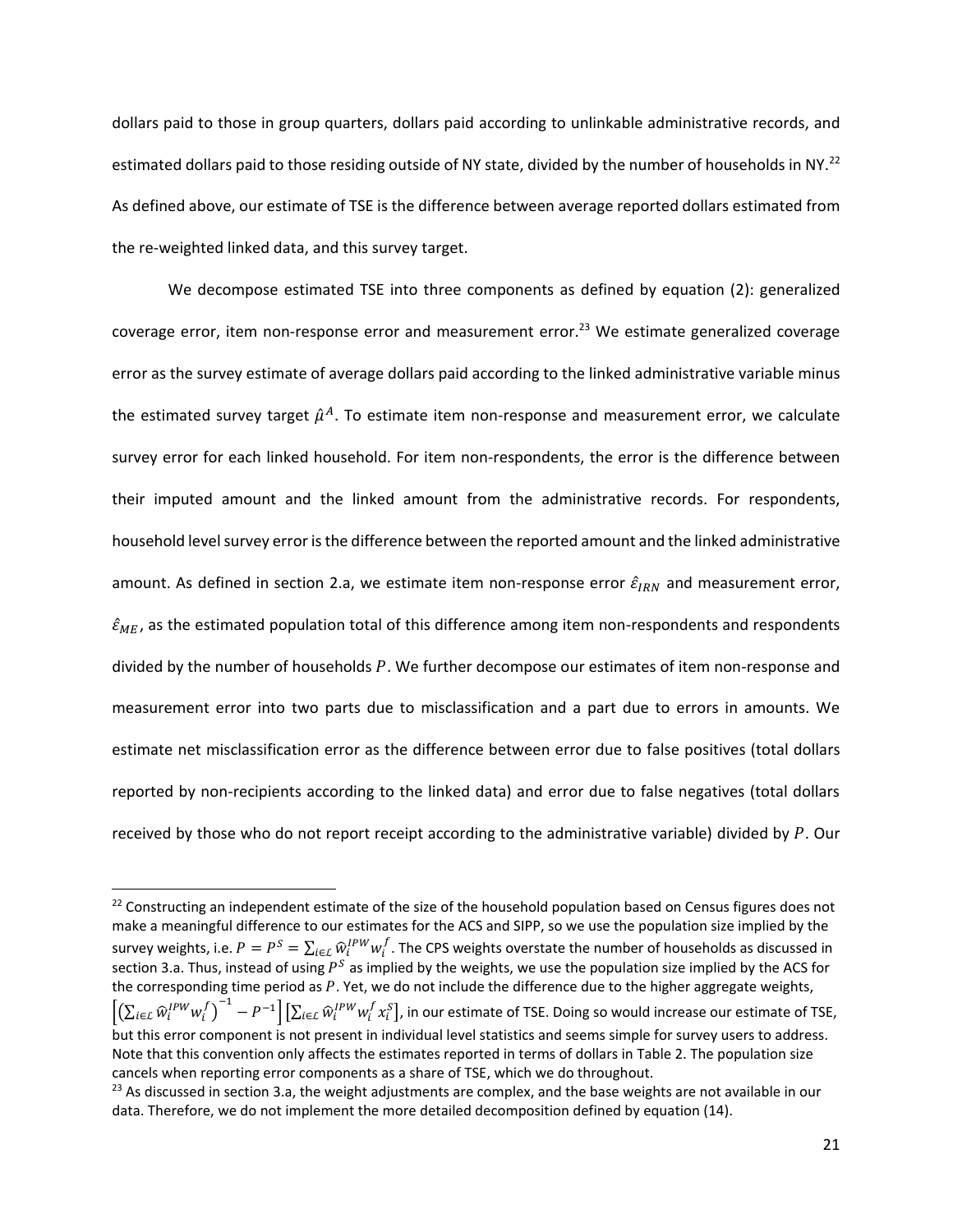estimate of error in amounts is the estimated population total of household-level survey error among households recorded as receiving the program according to both the survey and the administrative variable divided by  $P$ .

#### **4. Results**

## **a. Total Survey Error**

[Table 1](#page-23-1) summarizes our subtractions to obtain the survey target from the official total outlays. The overall subtractions are of a similar magnitude across surveys, but slightly higher for PA (12-17 percent) than for SNAP (8-10 percent). For all surveys and both programs, the payments to group quarters are the largest component and make up more than 50 percent of the overall subtraction. This size makes the subtraction for intentional difference in coverage account for around two-thirds of the total subtraction. The subtraction for unlinkable administrative records is less than two percent of the overall amount paid in all cases. Subtracting these payments from the administrative data total yields the total in the last row of [Table 1.](#page-23-1) For both SNAP and PA, the amounts are similar across surveys, but vary slightly due to the differences in the years covered.

# <span id="page-23-1"></span>**Table 1: Total SNAP and PA Payments that Should be Covered by the Linked NY Household Sample in Three Surveys (AROUND HERE)**

# <span id="page-23-0"></span>**Table 2: TSE in Average Annual SNAP and PA Dollars Paid to NY Households for Three Surveys (AROUND HERE)**

Dividing the total amount in the last row of [Table 1](#page-23-1) by the number of households in the corresponding population yields the survey target in the first row of [Table 2:](#page-23-0) average dollars paid per household. TSE isthe difference between average dollars reported in the linked data (provided in the next row of [Table 2\)](#page-23-0) and this number. As the last two rows of [Table 2](#page-23-0) show, all surveys fall short of their target. TSE is substantial both in absolute and relative terms, in all cases except for SNAP in the SIPP. It ranges from missing 4.3 percent of average dollars (SNAP in the SIPP) to missing almost three out of five dollars of PA in the CPS. The difference between programs is also large: the fraction of dollars missed is much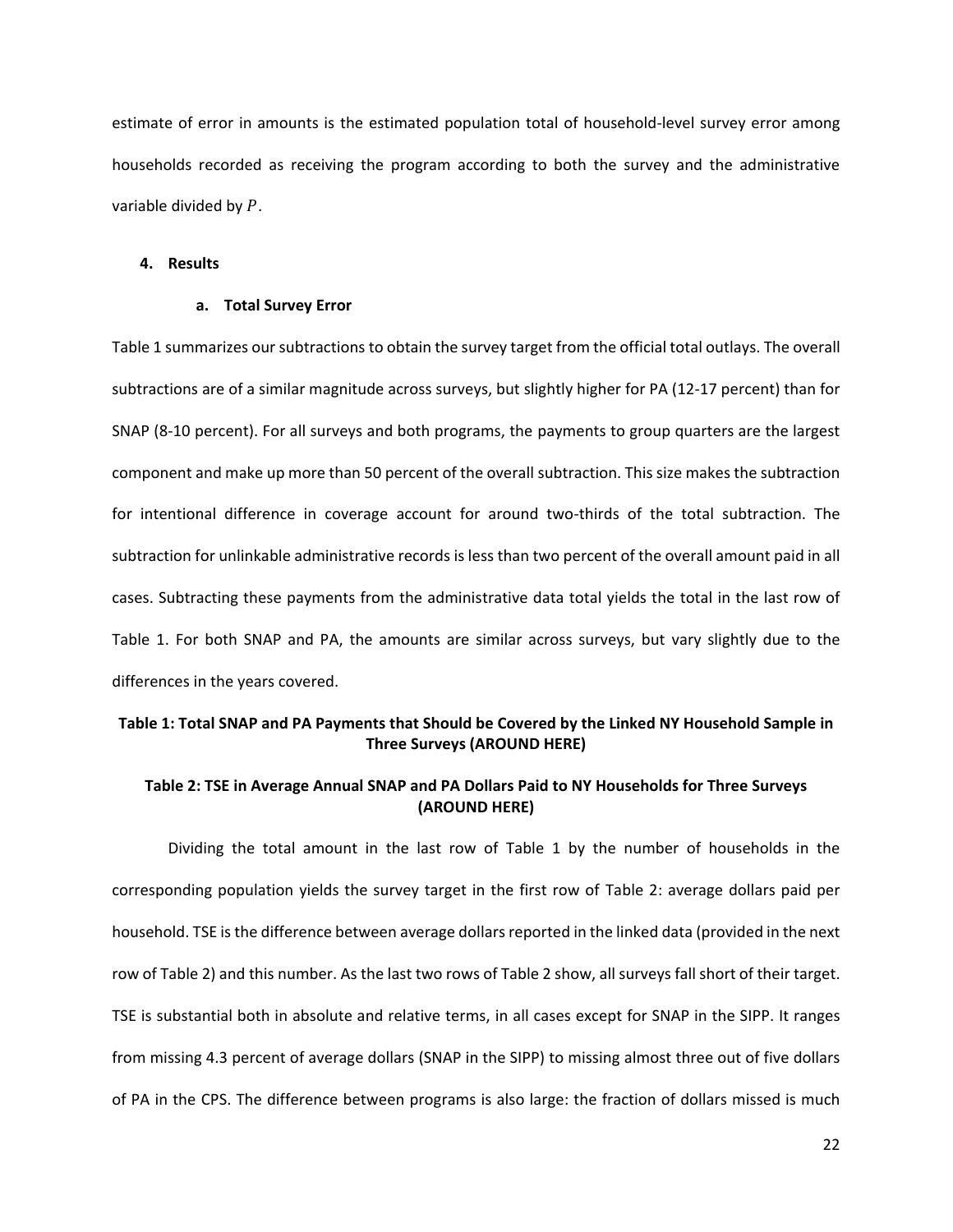higher for PA, so that the surveys fail to capture a similar amount for PA and SNAP, despite SNAP being more than twice as large as PA. Across surveys, TSE is remarkably similar for PA. For SNAP, we only have estimates for the CPS and the SIPP, because the ACS does not ask for SNAP amounts. The SIPP misses only 4.3 percent of SNAP dollars, which is remarkable in comparison to the 30 percent of SNAP dollars missing in the CPS and the large PA amounts missing in all surveys. The comparability of the population covered by the SIPP and the administrative data is questionable, so thisfinding should be interpreted with caution. Consequently, our results are not conclusive regarding which survey does best. Rather, they can be taken as evidence that which survey is most accurate varies even for similar questions.

## **b. Decomposing Total Survey Error**

[Figure 1](#page-24-0) and [Table 3](#page-24-1) present the results of our TSE decomposition. The size of the vertical bars in [Figure 1](#page-24-0) indicates survey error as a fraction of the survey target. For convenience, [Table 3](#page-24-1) also provides these numbers for each error component. The numbers in each error component of [Figure 1](#page-24-0) provide the error due to each component as a percentage of TSE for the respective survey and program.

# <span id="page-24-0"></span>**Figure 1: TSE Components in Percent of Average Dollars Paid and as Shares of TSE (AROUND HERE)**

# <span id="page-24-1"></span>**Table 3: Total Survey Error and its Components as Share of Average Dollars Paid per Household (AROUND HERE)**

A first thing to note is that while aggregate TSE is negative in all cases, some error components are positive. Generalized coverage error in the CPS and the SIPP for both programs as well as item nonresponse error for PA in the CPS offset other sources or error. The degree to which two wrongs make a right, because some components reduce overall error, varies across surveys. As the case of SNAP shows, offsetting errors can make aggregate error understate the differences in the extent of errors across surveys. The large difference between the CPS and SIPP is partly due to the much larger overrepresentation of dollars paid in the SIPP. The case of PA shows that offsetting errors can also have the opposite effect and understate differences across surveys. While all three surveys are similar in terms of TSE for PA, the decomposition shows that there is much less error in the ACS than in the CPS, which in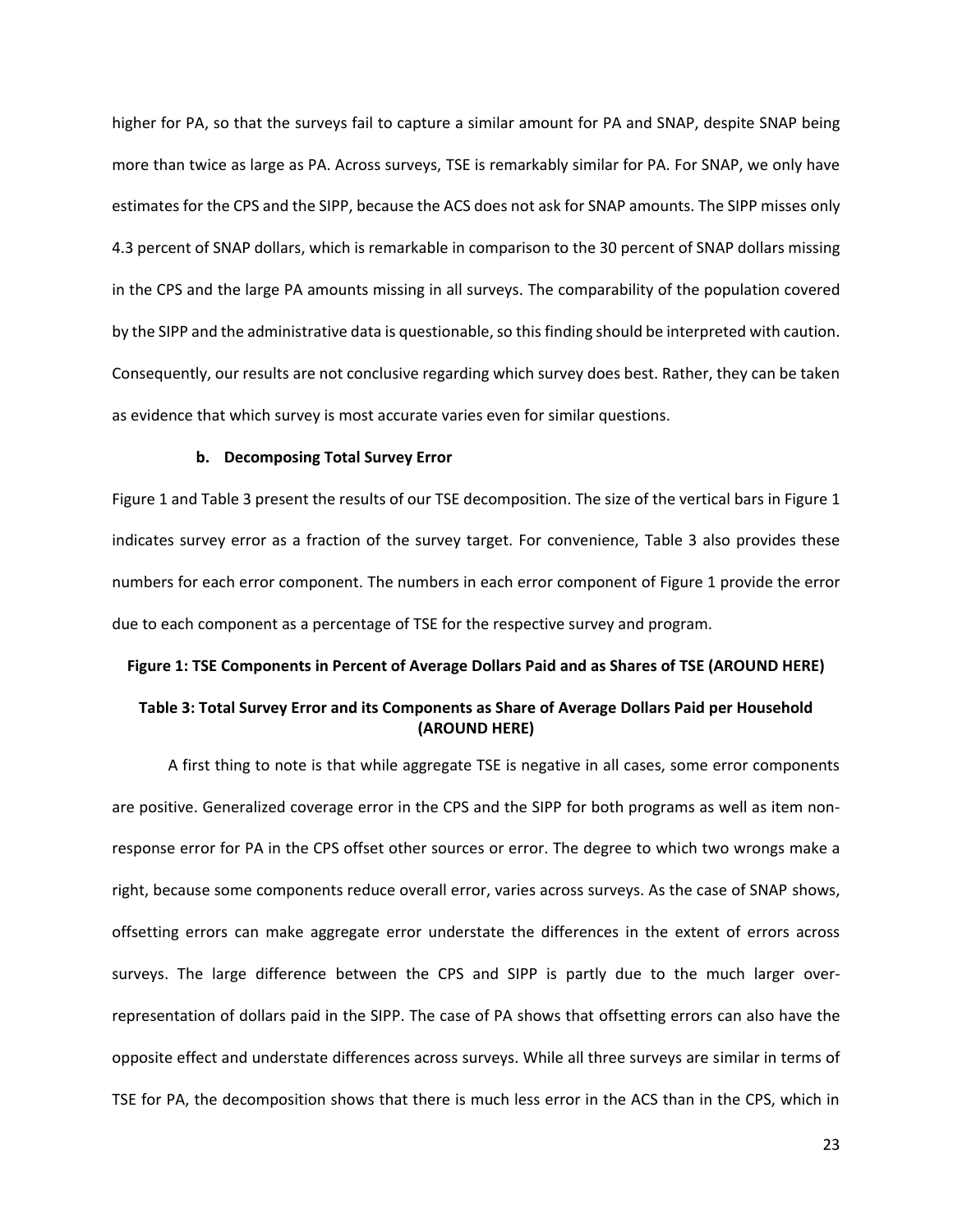turn has slightly less error than the SIPP. These differences underline the importance of not only measuring TSE, but also decomposing it into its components. While offsetting errors improve net dollars in the survey, they may increase bias for subpopulations and estimates of model parameters.

The sign and the magnitude of the error components vary across surveys and programs. The only component that leads surveys to understate dollars paid in all cases is measurement error. While it is always large, the measurement error bias varies across surveys and questions as well. Together with the variation in the other components, this makes the composition of TSE differ substantially across the columns of [Figure 1.](#page-24-0) This finding further emphasizes that measures of net survey error can conceal differences between surveys and questions not only in the extent of error, but also in its sources.

Generalized coverage error ranges from -4.5 to 10.7 percent of average dollars paid. Thereby, it is substantially smaller than measurement error, but larger than item non-response error in all cases. Contrary to the other two components, generalized coverage error is similar for SNAP and PA within the same survey. This is not surprising, because the population of program recipients is similar, so one would expect a survey that covers recipients of one program well to also cover recipients of the other program well. Between surveys, generalized coverage error varies both in terms of sign and magnitude. Generalized coverage error in the ACS is negative for both programs, but minimal at -1 percent for SNAP and only slightly larger for PA at -4.5 percent. For the CPS and the SIPP, our estimates suggest that recipients of both programs are overrepresented in the NY sample of the two surveys. At slightly above 5 and 6 percent for SNAP and PA respectively, the overrepresentation of receipt in the CPS is relatively small for both programs. Households represented in the NY SIPP sample on average receive about 10 percent more from both programs than households in NY actually receive. Since the SIPP is not claimed to be representative of individual states, these numbers could be interpreted as encouraging evidence that the SIPP is informative about state-level program receipt.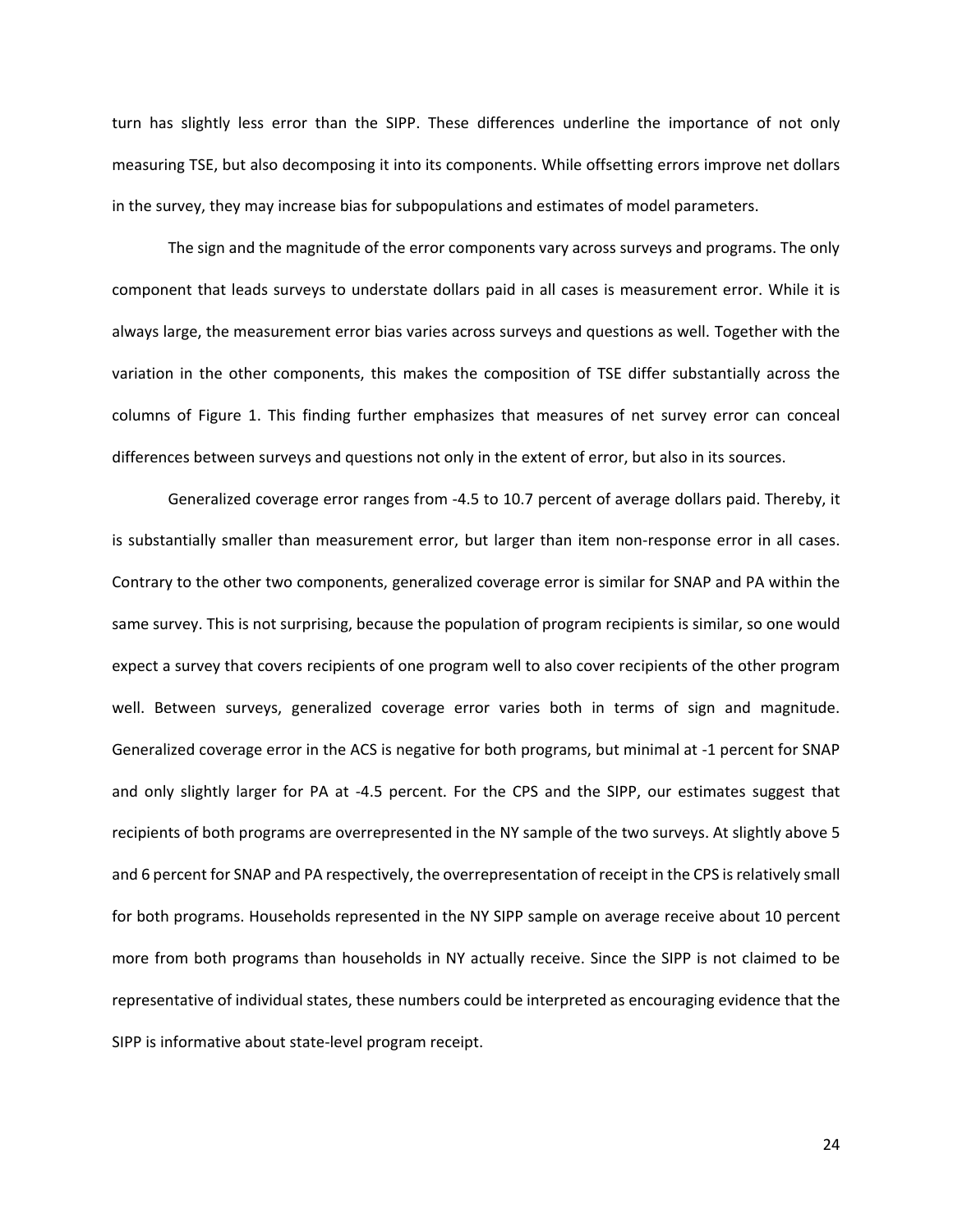Item non-response error is the smallest component of TSE in all cases. Apart from PA in the CPS, the error from item non-response is negative, i.e. the surveys slightly under-impute dollars received. For all surveys and programs, the difference between imputations and actual receipt by item nonrespondents is less than 3.1 percent of average dollars received. These numbers show that the high imputation error prior studies found at the household level (Meyer, Mittag, and Goerge 2018, Celhay, Meyer, Mittag 2017b) by and large cancels in the (unconditional) aggregate. Therefore, while the prevalence of error at the household level makes the use of imputed observations in economic models or studies of subpopulations questionable (Hirsch and Schumacher 2004; Bollinger and Hirsch 2006; Celhay, Meyer and Mittag 2017b), for our surveys and programs, imputation comes close to achieving its key objective of correcting overall averages.

As [Figure 1](#page-24-0) shows, measurement error is by far the largest error component for both programs in all three surveys. The error due to misreporting among respondents is always larger than the other two error components combined. With the exception of SNAP in the SIPP, measurement error is 6 to 30 times larger in absolute value than each of the other two components. The large extent of measurement error and that the other error components partly offset each other implies that measurement error accounts for almost the entire net understatement of dollars received in all cases. Without measurement error, the surveys would err by -6.6 to 9.5 percent rather than understating dollars received by 4.3 to 59.8 percent.

Measurement error is large and negative in all cases, but the results also suggest systematic differences across surveys: The CPS misses the largest amount for both programs. At the other extreme, net underreporting is only 13.9 percent for SNAP in the SIPP on average. In the case of PA, survey responses miss 65.8 (SIPP) and 68.5 (CPS) percent of PA dollars paid. Net underreporting is slightly lower in the SIPP than in the CPS, but alarmingly high in both surveys. In a similar vein, PA dollars reported in the ACS are more accurate than the SIPP, but the ACS still misses an impressive 50.5 percent of dollars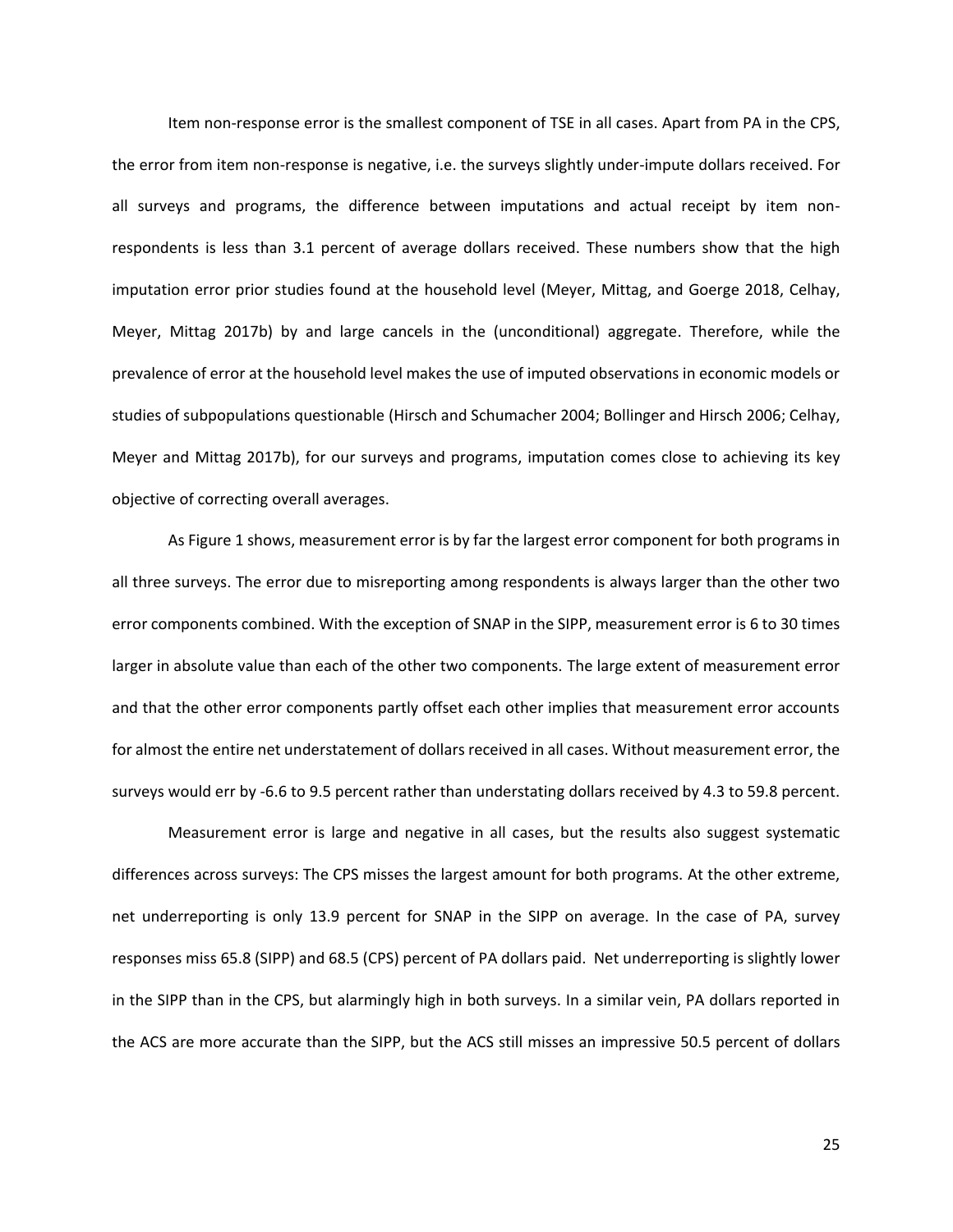paid due to measurement error alone. Underreporting of PA is more severe than underreporting of SNAP, which accounts for a large fraction of the difference in TSE between SNAP and PA.

We further decompose item non-response and measurement error into a component arising from errors in receipt status, which in turn consists of errors due to false positives and false negatives, and a component due to errors in amounts when receipt status is correct. As pointed out above, many other variables have such a mixed continuous nature. We often study these intensive and extensive margins separately, e.g. studies of work effort or transfer receipt and amounts received. Consequently, understanding from which margin the error stems is important to gauge the accuracy of such studies.

# <span id="page-27-0"></span>**Table 4: Sources of Item Non-Response Error and Measurement Error as Shares of Average Dollars Paid (AROUND HERE)**

For item non-response, most surveys also use separate imputation procedures for the binary and the continuous part of such variables. Thus, improving imputations requires understanding which of the two components drives the error. The first row o[f Table 4](#page-27-0)**Error! Reference source not found.** shows that a sizeable share of errors in dollars received (3.0-6.8 percent) is due to imputations to non-recipients. Between 25 and 75 percent of imputed dollars are assigned to households that do not receive the program. At the same time, a similar share (2.9-7.2 percent) is missed by the imputations as the second row of [Table 4](#page-27-0)**Error! Reference source not found.** shows, which confirms that the low net imputation error masks substantial imputation error at the household level. On the positive side, net error due to mis-imputing receipt status is low both in absolute terms and as a fraction of total item non-response error. The fourth row of [Table 4](#page-27-0)**Error! Reference source not found.** shows that item non-response error is mainly due to systematic errors in the amounts imputed when receipt status is correctly imputed. These underimputed amounts are particularly relevant for PA in the SIPP, where they make up 67 percent of the sizeable total error. PA amounts in the CPS are an exception, as they are imputed correctly on average.

Decomposing measurement error into error in a binary receipt variable and a continuous amount received variable is important, because surveys often collect this information from two separate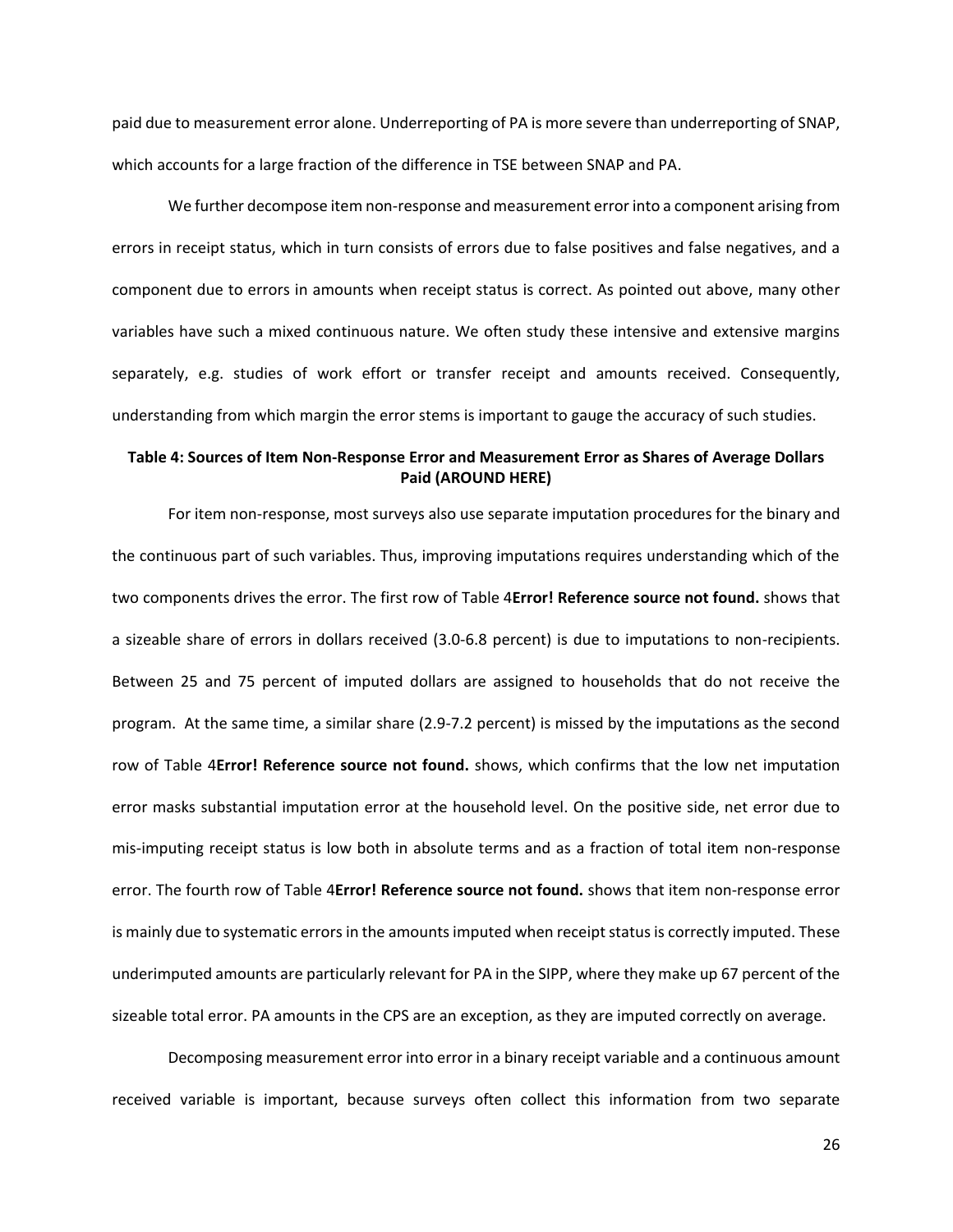questions. For example, surveys commonly ask whether respondents have income from employment or a transfer program and only ask for the amount received if the answer is positive. Consequently, decomposing these sources of errors also sheds light on different aspects of survey design. [Table 4](#page-27-0)**Error! Reference source not found.** shows that, in contrast to imputation, misreporting of receipt status among respondents accounts for a larger share of net underreporting than misreporting of amounts. This error is most pronounced for the CPS, where 92 percent of SNAP underreporting and almost three quarters of the error for PA are due to errors in receipt status. For the ACS and SIPP, the share of measurement error due to misreporting of receipt status is around 60 percent. The error in dollars missed due to errors in receipt status is driven by true recipients failing to report receipt, which confirms previous evidence that the number of recipients is underestimated (Marquis and Moore 1990; Taeuber et al. 2004; Lynch et al. 2007; Meyer, Mittag, and Goerge 2018; Celhay, Meyer and Mittag 2017b). Yet, we also find a sizeable offsetting effect due to dollars reported by non-recipients. This effect of false positives is low at 2 percent of average dollars paid for SNAP in the CPS, but is more pronounced for PA in ACS, where false positives amount to up to 14 percent of the survey target. In the other surveys, non-recipients report around 6 percent of the survey target. Consequently, aggregate reporting rates provide a good measure of error for SNAP, but in our surveys they are insufficient for PA.

An important caveat when examining overreporting is that we correct for payments of NY SNAP and PA to individuals residing in other states according to the surveys, but cannot correct for payments from other states received by households in our sample. If these households report receipt, some "false positives" are in fact true recipients. The subtractions for out of state payments in [Table 1](#page-23-1) are smaller than dollars reported by false positives (except for SNAP in the CPS), but may account for a sizeable fraction of receipt by those we classify as overreporters here. Nevertheless, this comparison is at best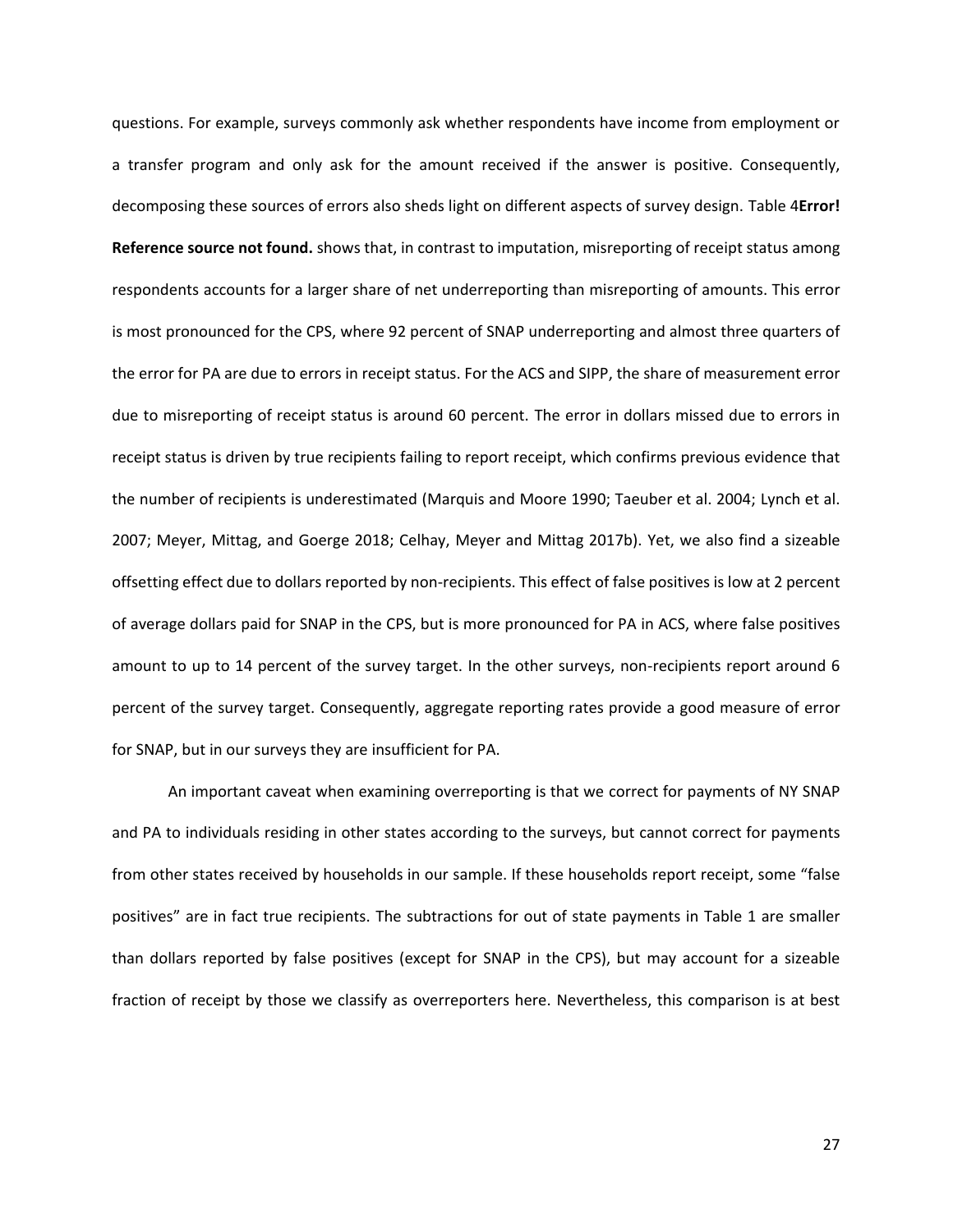suggestive. Even though net migration into NY among the poor is close to zero, it would also require receipt among migrants into and out of NY to be symmetric and heavily depends on their reporting rate.<sup>24</sup>

Finally, amounts received by those who correctly report receipt status are also underreported on average in all cases. For SNAP, net underreporting of amounts is relatively small at 2.7 percent in the CPS and 4.3 percent in the SIPP. For PA, underreporting of amounts is sizeable. It is surprisingly similar across surveys at around 20 percent of the target amount. A potential reason why there is net underreporting of amounts for PA, but not SNAP, is that in many cases, a fraction of the PA payment is made directly to third parties such as landlords and utility companies. Respondents may fail to include this part of the payment in their reported amount received.<sup>25</sup>

## <span id="page-29-0"></span>**5. Extensions**

 $\overline{a}$ 

Our approach of using data combination to estimate and decompose TSE can be extended in many ways. We focus on the error in average dollars paid, but our data also allow us to do the same decomposition for the number of program recipients or assistance units. Data on other government programs could be used to estimate and decompose TSE in receipt and amounts received from, among others, social security, Supplemental Security Income or unemployment benefits. More generally, our approach of estimating TSE and its components can be applied whenever an accurate record corresponding to a survey variable can be obtained for the entire population of interest and linked. Such measures could come from administrative data on variables such as education or health insurance status. Data sources that cover the entire population or a large share of it are increasingly becoming available from administrative records

<sup>&</sup>lt;sup>24</sup> These payments from out of state are not included in our survey target, since they are not included in the NY administrative data. Technically, we study to what extent the NY survey sample captures dollars paid by NY OTDA, so that we should exclude amounts paid by other states that are reported by households in NY, which we cannot do. We thereby understate how much the surveys fall short of their target (TSE is negative). It does not affect our estimate of generalized coverage error. Our estimates of item non-response and measurement error are slightly too high, so the problem of underreporting is more severe than our numbers suggest.

<sup>&</sup>lt;sup>25</sup> Our communications with current and former New York OTDA employees confirmed that such payments to third parties are common, but we were not able to learn the share of cases where they occur.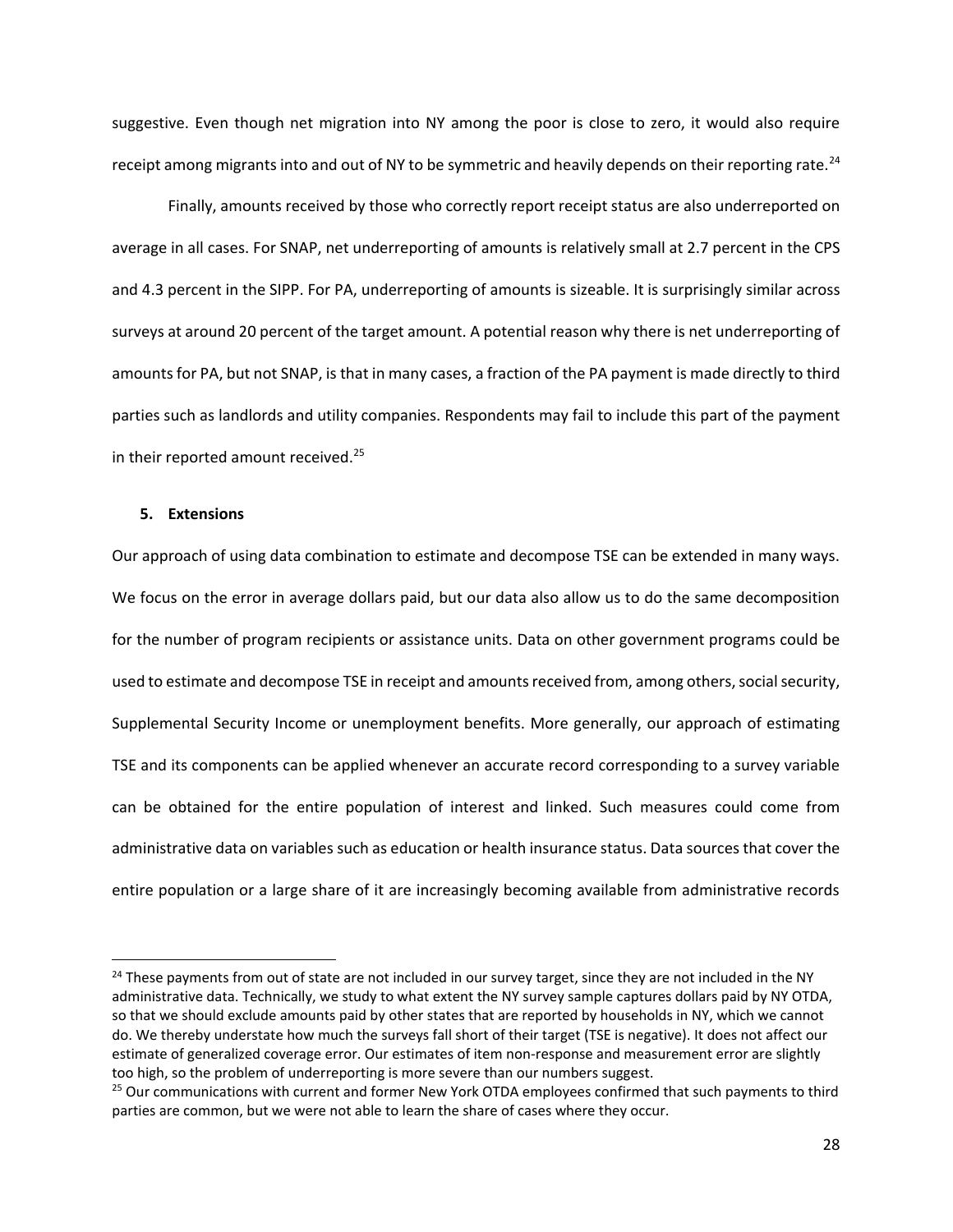such as tax filings. The approach can also be applied to business surveys, since government records often contain data on subsidies paid to firms, their number of employees, or the capital that they raised. It may also be possible to extend our approach to other variables using records from private companies, such as credit card records or utility records to analyze consumption, or medical records to analyze health.

One could also extend our approach to study survey error for subpopulations, such as single parents or the elderly. Recent validation studies provide evidence that the accuracy of imputations and reporting varies with demographic characteristics (Bollinger and David 2001; Celhay, Meyer and Mittag 2017b; Meyer and Mittag, forthcoming). The decomposition we propose could provide further detail to gauge the accuracy of survey-based studies of subpopulations. The question to what extent surveys cover populations such as single parents (Meyer and Sullivan, 2008) or extremely poor households (Edin and Schaefer, 2015) is crucial not only for scientific research, but also for anti-poverty policies and the targeting of transfer programs. Our method of analyzing coverage by means of data linkage could be extended to answer these questions. As we mention in section [2.b,](#page-10-2) record linkage provides us with a powerful tool to analyze survey representativeness. The general principle of linking records that cover the (sub-)population of interest and then comparing statistics from these recordsto (weighted) statistics from the linked cases to examine coverage is widely applicable. This approach requires data on the entire population of interest and reliable linkage, but neither relies on having an accurate nor a comparable measure of a survey variable in the population records. If the population data only provide a noisy proxy, we can still analyze unit non-response by examining whether the distribution of the proxy depends on response status. See Bee, Gathright and Meyer (2017) for an example and further discussion. . In the extreme case where the proxy is completely uninformative, e.g. because the population data only contain a list of units without further information, we can still estimate the population size of linked units and compare it to the actual population size in the population data. We also do not need to be able to identify the population of interest in the survey. The comparison is valid as long as the population data can be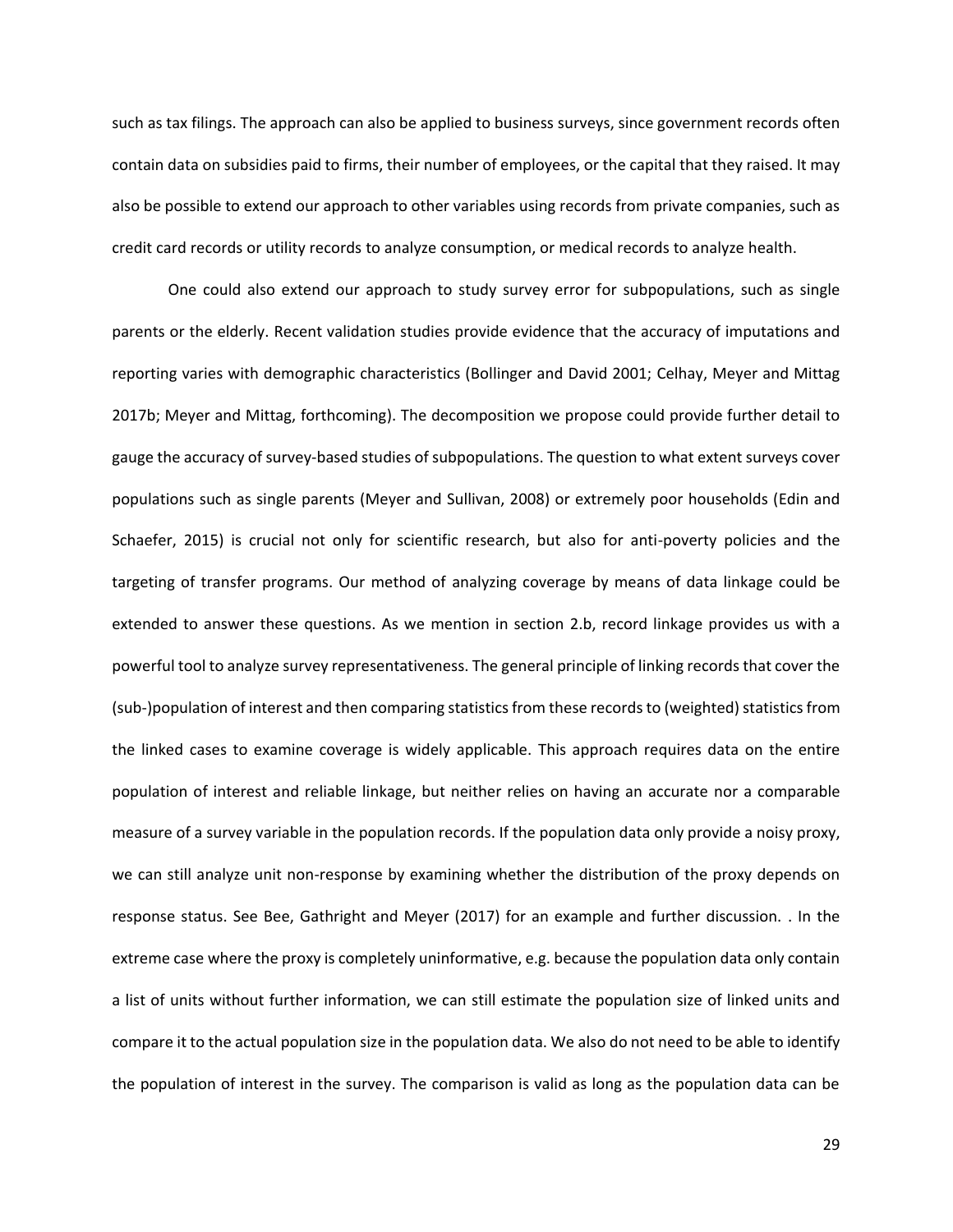restricted or adjusted to match the population the survey intends to cover (or, more generally, the subpopulation of interest, such as program recipients).

As our more detailed decomposition in equation [\(14\)](#page-12-0) shows, one can also extend the analysis with additional data. For generalized coverage error, for example, we combine sources of error such as frame error, unit non-response and re-weighting error. The contributions of these sources of error to TSE can be separated if one is able to link administrative data directly to the sampling frame, rather than to the final survey data as in Bee, Gathright and Meyer (2017). Frame error is the difference between total  $X$  linked to the survey frame and the total in the population data. Unit non-response error can be estimated from the records linked to unit non-respondents in the survey frame and the effect of the weight adjustment is the difference in the estimate using the adjusted and the base weights. Further decomposing error that arises later in the survey process is simpler to implement. After linking the data, error components due to survey post-processing can be estimated if the original and the edited variable are available.

Finally, the error decomposition could be extended to other parameters. We focus on the average error in dollars paid, but the same methods could be applied to parameters such as the variance of amounts or the mean squared error of estimates. For example, TSE in the variance of the transfer amount per household could be estimated as above. Extending the decomposition to the variance may be of interest for substantive reasons, such as estimating the variance of income to study inequality. In our case, it would allow us to examine to what extent survey estimates reflect the contribution of government transfers to the reduction in inequality.

## <span id="page-31-0"></span>**6. Conclusions**

We argue that to understand the growing problem of survey error and to ultimately reduce it, we need a framework to measure the extent, sources, and likely impact of non-sampling error. In survey methodology, the Total Survey Error Framework plays a key role in conceptualizing the size and impact of different sources of error at the design stage. The same framework could be used to measure, analyze,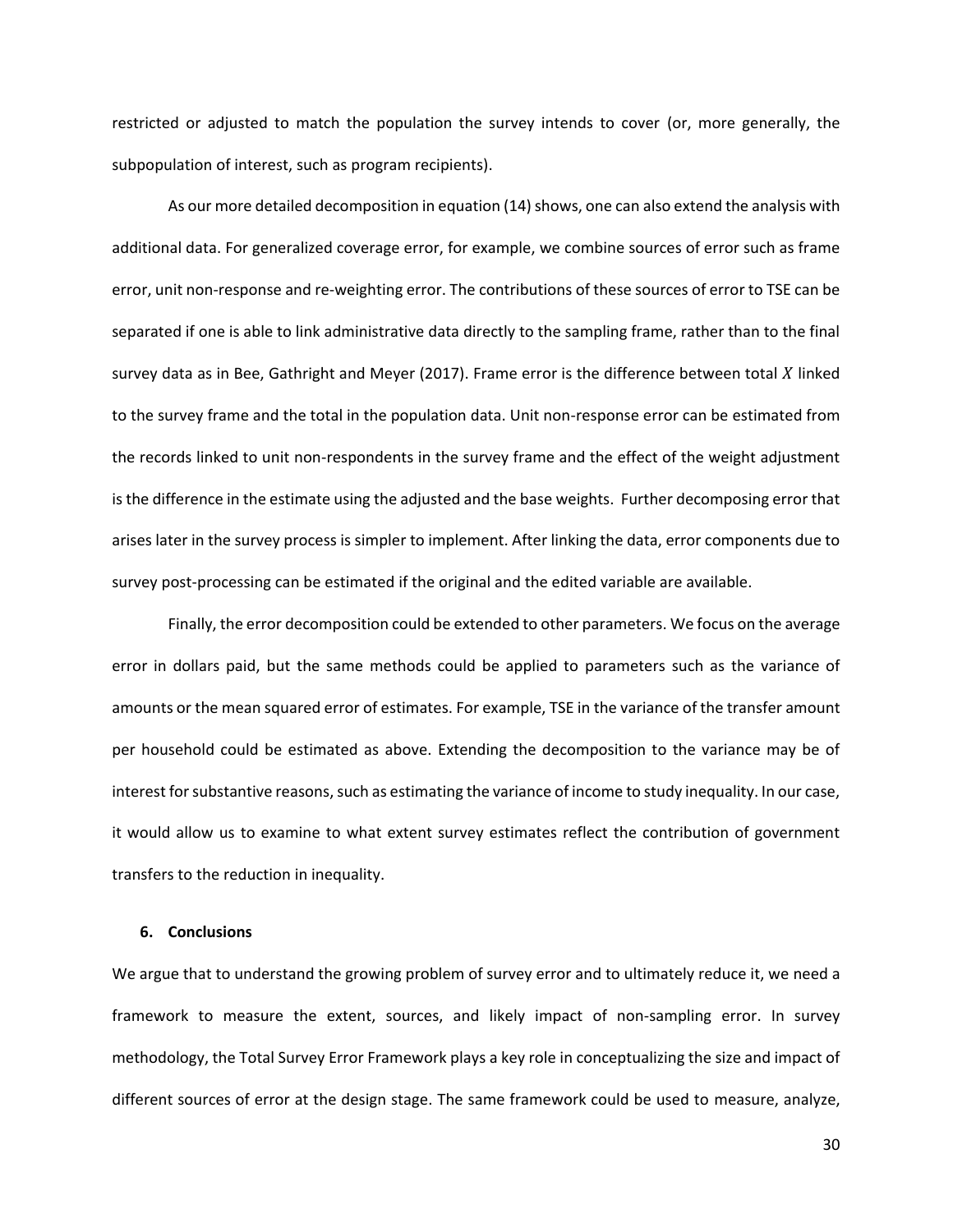and reduce survey error during or after data collection. Yet, TSE and its components are not routinely estimated, because it is usually infeasible or prohibitively costly. We show that data combination can provide an inexpensive way to routinely implement an empirical TSE decomposition. We define measures of TSE and its key components that can be estimated using data combination. We demonstrate the feasibility and usefulness of this framework by estimating and decomposing TSE in average dollars paid by two important government transfer programs in three major U.S. household surveys that we link to administrative records.

We find that TSE is substantial and leads to understatement of transfer dollars received in all three surveys, with larger overall error for PA than for SNAP. Its size and composition varies across surveys and its composition varies across similar questions in the same survey. Measurement error is by far the largest source of error and mainly due to underreporting of receipt. Our estimates of generalized coverage error and item non-response error are much smaller and often bias estimates in opposing directions. The TSE due to these two components combined is less than 10 percent of the survey target in all cases. From a methodological perspective, these results demonstrate that data combination can provide a powerful tool to empirically implement the TSE framework and to jointly measure multiple sources of non-sampling error. Databases covering the entire (survey) population are increasingly available and linking them to survey data has become cheaper and more accurate, so that the measures of error we propose could be produced on a regular basis. These methods would help survey producers improve, and survey users better understand, survey accuracy.

For survey producers, understanding the importance of each error source is crucial to reduce overall error in a cost-effective manner. Methods to reduce most error sources are known, but costly, so it is important to understand the importance of each error source to reduce survey error in a cost-effective manner. See e.g. Spencer (1985) for a cost-benefit framework of optimal data quality. For example, the much larger extent of measurement error suggests that the marginal cost of reducing this error source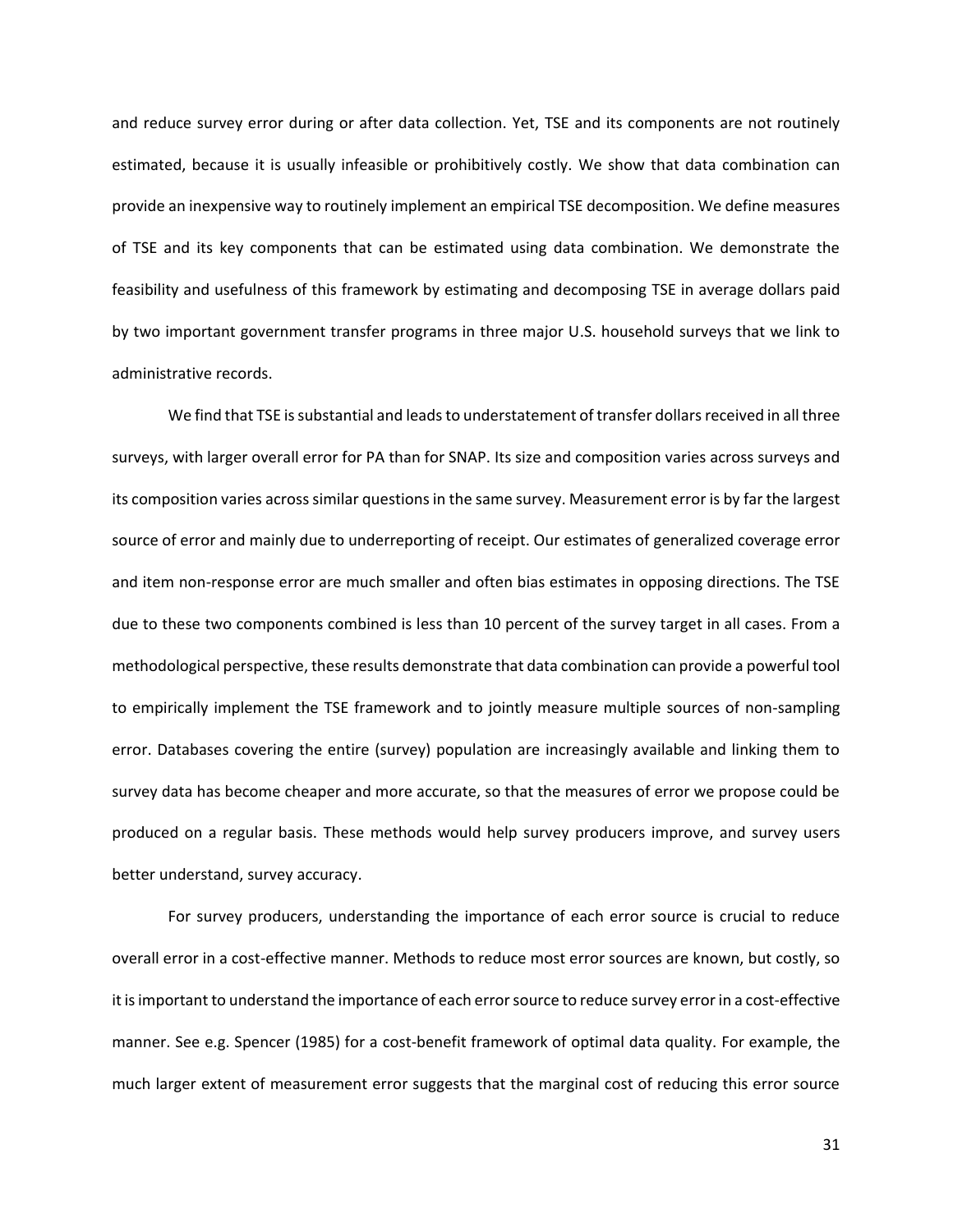may be lower than further reducing non-response error. The decomposition can also provide survey producers with insights into the nature and possible causes of error and hence point to potential remedies. For example, our approach to analyze (generalized) coverage error provides a simple and powerful tool to study a source of error that is difficult to analyze. The results can provide survey producers with information on the populations that the survey fails to capture and hence how to improve survey coverage. Finally, routine implementation of a framework to measure and decompose TSE would allow survey producers to monitor changes in the extent of errors and thereby evaluate design choices. Tools to reduce survey error are available, but the variation in error within and across surveys suggests that their effectiveness in a specific case is hard to assess ex ante. Continuously monitoring survey error would allow survey agencies to evaluate their design choices and better tailor measures to reduce error and be less expensive.

For survey users, measures of TSE and its components are important to understand which surveys and which questions are reliable and thereby help them to improve the accuracy of their estimates. For example, knowing which populations are likely (not) covered by the survey is important to gauge which populations the survey can reliably measure. Our finding of high coverage rates of program recipients is encouraging for studies of poor households, although further research is required to examine whether our findings extend to poor non-recipients. Estimates of item non-response error can help survey users decide whether they should use the survey imputations. Our results suggest that imputed values can reduce the consequences of item non-response when estimating population means. This result is encouraging in light of the evidence that imputations frequently fail to capture key correlations (Hirsch and Schumacher 2004; Bollinger and Hirsch 2006) and induce substantial error at the individual level (Celhay, Meyer and Mittag 2017b; Meyer, Mittag, and Goerge 2018). At the same time, our error decomposition points to substantial error at the household level, which makes using the imputed observations in multivariate analyses questionable. In a similar vein, prior studies have pointed out that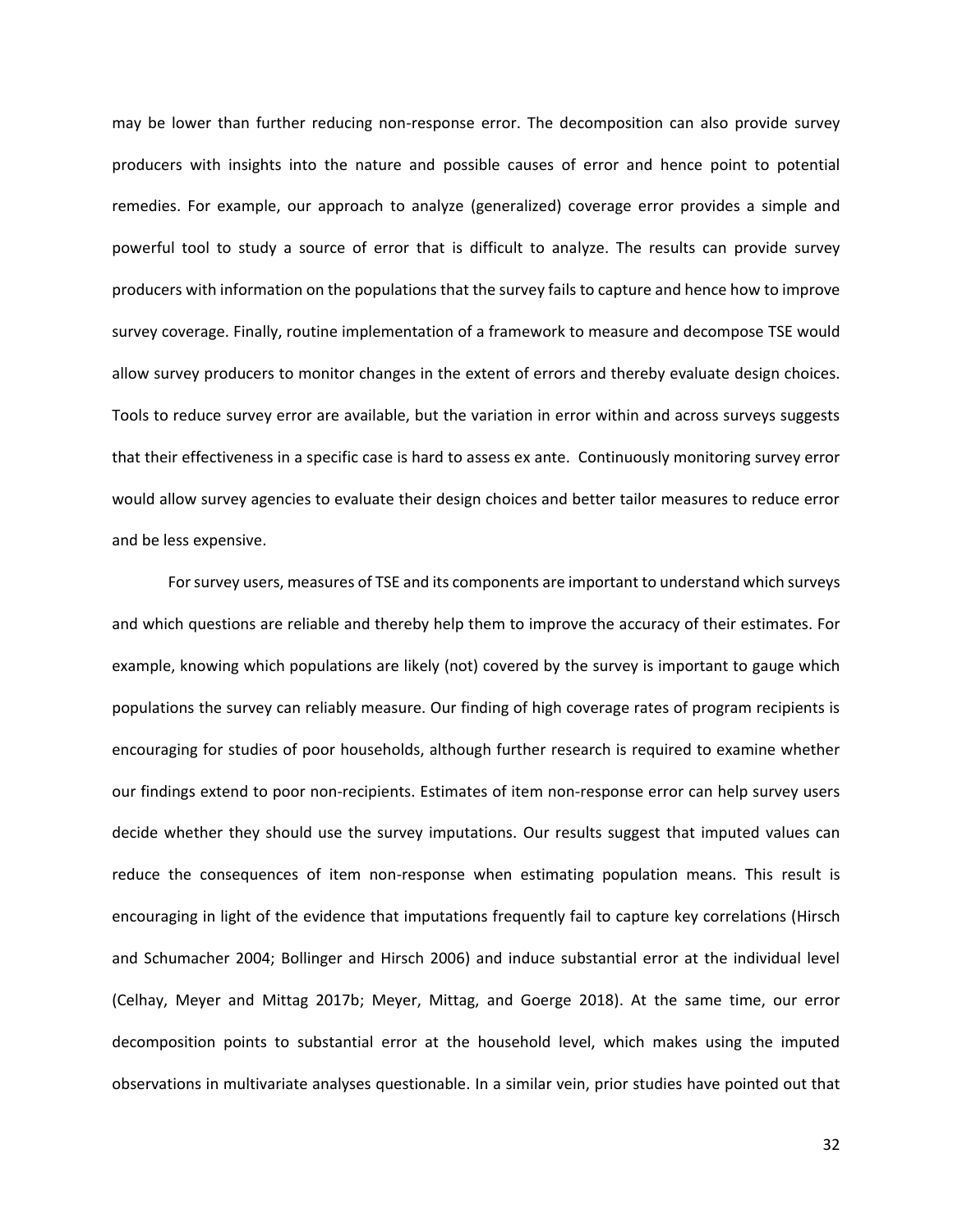despite the high error rates, multivariate models of the determinants of program receipt still tend to get the signs of key coefficients right. The large and negative bias from measurement error that we find emphasizes that this robustness is unlikely to extend to estimated receipt rates.

Extending the decomposition as discussed in section [5](#page-29-0) may yield further benefits. Our approach of using data combination to estimate average (non-sampling) error in survey means could be extended to other statistics such as mean squared error and variance. With further data on additional error sources or other survey variables, it could be applied to a wider range of error components and other survey variables known to suffer from error. Thereby, this study underlines the value of data combination and linkage as a tool to analyze survey quality and shows the potential of this approach to mitigate the critical problem of survey data quality.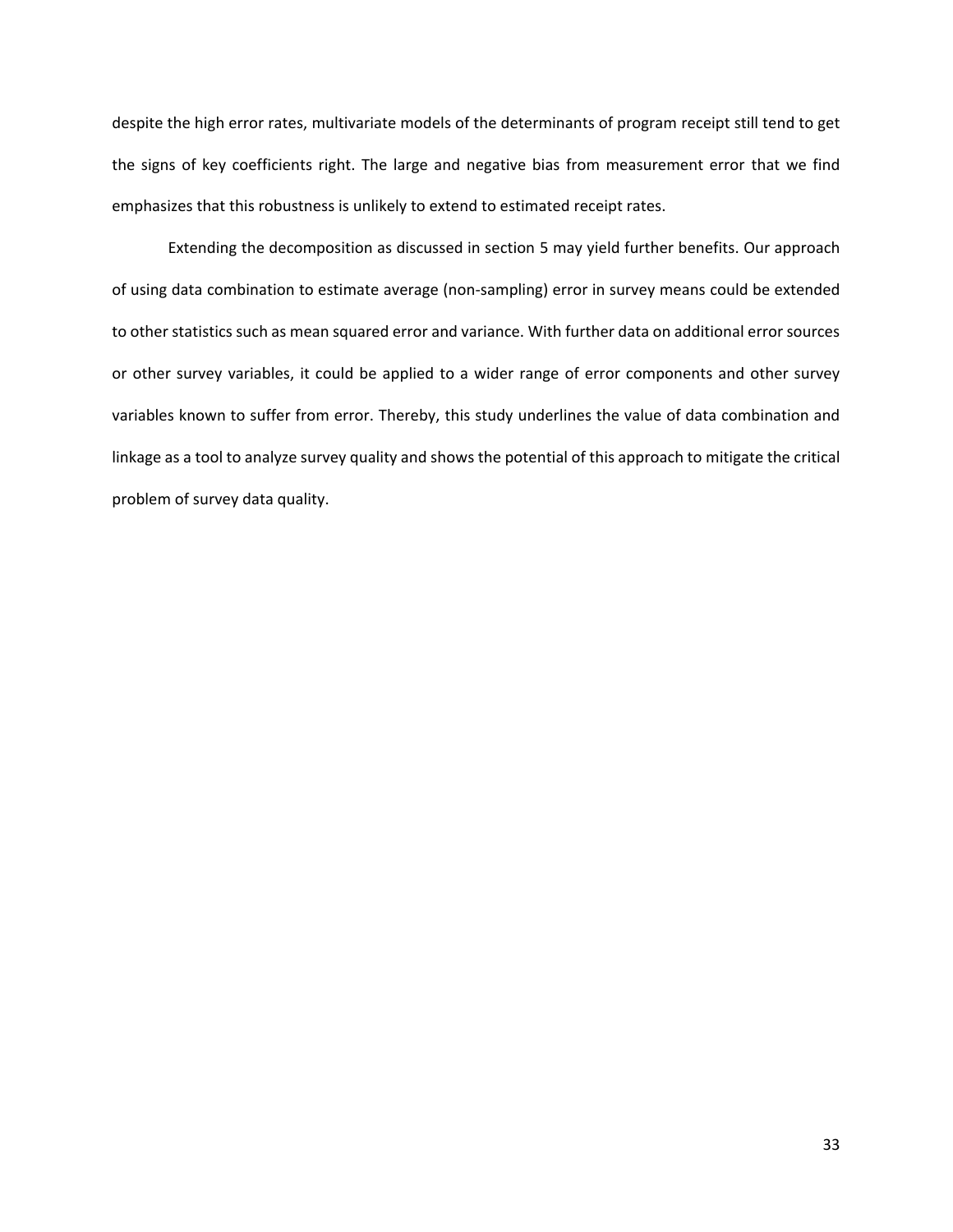## **References**

Alho, Juha M. and Bruce D. Spencer 1985. "Uncertain Population Forecasting." *Journal of the American Statistical Association* 80, 306-314.

Alwin, Duane F. 2007. *Margins of Error: A Study of Reliability in Survey Measurement*. New York: Wiley.

Alwin, Duane F., 1991. Research on survey quality. *Sociological Methods & Research*, *20*(1): 3-29.

- Bee, C. Adam, and Joshua Mitchell. 2017. "The Hidden Resources of Women Working Longer: Evidence from Linked Survey-Administrative Data." In *Women Working Longer: Increased Employment at Older Ages*, eds. Claudia Goldin and Lawrence F. Katz. Chicago: University of Chicago Press.
- Bee, C. Adam, Graton Gathright and Bruce D. Meyer. 2017. "Bias from unit non-response in the measurement of income in household surveys."
- Biemer, Paul P., and Lars Lyberg. 2003. *Introduction to Survey Quality.* New York: Wiley.
- Biemer, Paul P. 2009. ''Measurement Error in Sample Surveys.'' In *Handbook of Statistics 29A*, eds. Danny Pfefferman and C.R. Rao, Chapter 12, 281--315. Amsterdam: North-Holland.
- Biemer, Paul P. 2010. Total survey error: Design, implementation, and evaluation. *Public Opinion Quarterly*, *74*(5), 817-848.
- Bollinger, Christopher R., and Martin H. David. 2001. "Estimation with response error and nonresponse: food-stamp participation in the SIPP." *Journal of Business & Economic Statistics* 19(2): 129-141.
- Bollinger, Christopher R., and Barry T. Hirsch. 2006. "Match Bias Due to Earnings Imputation: The Case of Imperfect Matching." *Journal of Labor Economics* 24 (3).
- Bollinger, Christopher R., Barry T. Hirsch , Charles M. Hokayem, and James P. Ziliak. forthcoming. "Trouble in the Tails? What We Know about Earnings Nonresponse Thirty Years after Lillard, Smith, and Welch." *Journal of Political Economy.*
- Bound, John, Charles Brown, and Nancy Mathiowetz. 2001. "Measurement error in survey data." In *Handbook of Econometrics*. Vol. 5, eds. James J. Heckman and Edward Leamer, Chapter 59, 3705 – 3843. Amsterdam: Elsevier.
- Brackstone, Gordon. 1999. ''Managing Data Quality in a Statistical Agency.'' *Survey Methodology* 25(2):139–49.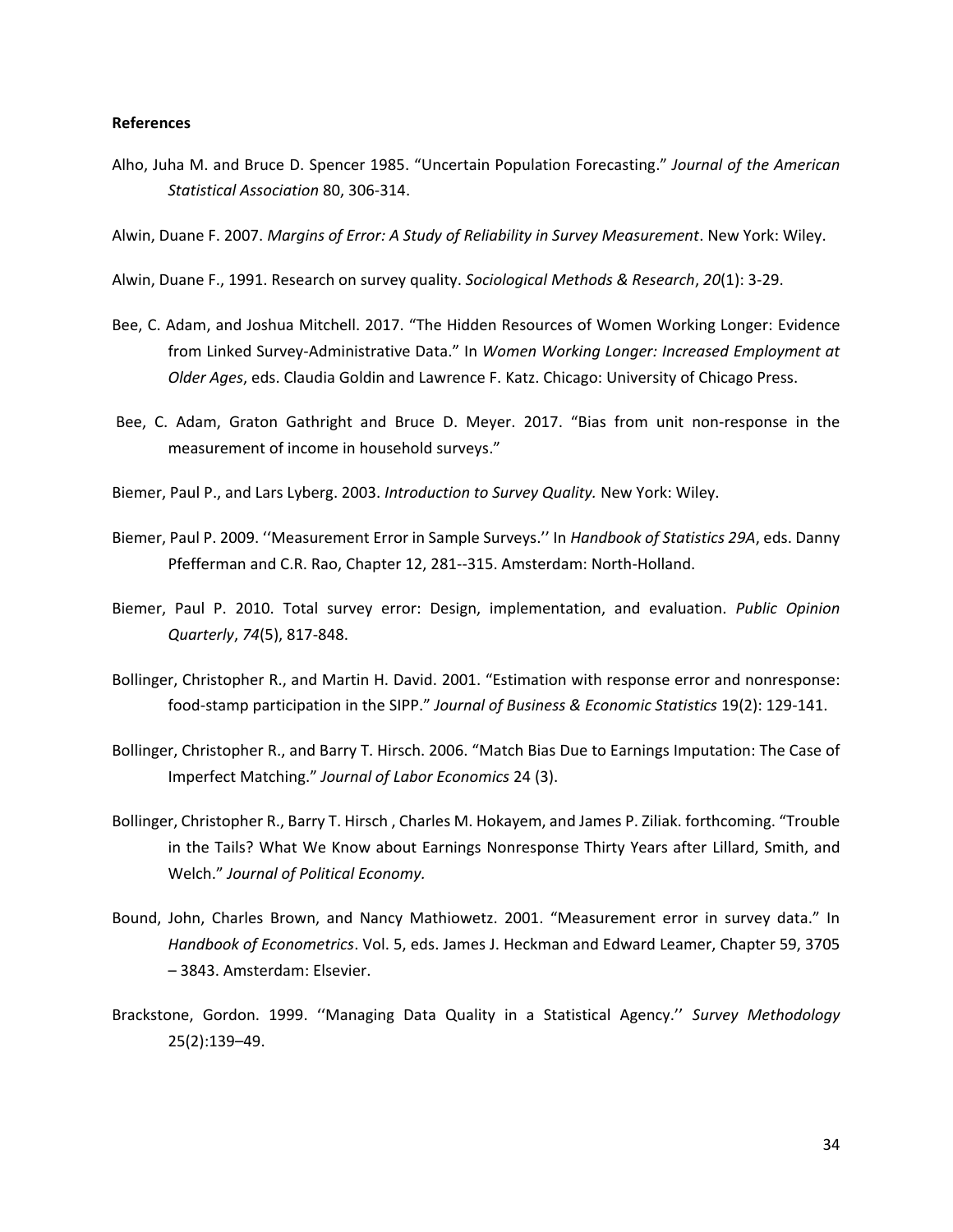- Celhay, Pablo, Bruce D. Meyer and Nikolas Mittag. 2017a. "What Leads to Measurement Error? Evidence from Reports of Program Participation in Three Surveys." Unpublished Manuscript.
- Celhay, Pablo, Bruce D. Meyer and Nikolas Mittag. 2017b. "Errors in Reporting and Imputation of Government Benefits and Their Implications." Unpublished Manuscript.
- de Leeuw, Edith, and Wim de Heer. 2002. "Trends in Household Survey Nonresponse: A Longitudinal and International Comparison." In *Survey Nonresponse*, ed. Robert M. Groves, Don A.Dillman, John L. Eltinge, and Roderick J. A. Little, pp. 41-54. New York: Wiley.
- Edin, Kathryn J., & Shaefer, H. Luke. 2015. *\$2.00 a day: Living on almost nothing in America*. Boston: Houghton Mifflin Harcourt.
- Eurostat. 2000. ''Assessment of the Quality in Statistics.'' Eurostat General/Standard Report, Luxembourg, April 4–5.
- Gathright, Graton M. R., and Crabb, Taylor A. 2014. Reporting of SSA Program Participation in SIPP. Working Paper, U.S. Census Bureau.
- Groves, Robert M. 2004. *Survey errors and survey costs*. Vol. 536. New York: John Wiley & Sons.
- Groves, Robert M., and Magilavy, Lou J. (1986). Measuring and explaining interviewer effects in centralized telephone surveys. *Public Opinion Quarterly*, *50*(2), 251-266.
- Groves, Robert, Floyd Fowler, Mick Couper, Eleanor Singer, and Roger Tourangeau. 2004. *Survey Methodology*. New York: Wiley.
- Groves, Robert M., and Lars Lyberg. 2010. "Total Survey Error: Past, Present, and Future." *Public Opinion Quarterly*, 74(5): 849–79.
- Hirsch, Barry T., and Edward Schumacher. 2004. "Match Bias in Wage Gap Estimates Due to Earnings Imputation." *Journal of Labor Economics*, 22(3): 689–722.
- Hokayem, Charles, Christopher R. Bollinger, and James P. Ziliak. 2015. "The Role of CPS Nonresponse in the Measurement of Poverty." *Journal of the American Statistical Association*, 110(511), 935-945.
- Kirlin, John A., and Wiseman, Michael 2014. "Getting it Right, or at Least Better: Improving Identification of Food Stamp Participants in the National Health and Nutrition Examination Survey." Working Paper.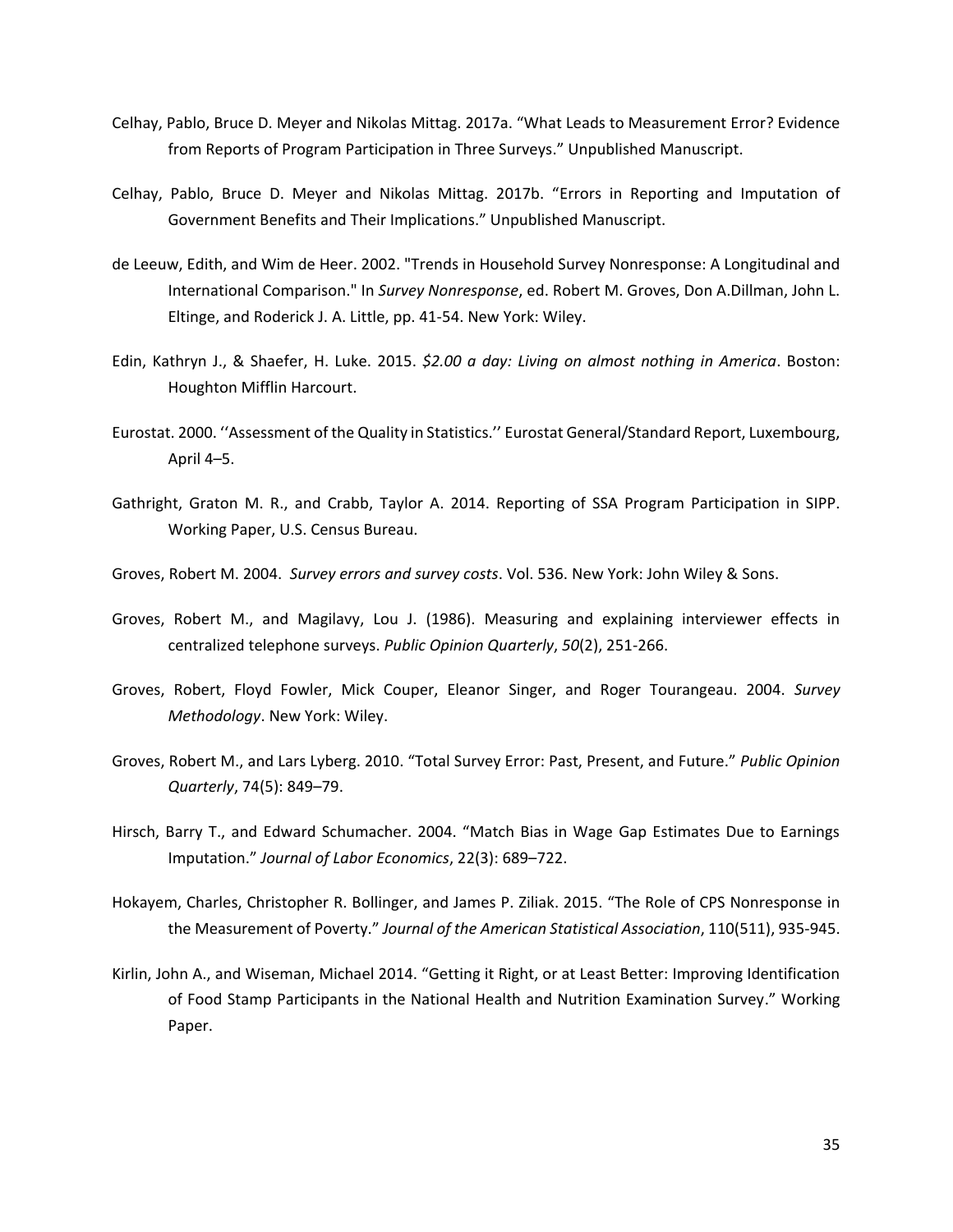- Lynch, Victoria, Dean M. Resnick, Jane Stavely, and Cynthia M. Taeuber. 2007. "Differences in Estimates of Public Assistance Recipiency Between Surveys and Administrative Records." U.S. Census Bureau, Washington, D.C.
- Manski, Charles. 2015. "Communicating Uncertainty in Official Economic Statistics: An Appraisal Fifty Years after Morgenstern." *Journal of Economic Literature,* 53(3), 631-653.
- Marquis, Kent H, and Jeffrey C Moore. 1990. "Measurement Errors in SIPP Program Reports." U.S. Census Bureau.
- Meyer, Bruce D., Nikolas Mittag and Robert Goerge. 2018. "Errors in Survey Reporting and Imputation and Their Effects on Estimates of Food Stamp Program Participation." NBER Working Paper No. 25143.
- Meyer, Bruce D., and Nikolas Mittag. forthcoming. "Using Linked Survey and Administrative Data to Better Measure Income: Implications for Poverty, Program Effectiveness and Holes in the Safety Net." *American Economic Journal: Applied Economics*.
- Meyer, Bruce D., Wallace K. C. Mok, and James X. Sullivan. 2015. "Household Surveys in Crisis." *Journal of Economic Perspectives*, 29(4): 199–226.
- Meyer, Bruce D. and James X. Sullivan. 2008. "Changes in the Consumption, Income, and Well-Being of Single Mother Headed Families." *The American Economic Review*, 98(5), 2221-2241.
- Mulry, Mary H. and Bruce D. Spencer. 1988. "Total Error in the Dual System Estimator: The 1986 Census of Central Los Angeles County." *Survey Methodology* 14, 241-263.
- Mulry, Mary H. and Bruce D. Spencer. 1991. "Total Error in PES Estimates of Population: The Dress Rehearsal Census of 1988." *Journal of the American Statistical Association* 86, 839-854.
- Mulry, Mary H. and Bruce D. Spencer. 1993. "Accuracy of the 1990 Census and Undercount Adjustments." *Journal of the American Statistical Association* 88, 1080-1091.
- Mulry, Mary H. 2007 "Summary of accuracy and coverage evaluation for the US Census 2000." *Journal of Official Statistics* 23, 345.
- Mulry, Mary H., and B. D. Spencer. 2001. "Accuracy and coverage evaluation: Overview of total error modeling and loss function analysis." *DSSD Census 2000 Procedures and Operations Memorandum, Series B-19*. Washington, D.C.: U.S. Census Bureau.
- Nicholas, Joyce and Michael Wiseman. 2009. "Elderly Poverty and Supplemental Security Income." *Social Security Bulletin*, 69: 1, 45-73.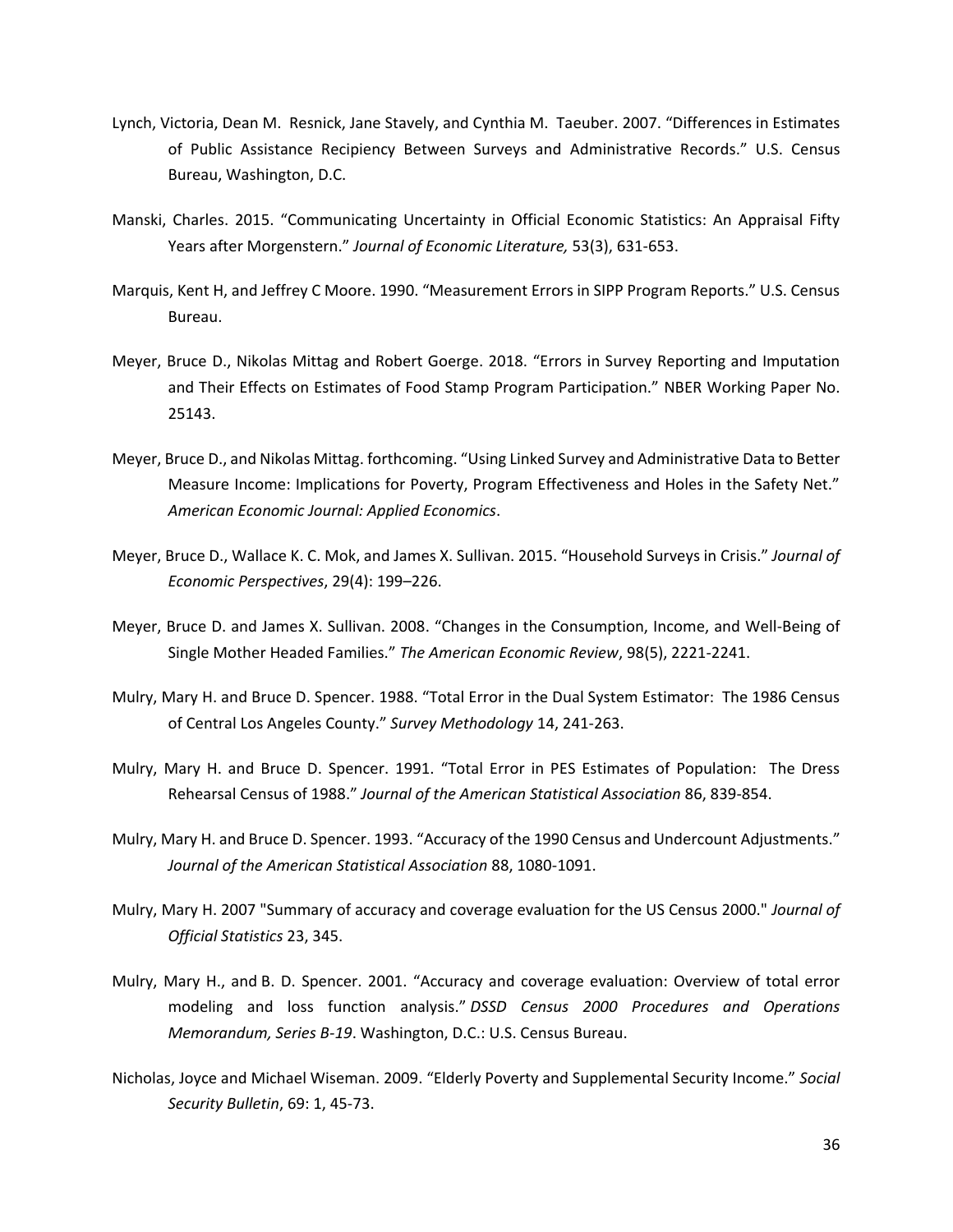- NORC. 2011. "Assessment of the US Census Bureau's Person Identification Validation System." NORC at the University of Chicago Final Report presented to the US Census Bureau.
- OECD. 2003. "Quality Framework and Guidelines for Statistical Activities." Version 2003/1.
- Ridder, Geert, and Moffitt, Robert 2007. "The econometrics of data combination." In *Handbook of Econometrics*. Vol. 6B, eds. James J. Heckman and Edward Leamer, Chapter 75, p. 5469-5547. Amsterdam: Elsevier.
- Spencer, Bruce D. 1985. "Optimal Data Quality." *Journal of the American Statistical Association* 80, 564- 573.
- Taeuber, Cynthia, Dean M. Resnick, Susan P. Love, Jane Stavely, Parke Wilde, and Richard Larson. 2004. "Differences in Estimates of Food Stamp Program Participation Between Surveys and Administrative Records" Working Paper, U.S. Census Bureau.
- U.S. Census Bureau. 2006. "Design and Methodology: Current Population Survey." U.S. Census Bureau.
- U.S. Census Bureau. 2008. "Survey of Income and Program Participation: User's Guide." U.S. Census Bureau.
- U.S. Census Bureau. 2012. "Changes to ACS Group Quarters Small Area Estimation." ACS User Note retrieved from https://www.census.gov/programs-surveys/acs/technical-documentation/usernotes/2011-01.html
- U.S. Census Bureau. 2014. "American Community Survey: Design and Methodology." U.S. Census Bureau.
- Wagner, Deborah, and Mary Layne. 2014. "The Person Identification Validation System (PVS): Applying the Center for Administrative Records Research and Applications' (CARRA) Record Linkage Software." U.S. Census Bureau.
- Wooldridge, Jeffrey M. 2007. "Inverse Probability Weighted Estimation for General Missing Data Problems." *Journal of Econometrics*, 141(2): 1281–1301.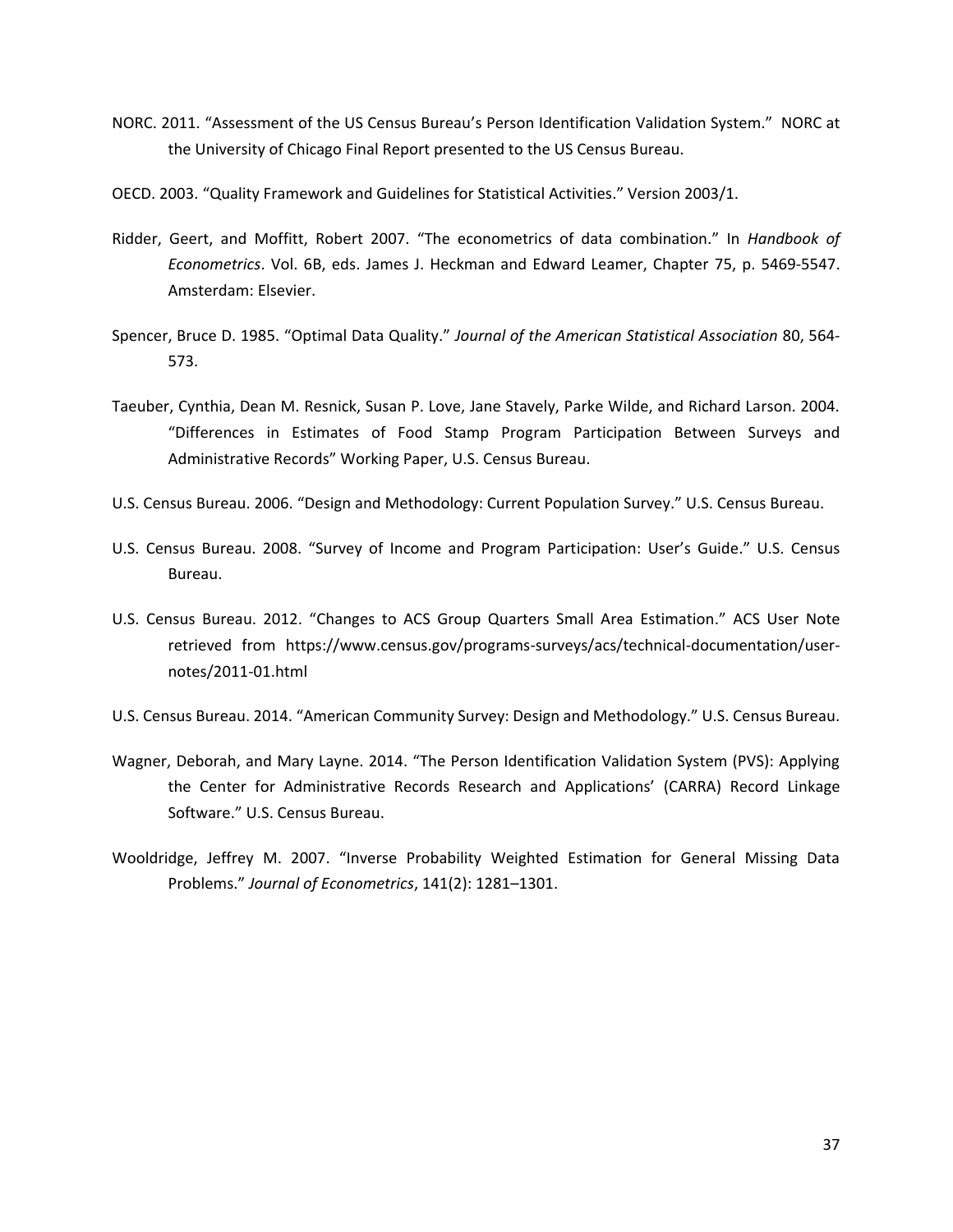#### **Appendix 1 – Survey Data**

#### **Survey population and our sample of interest**

Our population of interest is the entire population residing in households, which is defined (following the U.S. Census Bureau) by living in a residential structure that is not a group quarter. Those not in residential structures are largely the street homeless. Group quarters definitions are not entirely comparable across surveys, so we exclude those residing in group quarters and focus on the population in households. Specifically, the ACS includes a household and a group quarters sample. We only use the former, which covers our exact population of interest. The CPS and SIPP include the population residing in households as well as a small sample from non-institutional civilian group quarters, which we exclude from our sample.

The surveys are often used to obtain estimates for the civilian non-institutional population (persons 16 years of age and older residing in the 50 states and DC who do not live in institutions and are not on active duty in the Armed Forces). This population of individuals slightly differs from the individuals living in the household population we examine, which additionally includes those younger than 16 and military members living in households, but excludes individuals living in non-institutional group quarters.

#### **Adjustments to Survey Sampling Weights**

All three surveys take unit non-response into account by adjusting base weights to make demographic characteristics of the sample match population statistics. All three surveys are household samples, so the base weights are the inverse of the probability of a household being sampled. In a first step, all three surveys create individual level weights by assigning these households weights to all individuals in the household. The adjusted household weights are then obtained from these individual weights after a series of adjustments that differ between surveys. The ACS adjusts individual base weights in two stages (U.S. Census Bureau, 2014, p. 142-161). The first stage adjusts for unit non-response, the second stage makes weighted estimates of the number of households and persons by age, sex, race and Hispanic origin match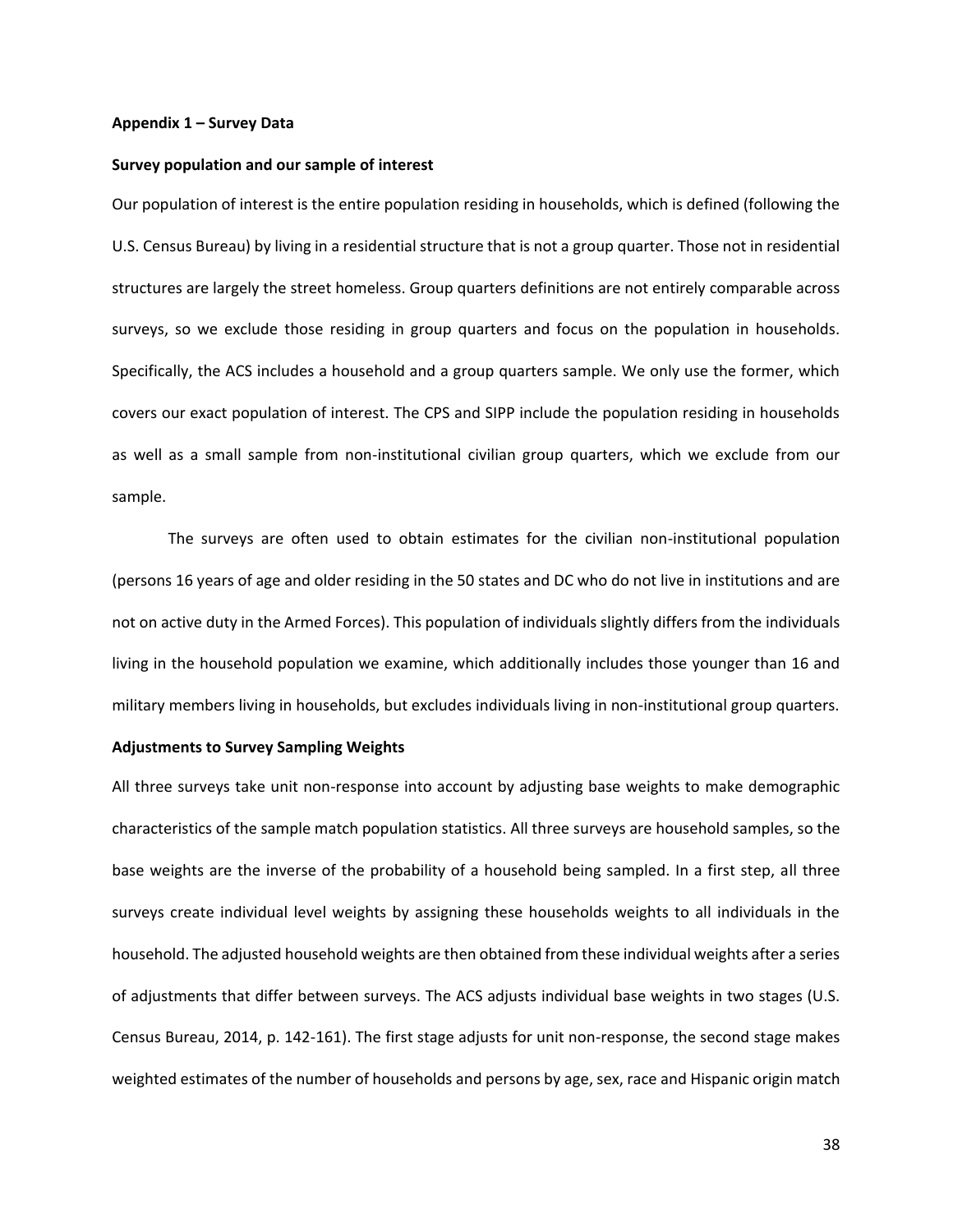control totals. Both adjustments are made by county or group of less populated counties. Our data include the weights after the first adjustment and the final weights, but not the base weights. The CPS ASEC uses a complex multi-stage procedure to adjust the individual base weights. It includes adjustments for changes to the interview list after sampling, combining households from multiple waves (rotation groups) of the monthly basic CPS and the inclusion of the State Children's Health Insurance Program sample in the ASEC. See U.S. Census Bureau (2006) chapters 10 and 11 for a detailed description and page 11-9 for a diagram. Similarly, the SIPP not only adjusts the individual base weights for non-response, but also for changes to the interview list after sampling and mobility during the panel. It then applies a poststratification adjustment to correct for departures from known population totals (U.S. Census Bureau, 2006, page 8-6 to 8-11). All three surveys then obtain the household weights we use from the adjusted individual weight of the householder. The ACS adjusts these household weights to make the sum of the weights,  $P^{S}$ , match the number of households by state and demographic characteristics (U.S. Census Bureau 2014, parts 11.7-11.10). The CPS and the SIPP use the individual weights of the householder without controlling the size of the household population. The CPS makes a small adjustment to adjust the gender ratio of married couples. The number of households in NY implied by the SIPP weights is very close to the corresponding numbers from the ACS and hence official estimates, but the CPS weights suggest a household population that is about 5 percent larger.

#### **Imputation Methods**

All three surveys impute missing values using a hot deck procedure. In short, the hot deck sorts observations into cells based on categorical variables reported in the survey. If a variable is missing for an observation, the value of a respondent from the same cell is assigned to this observation instead. The details of the implementation vary across surveys and variables. For example, for SNAP, the ACS constructs cells based on few demographic characteristics (family type, presence of children, poverty status, and the race of the reference person), but incorporates detailed geographic information by only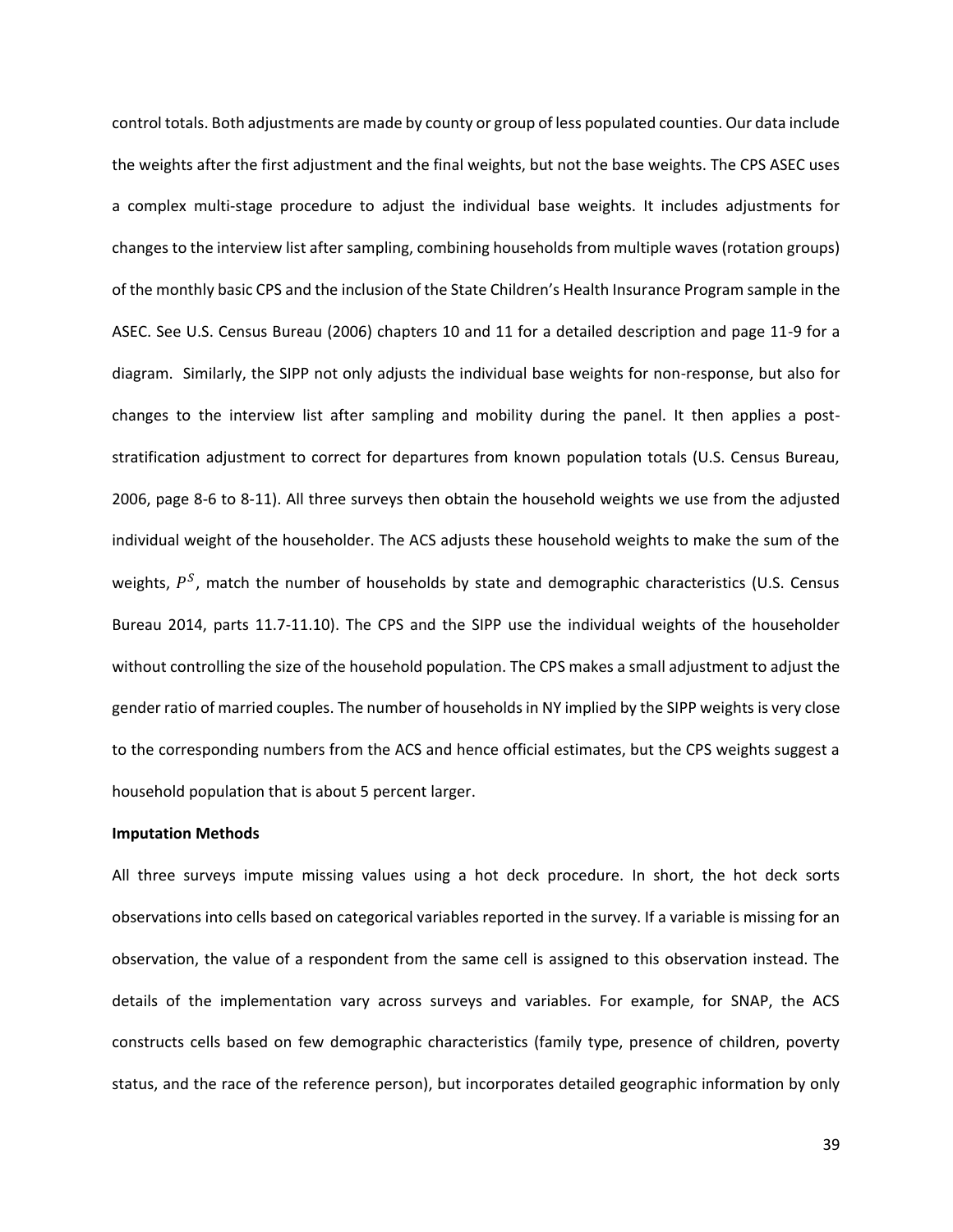using values from the same state and assigning the value of the most recent respondent in the corresponding cell at the smallest geographic level available. In contrast, the CPS hot deck for SNAP classifies households into a much larger number of cells (648), but at the national level. Contrary to SNAP, the CPS imputes PA jointly with other missing income components from a single donor. The SIPP hot deck uses a comparable number of cells (864) to impute SNAP at the national level, but also incorporates some geographic information and restricts imputed values to come from the same wave. For more detailed descriptions see US Census Bureau (2006, 2008 and 2014) for the CPS, SIPP, and ACS respectively and Meyer, Mittag and Goerge (2018) for a summary.

#### **Appendix 2 – Adjusting for Unlinkable Survey Households Using Inverse Probability Weighting**

We link both the survey data and the administrative data to a third data source. Thus, we can distinguish between cases in which no match was found because the individual is not present in the other data source and cases in which no match was found because the PVS could not find a PIK. We can adjust for such unlinkable records in the administrative data by subtracting the total amount paid to records without a PIK from the survey target. Missing PIKs in the survey data introduce an additional source of linkage error, because our linked data excludes survey households for which no household member has a PIK. Contrary to missing PIKs in the administrative data, we do not know  $x_i^A$ , the amount paid according to the administrative records, for these households. Instead, we have the detailed demographic information of the surveys, so we adjust for this source of linkage error by inverse probability weighting (IPW).

IPW and the assumptions it requires are discussed, among others, in Wooldridge (2007). In short, IPW adjusts for missing data by estimating the probability of an observation being missing (conditional on covariates  $Z$ ) and multiplies the survey weights by the inverse of this probability. That is, in our case the estimated weight adjustment for missing households due to unlinkable survey households is  $\widehat{w}_i^{IPW} =$ 1  $\frac{1}{\widehat{Pr}(PIK=1|Z)}$  as defined above. As Wooldridge discusses, the adjustment is consistent under an assumption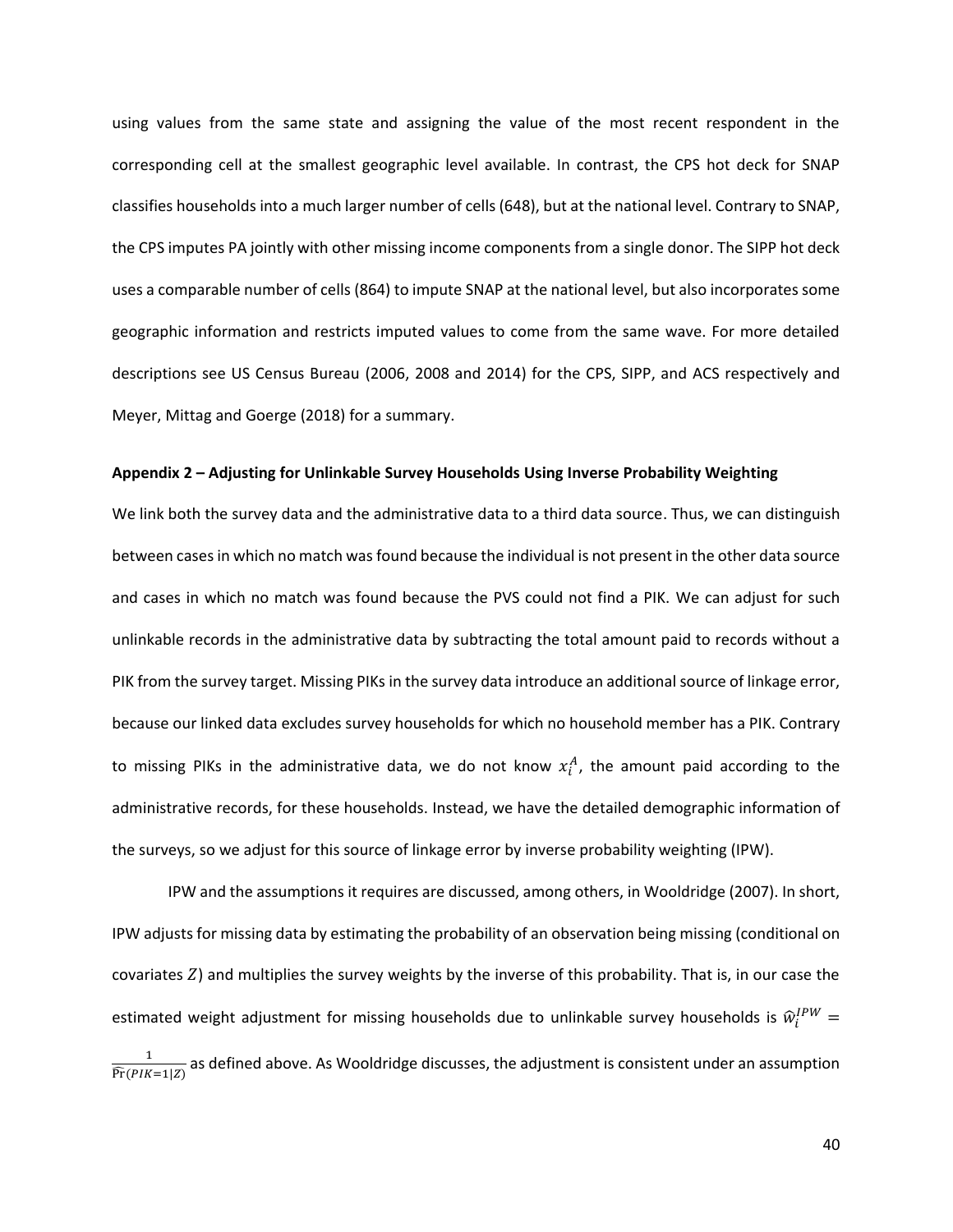similar to MAR (missing conditionally at random). In particular, our application is a simple case covered by theorem 3.1 of Wooldridge (2007), so that the key assumptions for consistency are assumption 3.1 and 3.2 in Wooldridge (2007). For the general case, assumption 3.1 requires that the probability of being included in the data (i.e. having a PIK) does not depend on the variables in the model of interest,  $W$ , conditional on the variables used to estimate the weights, Z, i.e.  $Pr(PIK = 1|Z, W) = Pr(PIK = 1|Z)$ . We are only interested in estimating the mean of a variable, so we only need the weaker assumption that the mean of our outcome of interest conditional on Z does not depend on PIK-status:  $\mathbb{E}(W|PIK = 1, Z) =$  $\mathbb{E}(W|Z)$ . Assumption 3.2 requires us to be able to estimate  $Pr(PIK = 1|Z)$  by maximum likelihood.

To estimate the weight adjustment, we use Probit models with  $PIK$ , the indicator whether someone in the household has a PIK, as the dependent variable. That is, we assume  $Pr(PIK = 1|Z) =$  $\Phi(Z\beta)$  and estimate  $\beta$  by standard maximum likelihood. The covariates Z that we include in these models differ slightly between surveys, but always include household type, the number of adults and children present, the number of employed members, household income relative to the poverty line and whether the household is in a rural area. We also include information on the household head, specifically age, education and race/ethnicity categories and indicators for gender and disability of the household head. In the ACS, we additionally include dummies whether English is the only language spoken in the household and whether the household head speaks English poorly or is not a U.S. citizen. We estimate separate Probit models for each survey in each year. For our main analyses, we use weights obtained from estimating the Probit models for our samples of interest only, i.e. for households residing in NY. We use separate annual Probit models that include the entire U.S. survey sample (and state fixed effects) to construct the weights in our adjustment for payments to households outside of NY. To adjust the weights for individuals in the linked ACS group quarters sample, we estimate separate annual Probit models using the NY sample at the individual level. To do so, we define individual-level counterparts of the covariates Z when necessary.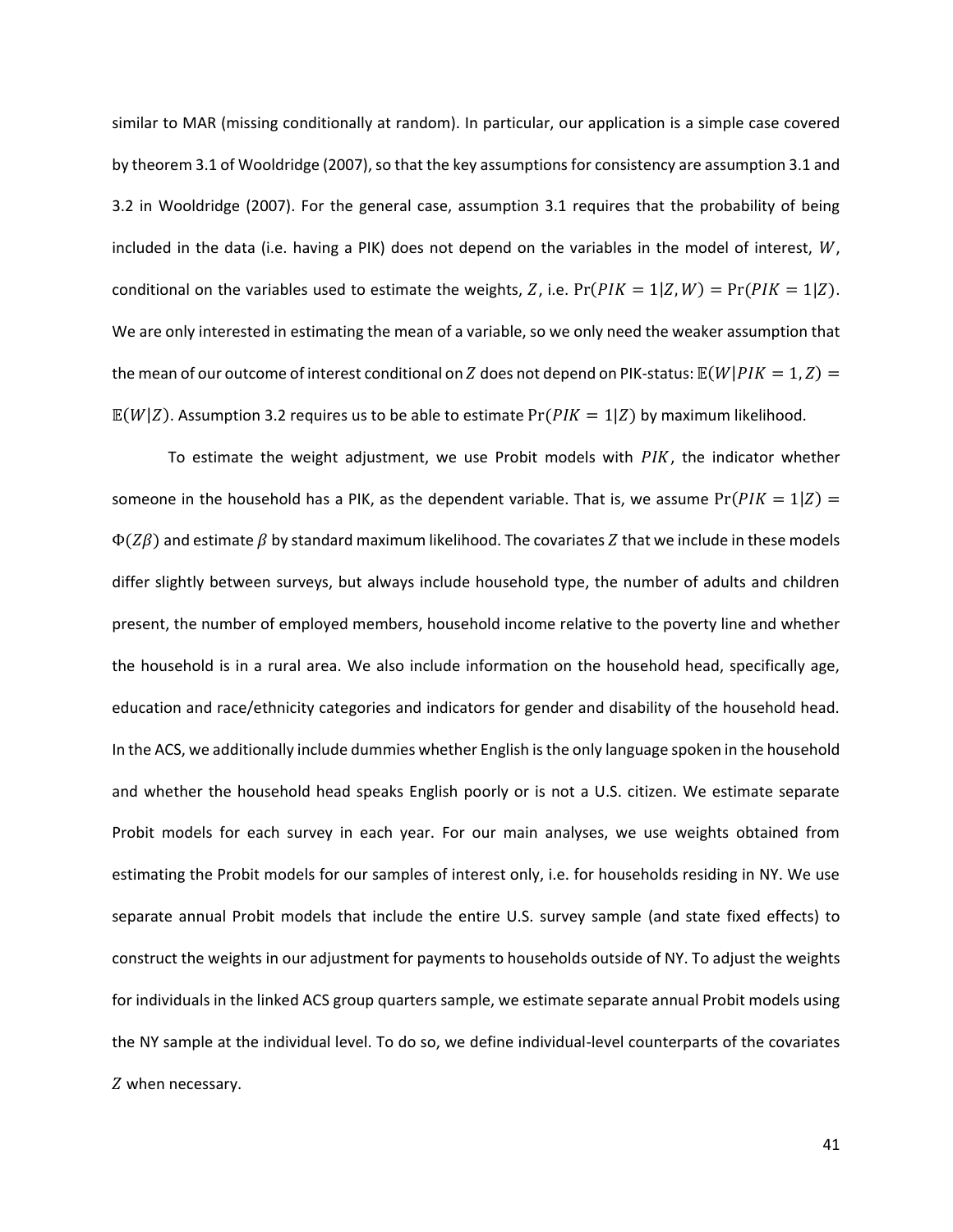|                                                          | <b>SNAP</b> |            |           | <b>Public Assistance</b> |           |             |           |            |           |            |           |                |  |
|----------------------------------------------------------|-------------|------------|-----------|--------------------------|-----------|-------------|-----------|------------|-----------|------------|-----------|----------------|--|
| Survey                                                   |             | <b>ACS</b> |           | <b>CPS</b>               |           | <b>SIPP</b> |           | <b>ACS</b> |           | <b>CPS</b> |           | <b>SIPP</b>    |  |
| Time period covered*                                     | 2008-2012   |            | 2007-2012 |                          | 2007-2012 |             | 2008-2012 |            | 2008-2013 |            | 2007-2012 |                |  |
|                                                          | \$M         | %          | ŚM.       | %                        | ŚM.       | %           | \$M       | %          | ŚM.       | %          | \$M       | %              |  |
| Payments in administrative microdata                     | 4,345       |            | 4,264     |                          | 4,444     |             | 1,717     |            | 1,711     |            | 1,724     |                |  |
| Subtraction of payments not covered by household samples |             |            |           |                          |           |             |           |            |           |            |           |                |  |
| Payments to non-residential/homeless population          | $-52$       | $-1.2%$    | -51       | $-1.2%$                  | -48       | $-1.1%$     | -8        | $-0.5%$    | -8        | $-0.5%$    | $-7$      | $-0.4%$        |  |
| Estimated payments to group quarters                     | $-233$      | $-5.4%$    | $-227$    | $-5.3%$                  | $-210$    | $-4.7%$     | $-166$    | $-9.7%$    | $-165$    | $-9.7%$    | $-148$    | $-8.6%$        |  |
| Subtraction of payments not covered by linked NY data    |             |            |           |                          |           |             |           |            |           |            |           |                |  |
| Unlinkable administrative records (no PIK)               | -21         | $-0.5%$    | $-20$     | $-0.5%$                  | $-18$     | $-0.4%$     | $-34$     | $-2.0%$    | $-30$     | $-1.8%$    | $-28$     | $-1.6%$        |  |
| Estimated payments linked to residents of other states   | -135        | $-3.1\%$   | $-141$    | $-3.3%$                  | -97       | $-2.2%$     | $-43$     | $-2.5%$    | -94       | $-5.5%$    | $-21$     | $-1.2%$        |  |
| Total subtraction                                        | -441        | $-10.1%$   | $-438$    | $-10.3%$                 | $-373$    | $-8.4%$     | $-251$    | $-14.6%$   | $-298$    | $-17.4%$   |           | $-204 - 11.9%$ |  |
| Total payments covered by linked NY data                 | 3,904       | 89.9%      | 3,826     | 89.7%                    | 4,031     | 90.7%       | 1,466     | 85.4%      | 1,413     | 82.6%      | 1.497     | 86.9%          |  |

**Table 1 - Total SNAP and PA Payments that Should be Covered by the Linked NY Household Sample in Three Surveys**

Notes: We use the survey sample of households by excluding group quarters. We calculate payments to the non-residential population and to unlinkable administrative records from the administrative microdata. Estimated payments to group quarters are based on the 2008-2010 ACS NY group quarters sample and extrapolated for 2011-2012. Estimated payments linked to residents of other states are estimated from NY OTDA records linked to the non-NY sample of each survey. All dollar amounts are average annual amounts in millions of dollars. All percentages are calculated as a percent of total dollars paid according to the administrative microdata. We use survey weights adjusted for PIK probability for the estimates from the linked data for payments to group quarters and residents of other states.

\* A survey year in the ACS combines two calendar years, so the 2008 data partly refer to 2007, see footnote 14. The CPS period refers to calendar years. The time period covered by the SIPP combines parts of the 2004 SIPP panel (calendar year 2007) and the 2008 SIPP panel (August 2008 - December 2012).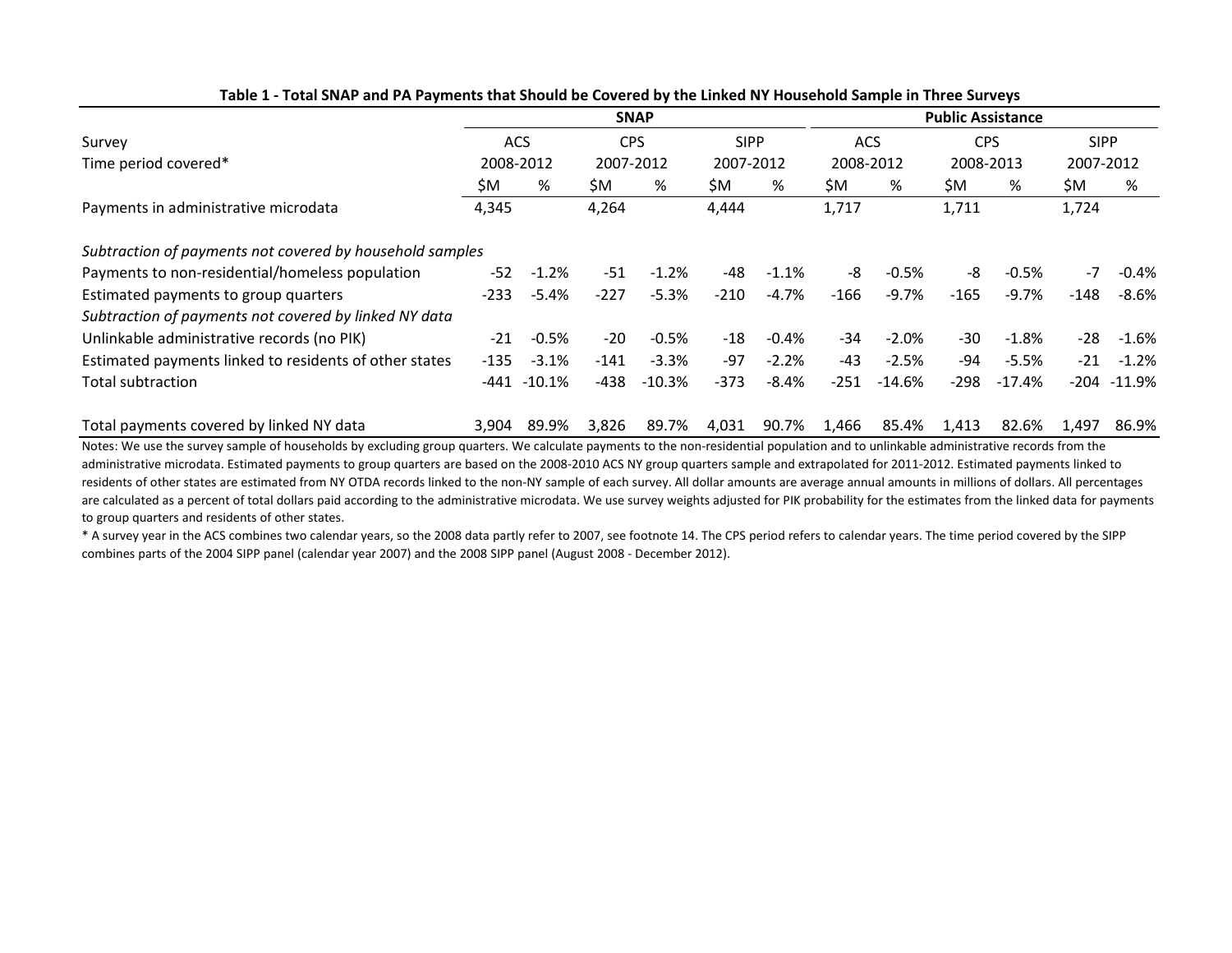|                                                       |     | <b>Public Assistance</b> |             |        |          |             |
|-------------------------------------------------------|-----|--------------------------|-------------|--------|----------|-------------|
| Survey                                                | ACS | CPS                      | <b>SIPP</b> | ACS    | CPS      | <b>SIPP</b> |
| Average dollars paid per NY household (survey target) | 543 | 532                      | 522         | 204    | 197      | 194         |
| Estimated average dollars reported by NY households   |     | 372                      | 500         | 88     | 79       | 80          |
| Total survey error in dollars per household           |     | $-160$                   | $-23$       | $-116$ | $-118$   | $-114$      |
| Total survey error in percent of survey target        |     | $-30.0\%$                | -4.3%       | -57.1% | $-59.8%$ | $-58.9%$    |

#### **Table 2 - TSE in Average Annual SNAP and PA Dollars Paid to NY Households for Three Surveys**

Notes: The first row contains average payments covered by the linked household data from Table 1 divided by the number of households in the population. See footnote 23. We use the linked data and survey weights adjusted for PIK probability to estimate average dollars reported in the second row. Average dollars are annual dollars per household obtained by dividing the sum of annual payments by the sum of annual number of households for the survey periods in the ACS and CPS. In the SIPP, we use the sum of monthly payments divided by the average monthly number of households. The third row is the difference between row one and two, the fourth row is the ratio of the third and first row. The ACS does not ask for SNAP amounts.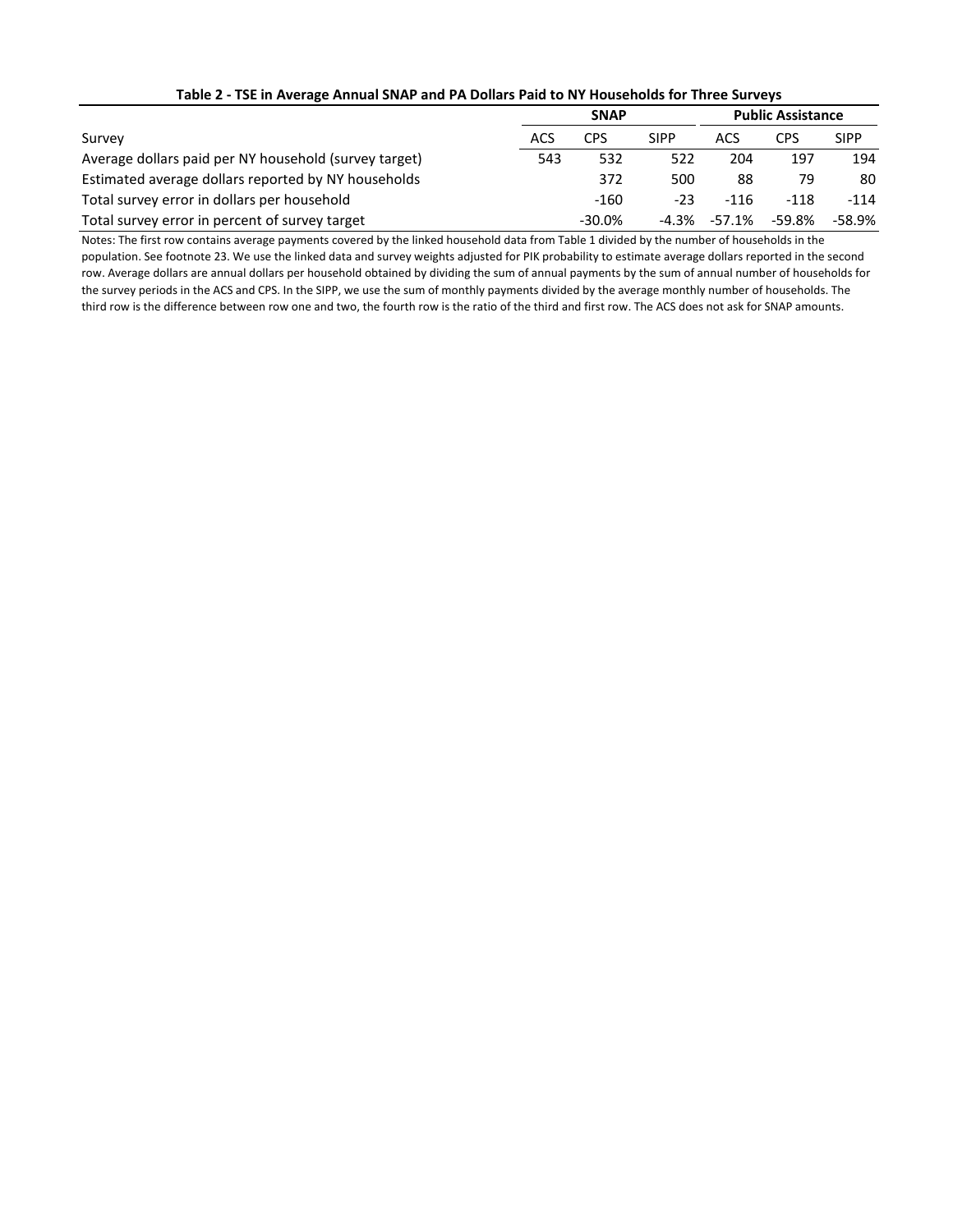| Table 5 - Total Survey Error and its Components as Share of Average Dollars Paid per Housenoid |             |            |             |                          |            |             |  |  |  |
|------------------------------------------------------------------------------------------------|-------------|------------|-------------|--------------------------|------------|-------------|--|--|--|
|                                                                                                | <b>SNAP</b> |            |             | <b>Public Assistance</b> |            |             |  |  |  |
|                                                                                                | <b>ACS</b>  | <b>CPS</b> | <b>SIPP</b> | ACS                      | <b>CPS</b> | <b>SIPP</b> |  |  |  |
| <b>Generalized Coverage Error</b>                                                              | $-1.0%$     | 5.2%       | 10.7%       | $-4.5%$                  | 6.4%       | 10.0%       |  |  |  |
| Item non-response error                                                                        |             | $-2.7\%$   | $-1.1%$     | $-2.1%$                  | 2.3%       | $-3.1%$     |  |  |  |
| Measurement error                                                                              |             | $-32.5%$   | $-13.9%$    | $-50.5%$                 | $-68.5%$   | $-65.8%$    |  |  |  |
| Total net survey error                                                                         |             | $-30.0\%$  | $-4.3%$     | $-57.1%$                 | $-59.8%$   | $-58.9%$    |  |  |  |

# **Table 3 - Total Survey Error and its Components as Share of Average Dollars Paid per Household**

Notes: All amounts are in percent of average dollars paid to households covered by the linked NY data. All estimates are based on the linked NY sample using survey weights adjusted for PIK probability. Generalized coverage error is estimated average dollars paid in the linked administrative data minus average dollars paid in the unlinked administrative data. Item nonresponse and measurement error are the differences between estimated average dollars paid according to the survey variable and the administrative variable in the linked data divided by the size of the overall population for item non-respondents and respondents respectively. Total net survey error is the sum of the three components. The ACS does not ask for SNAP amounts, so we can only estimate coverage error. The SIPP is not claimed to be representative of NY state, so the estimates of coverage error for the SIPP should be interpreted with caution. See notes to Table 1 and Appendix 1 for further information on the samples and time periods.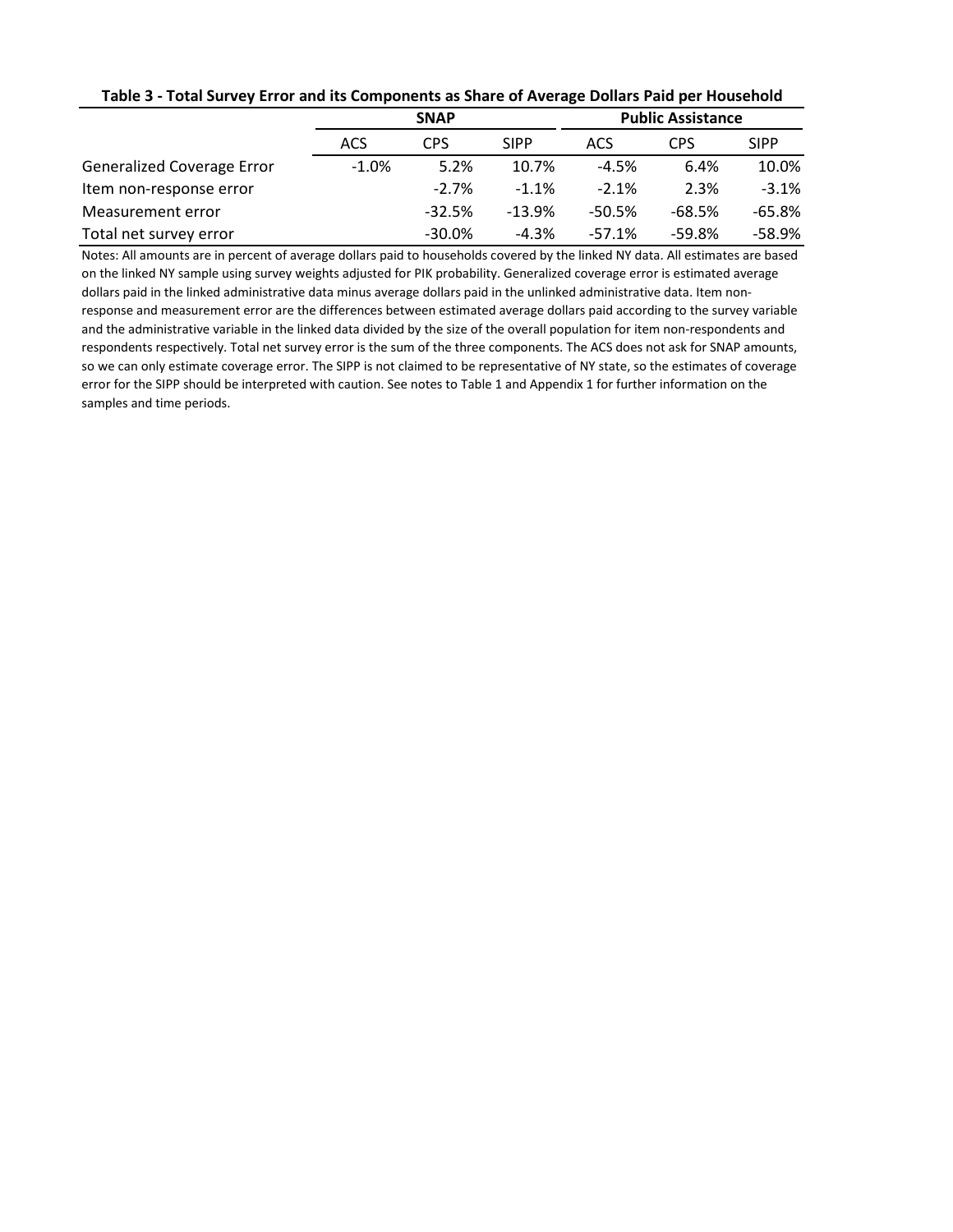|  |  |  |  |  | Table 4 - Sources of Item Non-Response Error and Measurement Error as Shares of Average Dollars Paid |
|--|--|--|--|--|------------------------------------------------------------------------------------------------------|
|--|--|--|--|--|------------------------------------------------------------------------------------------------------|

|                                                                | <b>SNAP</b>                    |             | <b>Public Assistance</b> |            |             |  |
|----------------------------------------------------------------|--------------------------------|-------------|--------------------------|------------|-------------|--|
|                                                                | <b>CPS</b>                     | <b>SIPP</b> | <b>ACS</b>               | <b>CPS</b> | <b>SIPP</b> |  |
|                                                                | <b>Item Non-Response Error</b> |             |                          |            |             |  |
| True non-recipients imputed as recipients (false positives)    | 6.3%                           | 3.0%        | 5.8%                     | 6.8%       | 4.1%        |  |
| True recipients imputed as non-recipients (false negatives)    | $-7.2%$                        | $-2.9%$     | $-4.9%$                  | $-4.5%$    | $-5.1%$     |  |
| Net error due to mis-imputed receipt status                    | $-0.9%$                        | 0.1%        | 0.9%                     | 2.3%       | $-1.0\%$    |  |
| Net error in imputed amounts when receipt is correctly imputed | $-1.8%$                        | $-1.2%$     | $-3.0%$                  | 0.0%       | $-2.1%$     |  |
| Net item non-response error                                    | $-2.7%$                        | $-1.1%$     | $-2.1%$                  | 2.3%       | $-3.1\%$    |  |
|                                                                | <b>Measurement Error</b>       |             |                          |            |             |  |
| True non-recipients reporting receipt (false positives)        | 1.9%                           | 6.4%        | 14.0%                    | 6.1%       | 5.9%        |  |
| True recipients not reporting receipt (false negatives)        | $-31.8%$                       | $-16.0%$    | $-42.8%$                 | $-56.4%$   | $-47.5%$    |  |
| Net error due to misreported receipt status                    | $-29.8\%$                      | -9.6%       | $-28.8%$                 | $-50.3%$   | $-41.5%$    |  |
| Net error in amounts by reporting true recipients              | $-2.7%$                        | $-4.3%$     | $-21.7%$                 | $-18.2%$   | $-24.2%$    |  |
| Net measurement error                                          | $-32.5%$                       | $-13.9%$    | -50.5%                   | $-68.5%$   | $-65.8%$    |  |

Notes: All amounts are in percent of average dollars paid to households covered by the linked NY data. All estimates are based on the linked NY sample using survey weights adjusted for PIK probability. The first row of each panel contains the survey estimates of dollars paid to those receiving the program according to the survey variable, but not the linked administrative variable. The second row contains dollars paid according to administrative records to those receiving the program according to the administrative variable, but not the survey variable. The fourth row is the difference between the average amount paid according to the survey and the administrative measure among those receiving the program according to both the administrative and the survey variable. The third and fifth rows are the sum of the respective two rows above. See notes to table 1 and Appendix 1 for further information on the samples and time periods.